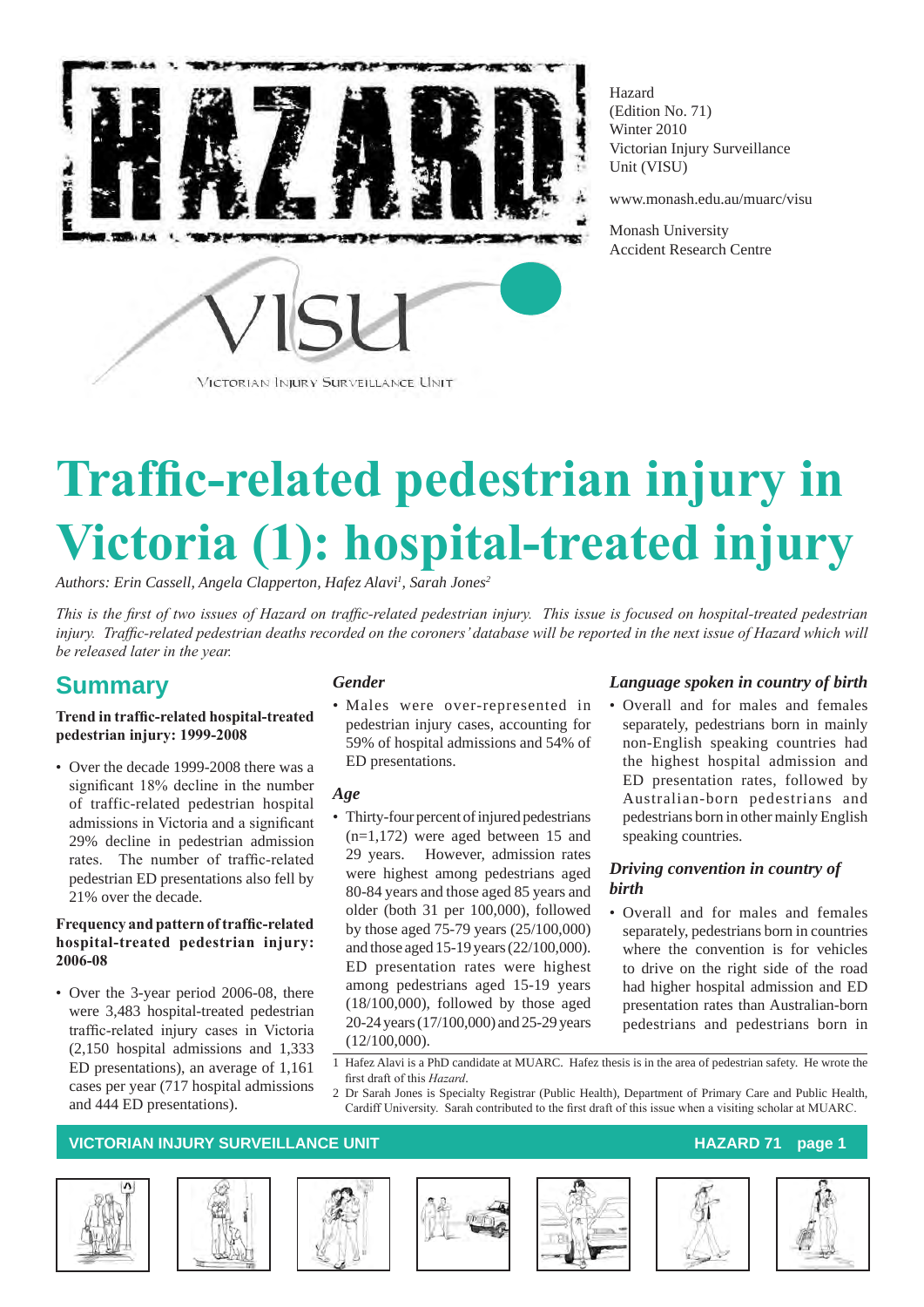countries where, as in Australia, the convention is to drive on the left side of the road.

#### *Local Government Area (LGA) of residence (hospital admissions only)*

• Pedestrian hospital admission rates were compared by LGA. The average (mean) pedestrian admission rate over the period 2006-8 for all Victorians was 13.7/100,000 population. The LGAs that had much higher pedestrian admission rates (cut-off 20/100,000) were: Melbourne (30.5); Yarra (29.8); Port Phillip (29.3); Maribyrnong (26.9); Stonnington (26.6); Moreland (25.7); Darebin (22.8); and Greater Dandenong (21.0).

### *Alcohol involvement (hospital admissions only)*

- Alcohol involvement in pedestrian hospital admissions was identified if cases contained either an alcohol-related diagnosis or external cause code. Alcohol involvement in injury is underestimated on the hospital admissions dataset. Analysis showed that at least 12% of all pedestrian hospital admissions involved alcohol (n=264) and 81% of these alcohol-related admissions were male. Pedestrians aged 15-29 years accounted for 44% of alcohol-related cases, followed by those aged 30-44 (32%) and those aged 45-59 (17%).
- Seventy-four percent of alcohol-related admitted pedestrians were Australianborn, 6% were born in English-speaking countries and 10% were born in non-English speaking countries, although admitted pedestrians born in non-English speaking countries had the lowest rate of alcohol involvement.
- Although 89% of alcoholrelated pedestrian admissions were caused by collisions with cars, the proportion of admissions that were alcohol-related was higher among pedestrians injured in collisions with trams (31%) and trains (23%) than with cars (13%).



#### *Seasonal variation*

• A higher proportion of hospital-treated pedestrian injury occurred in winter (27% of admissions and 28% of ED presentations) and autumn (27% of admissions and 27% of ED presentations) than in spring (25% of admissions and 24% of ED presentations) and summer (21% of admissions and 22% of ED presentations).

### *Type of vehicle involved*

• Around 90% of pedestrians were injured in collisions with cars, pickup trucks and vans and around 3% by heavy transport vehicles (trucks) or buses. The remaining cases were injured in collisions with motorcycles, bicycles, trains, trams and a few in collisions with pedestrian conveyances such as mobility scooters, wheelchairs and skateboards.

### *Injury type and site*

- • Among hospital admissions, the major injury types were fractures (46%) and intracranial injuries (14%), whereas among ED presentations the major types of injury were superficial injuries (26%) and dislocations, sprains or strains (23%).
- • Among hospital admissions, the head, face and neck (35%) and lower extremity (35%) were the most commonly injured body regions, whereas among ED presentations lower extremity injuries were most frequent (41%), followed by injuries to multiple body regions (21%).

#### *Injury severity (hospital admissions only)*

• The average (mean) length of stay of hospital admissions was 4.9 days (5.0 days for males and 4.8 for females). In general, the average length of stay increased with increasing age.

> • The severity of injury among hospitalised cases was measured usingthe InternationalClassification of Disease (ICD)-based Injury Severity Score (ICISS) which is a 'threat to life' scale. Overall, 40% of pedestrian admissions were classed as 'serious' (41% of male cases and 39% of female cases). This is a

much higher rate of 'serious' cases than found among hospitalisations for all other unintentional injury causes combined (15%). Injury severity appeared related to the mass of the vehicle involved in the pedestrian collision, with the exception of motorcycles.

### *Hospital costs (admissions only)*

• The total hospital costs of pedestrian injury admissions over the three years 2006-2008 was \$18.3m. (an average of \$6.1m. per year). The average (mean) cost per pedestrian admission was \$8,525 (range: \$698 to \$85,219) compared with an average cost of \$4,721 for all causes of unintentional injury combined. The only broad cause of injury grouping that had a higher average cost per admission than traffic-related pedestrian injury was choking and suffocation (\$10,291 per admission).

Over the decade 1999-2008 traffic-related hospital-treated pedestrian injury rates decreased significantly, perhaps when there may have been some increase in walking as a form of transport in inner urban areas which are among the highest risk locations for pedestrian injury. Available evidence indicates that the downturn in injury was largely due to the reduction of the default vehicle speed limit to 50km/hr in 2001 (with the effect observed between 2002 and 2005) along with strengthened enforcement of traffic speed limits, but other interventions may have played a small part.

In the last three years of the decade progress on reducing pedestrian injury has stalled, which suggests that it is time to re-invigorate commitment to preventive action. Study results indicate that some priority should be given to research and interventions that aim to reduce injury in males aged 15-29, older people, intoxicated pedestrians, people born in mainly non-English speaking countries especially those that have the convention of driving on the right, children (because of their special vulnerability) and the LGAs with comparatively high pedestrian admission rates.











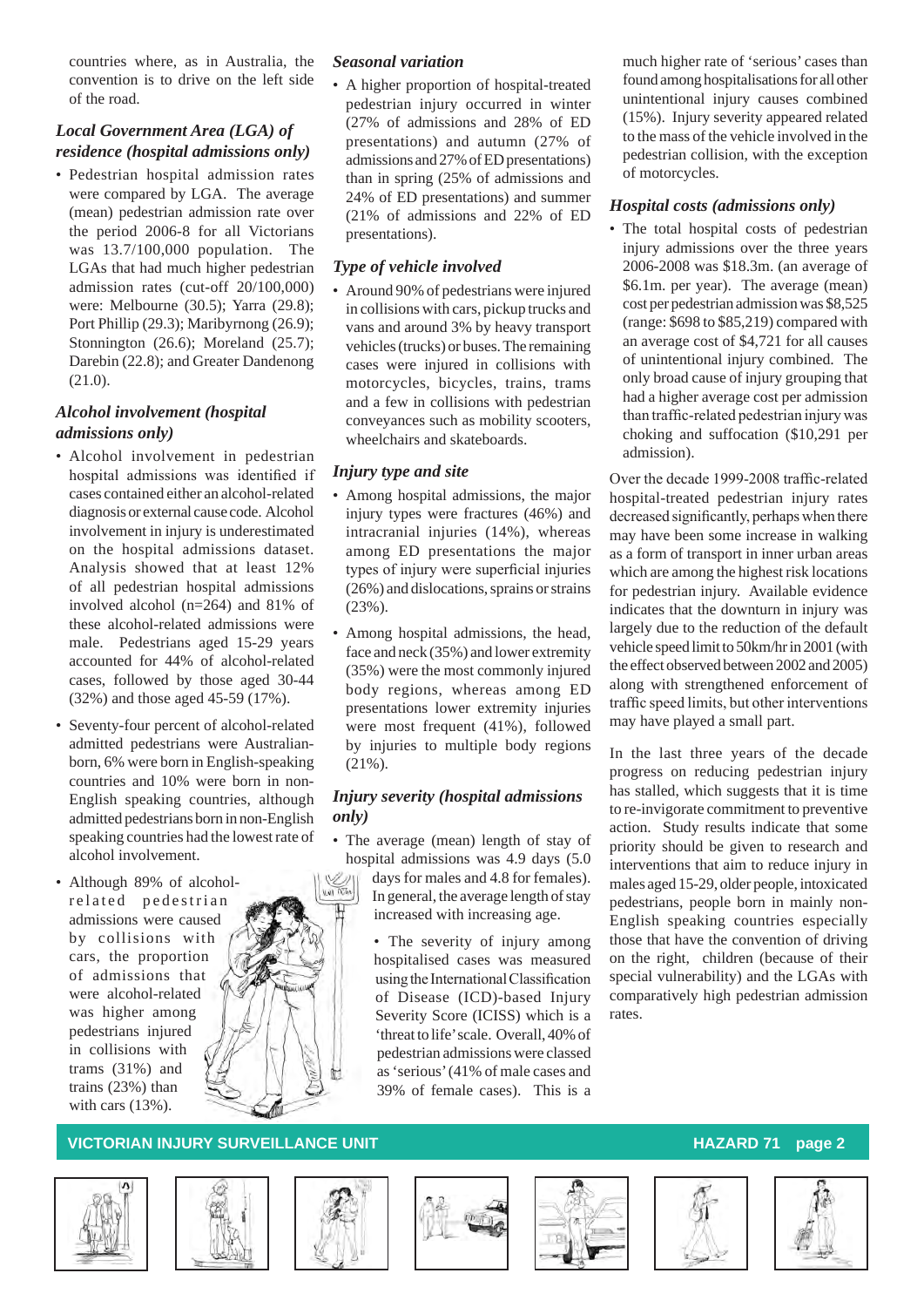# **Introduction**

Almost all road users are pedestrians for some or all of any journey and walking is the most sustainable mode of transport available. Walking contributes to both population environmental health and individual health, so is identified as a 'green' active transport mode. Communities that foster walking benefit from reduced traffic congestion and higher quality of life. The economic benefits of walking include reduced health care costs, facilitation of essential motorised travel and increased economic vitality. 'Walkable' communities are also more democratic and equitable as they better meet the mobility needs of all community members: be they young, old, rich or poor (Walkinginfo, 2009).

Our cities, however, are rarely designed for pedestrians and walking. Although much effort has been put into modifying transport systems and improving city planning, there remains many physical, organisational and safety barriers that deter people from comfortably choosing to walk. Lack of safety impacts the walkability of the environment in two ways. First, pedestrian crashes deter people from walking, and parents from allowing children to walk, because of the actual and perceived risks in the physical environment. Second, pedestrian crashes result in large individual and societal costs (Connelly & Supangan, 2006). These include: the direct cost of medical treatment and the long-term care; the legal and personal costs of the emotional and physical pain and reduced quality of life for the injured and their families; and the loss of productivity due to temporary or permanent work absenteeism.

In this edition of Hazard the frequency, pattern and trends in traffic-related pedestrian injury in Victoria are investigated with a view to identifying appropriate interventions to reduce the occurrence of pedestrian crashes and the severity of crash outcomes.

# **Method**

### **Case selection**

Traffic-related pedestrian injury cases for the study years were selected from two different datasets, the Victorian Admitted Episodes Dataset (VAED) and the Victorian Emergency Minimum Dataset (VEMD).

Hospital admissions were selected if the admission occurred between 1 Jan 1999 and 31 Dec 2008 for the trends section and 1 Jan 2006 and 31 Dec 2008 for the detailed analysis section.

Cases were selected if the first external cause code was in the range V00-V09 'Pedestrian injured in transport accident' and the code had a fourth character indicating the accidentwas'traffic'related. (A traffic accident is any vehicle accident that occurs on the public highway). Further selection criteria are listed in Box 1.

Hospital ED presentations (non-admissions) were selected if the ED presentation occurred between 1 Jan 1999 and 31 Dec 2008 for the trends section and 1 Jan 2006 and 31 Dec 2008 for the detailed analysis section.

Cases were selected if the cause of injury was 'pedestrian' AND the intent was 'unintentional' AND the injury occurred on a 'road/street/highway'. All case narratives were then checked for relevance and any

that were not considered traffic related were deleted (e.g. 'fell while walking on footpath', 'injured ankle when stepping in gutter' etc). Further selection criteria are listed in Box 1.

### **Rates and trends**

Age-adjusted rates were calculated using the direct standardisation method with the Victorian population at June 30, 2001 as the standard. Trends were determined using a log-linear regression model of the rate data assuming a Poisson distribution of injuries. A trend was considered to be statistically significant if the p-value of the slope of the regression model was less than 0.05. (See Box 2)

# **Results**

### **Trend in the frequency and rate of traffic-related pedestrian hospital admissions and ED presentations (Victoria 1999-2008)**

The trend in the frequency and rate of unintentional traffic-related pedestrian hospital admissions and ED presentations were plotted for the decade 1999-2008.

#### **Hospital admissions**

There were 7,443 hospital admissions for traffic-related pedestrian injury recorded on

**Trend in the frequency and rate of unintentional traffic Figure 1 -related pedestrian injury hospital admissions, Victoria 1999-2008**



*Source: Victorian Admitted Episodes Dataset (VAED)*











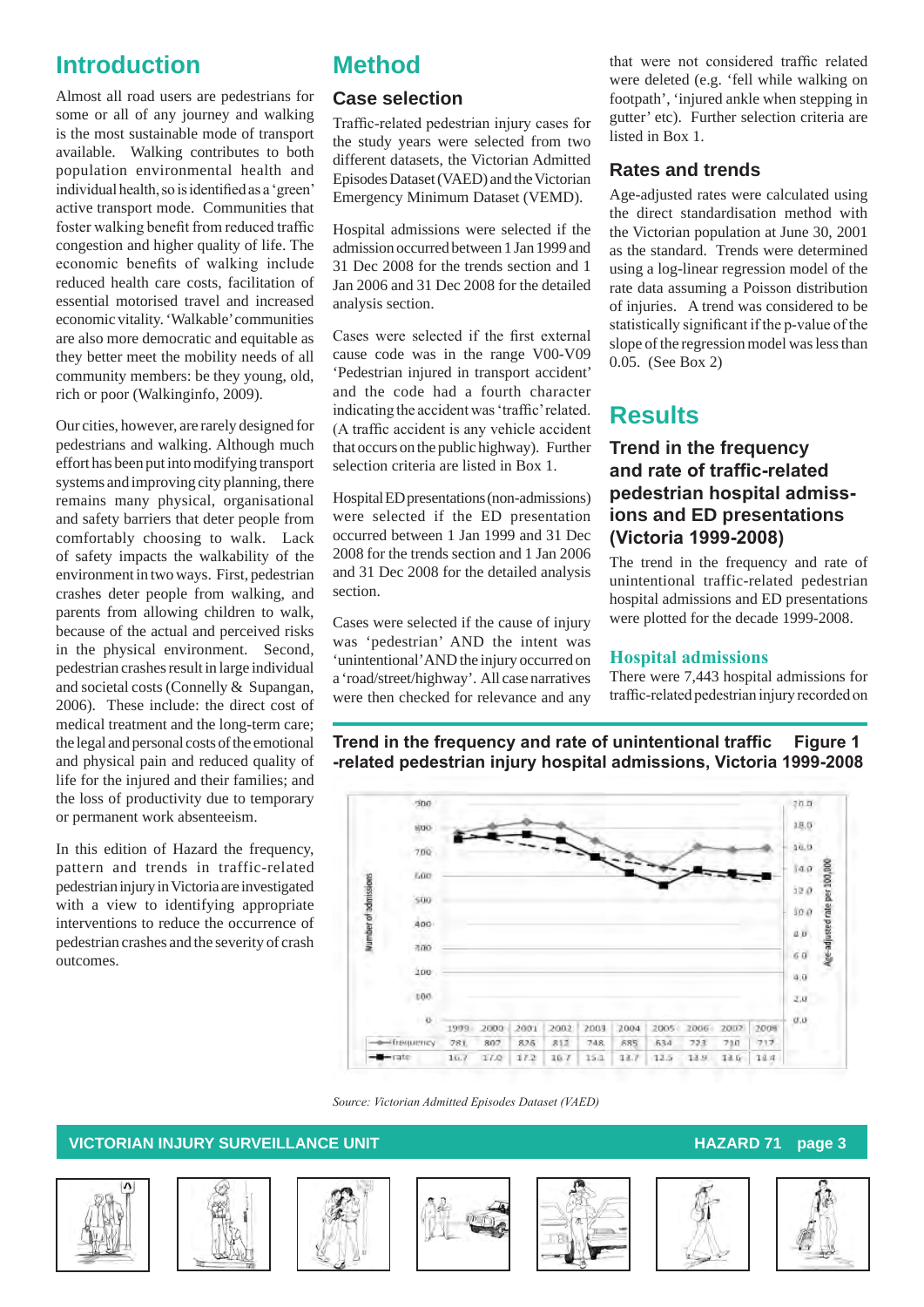the Victorian Admitted Episodes Dataset (VAED) over the 10-year period 1999- 2008, an average of 744 admissions per year (range 634 to 826). Figure 1 shows that the frequency and rate of pedestrian hospital admissionsincreased in the first three years of the decade, and then decreased steadily to 2005. There was a sharp increase in 2006 and a leveling off since then.

Trend analysis shows that over the 10-year period 1999 to 2008 there were significant reductions in both the frequency and rate of hospital admission for pedestrian injury:

- The frequency of admissions decreased significantly from 781 in 1999 to 717 in 2008, representing an estimated annual decrease of 1.9% (95% confidence interval -3.5% to -0.3%) and an overall reduction of 18% (-30% to -3%)
- Admission rates decreased significantly from 16.7/100,000 in 1999 to 13.4/100,000 in 2008, representing an estimated annual decrease of 3.4% (95% confidence interval -5.0% to -1.8%) and an overall reduction of 29% (-40% to -17%). Figure 1

Over the decade, male hospital admission rates for pedestrian injury were consistently higher than those for females. Trend analysis indicated that there were similar and significant decreases in the rate of hospital admissions for male and female pedestrians (30% vs. 28%).

Figure 2 shows the trend in pedestrian injury hospital admission rates for four age groups: 0-14 years, 15-24 years, 25- 64 years and 65 years and older for the 10-year period 1999 to 2008. People aged 65 years and older and those aged 15-24 consistently have higher rates of trafficrelated pedestrian injury than those aged 0-14 years and 25-64 years. Trend analysis found that there have been significant reductions in the rate of pedestrian hospital admissions for all age groups, but particularly for children:

• Admission rates for child pedestrians aged 0-14 years decreased significantly from 13.8/100,000 in 1999 to 7.3/100,000 in 2008, representing an estimated annual decrease of 7.5% (95% confidence interval -10.4% to -5.2%) and an overall reduction of 54% (-67% to -41%)





*Source: Victorian Admitted Episodes Dataset (VAED)*

**Trend in the frequency and rate of ED presentations for Figure 3 unintentional traffic-related pedestrian injury, Victoria 1999-2008**



*Source: Victorian Emergency Minimum Dataset (VEMD), rates only calculated for years in which all 38 hospitals offering a 24-hr ED service contributed to the VEMD (2004-2008)*

- • Admission rates for pedestrians aged 15-24 years decreased significantly from 26.9/100,000 in 1999 to 22.0/100,000 in 2008, representing an estimated annual decrease of 3.7% (95% confidence interval -6.6% to -0.9%) and an overall reduction of 31% (-50% to -9%)
- Admission rates for pedestrians aged 25-64 years decreased significantly from 12.8/100,000 in 1999 to 11.4/100,000 in 2008, representing an estimated annual decrease of 1.8% (95% confidence

interval -3.8% to 0.2%) and an overall reduction of 16% (-32% to 2%)

• Admission rates for pedestrians aged 65 years and older decreased significantly from 26.8/100,000 in 1999 to 21.8/100,000 in 2008, representing an estimated annual decrease of 3.6% (95% confidence interval -6% to -1.2%) and an overall reduction of 30% (-46% to -11%). Figure 2









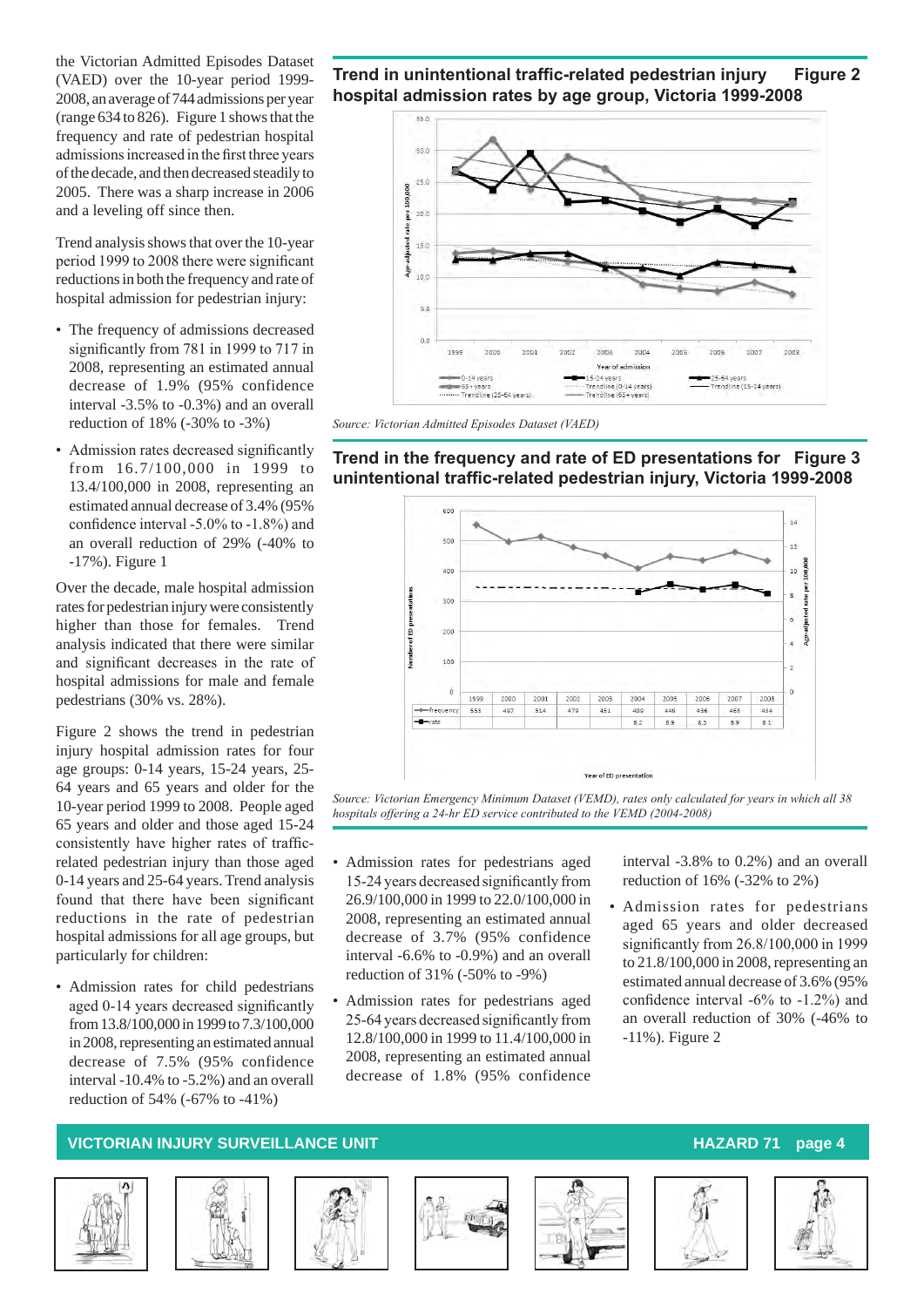### **Emergency Department (ED) presentations**

There were 4,685 ED presentations for traffic-related pedestrian injury recorded on the Victorian Emergency Minimum Dataset (VEMD) for the 10-year period 1999-2008, an average of 469 pedestrian ED presentations per year (range 409 to 553). Figure 3 shows the trend in frequency over the 10-year period but ED presentation rates are only provided for the final 5 years of the decade as all 38 hospitals offering a 24 hour ED service contributed data to the VEMD in this period.

Trend analysis found there has been a significant reduction in the frequency of ED presentations for pedestrian injury:

• The number decreased significantly from 553 in 1999 to 434 in 2008, representing an estimated annual decrease of 2.3% (95%confidence interval-3.9%to -0.9%) and an overall reduction of 21% (-33% to -8%). This is very similar to the reduction in the frequency of hospital admissions over the same period (i.e., 18%).

The trends in ED presentation rates were examined for the five-year period 2004 to 2008.

• Injury rates were fairly stable over the five-year period (8.2/100,000 in 2004 and 8.1/100,000 in 2008). This represents an estimated annual decrease of 0.2% (95% confidence interval -5.4% to 4.9%) and an overall decrease of 1.1% (-24% to 27%). This change is not statistically significant.

Male rates increased from 8.6/100,000 in 2004 to 9.2/100,000 in 2008 whereas female rates decreased from 7.9/100,000 to 7.1/100,000 over the same period. Neither of these changes reached statistical significance.

Over the 5-year period, ED presentation rates in pedestrians aged 15-24 years were 2-3 times the rates for the other 3 age groups (0-14, 25-64 and 65+ years). The rates for child pedestrians aged 0-14 years and adults aged 25-64 years were fairly stable over the period (children: 6.6/100,000 in 2004 and 6.2./100,000 in 2008; adults aged 25-64 years: 7.3/100,000 in 2004 and 7.1/100,000 in 2008). Among pedestrians aged 15-24

**Frequency of hospital-treated pedestrian injury by Table 1 age group, Victoria 2006-2008**

| <b>INJURIES</b> | <b>HOSPITAL</b><br><b>ADMISSIONS</b> |               | <b>ED PRESENTATIONS</b> |               | <b>ALL HOSPITAL-</b><br><b>TREATED INJURIES</b> |               |  |
|-----------------|--------------------------------------|---------------|-------------------------|---------------|-------------------------------------------------|---------------|--|
|                 | $\mathbf n$                          | $\frac{0}{0}$ | $\mathbf n$             | $\frac{0}{0}$ | N                                               | $\frac{0}{0}$ |  |
| $0-4yrs$        | 53                                   | 2.5           | 30                      | 2.3           | 83                                              | 2.4           |  |
| 5-9yrs          | 83                                   | 3.9           | 70                      | 5.3           | 153                                             | 4.4           |  |
| 10-14yrs        | 104                                  | 4.8           | 90                      | 6.8           | 194                                             | 5.6           |  |
| $15-19$ yrs     | 234                                  | 10.9          | 189                     | 14.2          | 423                                             | 12.1          |  |
| $20-24$ yrs     | 212                                  | 9.9           | 188                     | 14.1          | 400                                             | 11.5          |  |
| $25-29$ yrs     | 215                                  | 10.0          | 134                     | 10.1          | 349                                             | 10.0          |  |
| 30-34yrs        | 140                                  | 6.5           | 92                      | 6.9           | 232                                             | 6.7           |  |
| 35-39yrs        | 144                                  | 6.7           | 91                      | 6.8           | 235                                             | 6.7           |  |
| 40-44yrs        | 108                                  | 5.0           | 67                      | 5.0           | 175                                             | 5.0           |  |
| 45-49yrs        | 110                                  | 5.1           | 61                      | 4.6           | 171                                             | 4.9           |  |
| 50-54yrs        | 107                                  | 5.0           | 56                      | 4.2           | 163                                             | 4.7           |  |
| 55-59yrs        | 85                                   | 4.0           | 58                      | 4.4           | 143                                             | 4.1           |  |
| $60-64$ yrs     | 84                                   | 3.9           | 45                      | 3.4           | 129                                             | 3.7           |  |
| $65-69$ yrs     | 89                                   | 4.1           | 43                      | 3.2           | 132                                             | 3.8           |  |
| 70-74yrs        | 96                                   | 4.5           | 36                      | 2.7           | 132                                             | 3.8           |  |
| 75-79yrs        | 105                                  | 4.9           | 38                      | 2.9           | 143                                             | 4.1           |  |
| 80-84yrs        | 100                                  | 4.7           | 29                      | 2.2           | 129                                             | 3.7           |  |
| $85+ yrs$       | 81                                   | 3.8           | 16                      | 1.2           | 97                                              | 2.8           |  |
|                 | 2,150                                | 100           | 1,333                   | 100           | 3,483                                           | 100           |  |

*Sources: VAED (hospital admissions): 2006-2008 and VEMD (ED presentations): 2006-2008* 

years ED presentation rates decreased non-significantly from 17.2/100,000 in 2004 to 15.9/100,000 in 2008 whereas in pedestrians aged 65 years and older rates increased non-significantly from 5.3/100,000 in 2004 to 7.2/100,000 in 2008.

### **Detailed analysis (2006-8)**

Data for the most recent available 3 years (2006-2008) were analysed in more detail. Over this period there were 3,483 hospitaltreated pedestrian traffic-related injury cases (2,150 hospital admissions and 1,333 ED presentations), an average of 1,161 cases per year (717 hospital admissions and 444 ED presentations).

#### **Gender**

Fifty-nine percent of pedestrian hospital admissions were male (n=1,258) compared with 54% of ED presentations (n=716).

### **Age**

Table 1 shows the frequency of hospitaltreated pedestrian injury cases by 5-year age groups. The number of hospital-treated cases tended to increase as age increased in childhood, peaked in adolescents and young adults (aged 15-29 years) and then steadily decreased as age increased. The pattern was similar for admissions and ED presentations. Overall, pedestrians aged between 15 and 29 years accounted for around a third of hospital-treated injuries over the 3-year study period (n=1,172, 34%).

#### **Rates: age and gender**

Age-specific pedestrian hospital admission rates were highest in older adults (Figure 4). Admission rates increased during childhood, were higher in adolescents and young adults aged 15-29 years than in adults aged 30 to 69 years and then peaked in older adults, especially in older pedestrians aged 80 years and over (Figure 4). Admission rates were higher in males than females in all age groups except in those aged 70-74













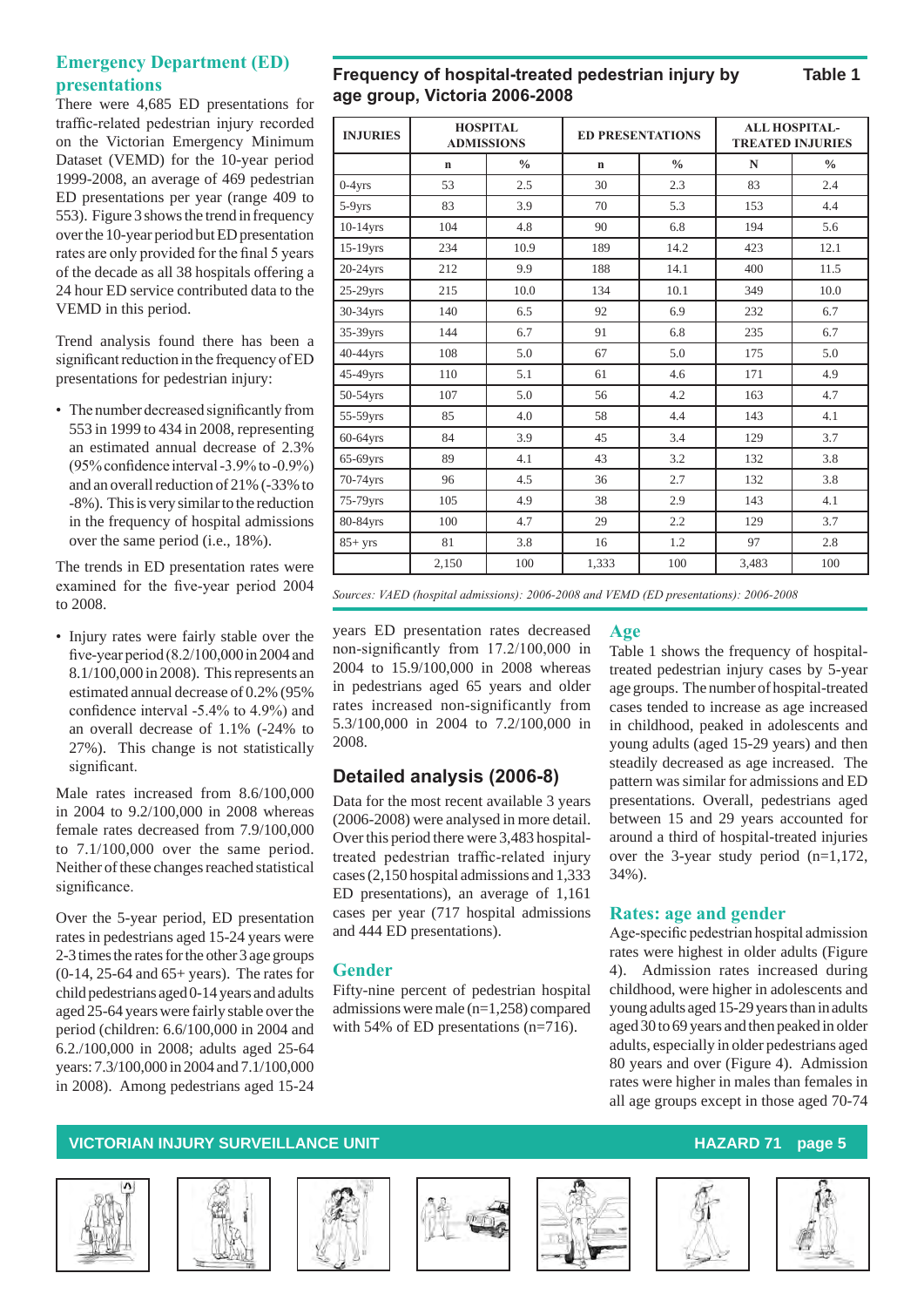Average annual traffic-related pedestrian hospital Figure 4 **admission rates by age and gender, Victoria 2006-2008**



*Source: Victorian Admitted Episodes Dataset (VAED)*





*Source: Victorian Emergency Minimum Dataset (VEMD)*

years. The difference between male and female rates was greatest in children aged 0-4 and 10-14 years and in young adults ages 20-24, 25-29 and 30-34 years.

ED presentation rates increased throughout childhood, peaked in adolescents and young adults aged 15-29 years then declined through all adult age groups until age 50- 55 years when rates increased again, peaking in the oldest age groups. Whereas males had higher hospital admission rates than females in all age groups except people aged 70-74 years, females had higher ED presentations

rates in five of the 5-year age groups, all from age 40 years. The gender gap was greatest in children aged 0-4 years where the risk of pedestrian hospitalization among males was four times that for females (males 4.8 admissions/100,000

population compared with females 1.2/100,000).

### **Ethnicity: language spoken and road convention in country of birth**

#### **Language mainly spoken in country of birth**

Hospitalisations were distributed into three groups based on country of birth: Australian born; Overseas born: mainly English speaking countries; and Overseas born: non-English speaking countries (see Box 2 for selection criteria). As Figures 6 and 7 show, people born in mainly non-English speaking countries had the highest average hospital admission and ED presentation rates for pedestrian injury (17.8 admissions/100,000 and 10.9 ED presentations/100,000, respectively), followed by Australian-born people (11.4 and 7.6) and people born overseas in mainly English speaking countries (9.6 and 6.0).

#### *Hospital admissions*

For males, being born in mainly non-English speaking countries increased the risk of pedestrian injury. They had, respectively, 1.3 and 1.7 times the average annual pedestrian injury hospital admission rate of Australian-born males (17.9 compared with 14.2) and males born in mainly English speaking countries (17.9 compared with 10.8). Similarly, females born in mainly non-English speaking countries had around twice the average annual pedestrian injury hospital admission rate found for Australian-born females and females born in mainly English speaking countries (17.6 compared with 8.6 and 8.9, respectively). (Figure 6)

#### *ED presentations*

People born in mainly non-English speaking countries also had the highest average annual ED presentation rates for pedestrian injury, followed by people born in Australia and people born overseas in mainly English speaking countries (Figure 7). Females born in mainly non-English speaking countries had around twice the pedestrian injury ED presentation rate of Australian-born females and females born in mainly English speaking countries (11.6 compared with 6.5 and 5.9 respectively); males born in mainly non-English speaking countries had 1.2 and 1.7 times the pedestrian injury ED presentation rate of











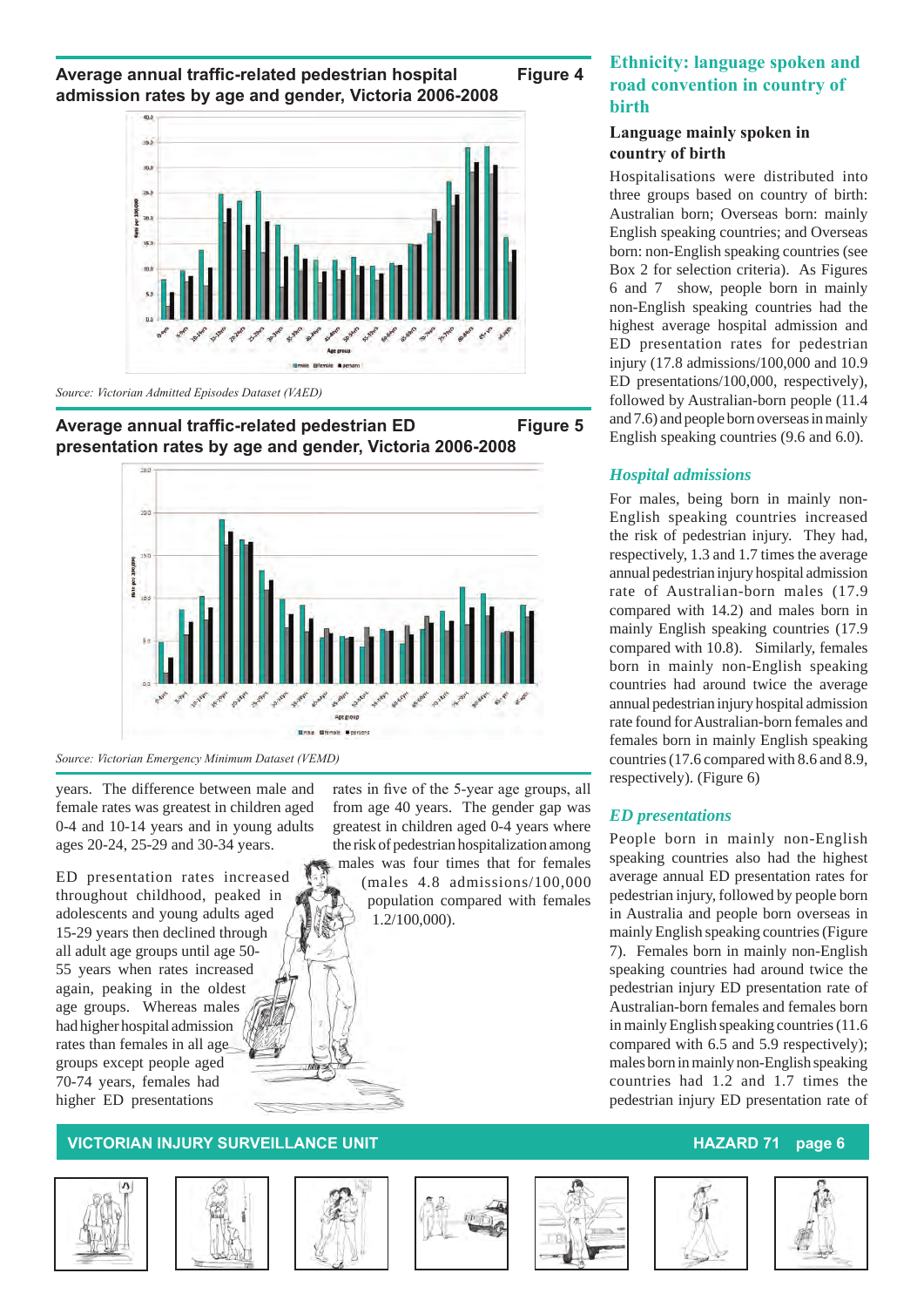Average annual traffic-related pedestrian hospital Figure 6 **admission rates by gender and language mainly spoken in country of birth, Victoria 2006-2008**









*Source: Victorian Emergency Minimum Dataset (VEMD)*

Australian-born males and males born in mainly English speaking countries (10.2 compared with 8.8 and 6.0, respectively). (Figure 7)

#### **Road convention of country of birth**

The role played by road convention (left- or right-hand drive) in the person's country of birth was then investigated. As shown in Figures 8 & 9, people born in countries

where the convention is to drive on the right side of the road had the highest average pedestrian hospital admission and ED presentation rates (19.3/100,000 and 11.7/100,000 respectively) followed by Australian-born people (11.4 and 7.6) and people born in countries where the convention is to drive on the left side of the road (11.3 and 7.1).

#### *Hospital admissions*

Males born in countries where the convention is to drive on the right side of the road have 1.3 and 1.5 times the pedestrian injury hospital admission rate than Australian-born males (19.1/100,000 compared with 14.2/100,000) and males born overseas in countries where the convention is to drive on the left side of the road (19.1 compared with 12.4). Females born in countries where the convention is to drive on the right side of the road have 2.3 and 1.9 times the pedestrian injury hospital admission rates for Australian born females (19.6 compared to 8.6/100,000) and females born overseas in countries where the convention is to drive on the left side of the road (19.6 compared to 10.2/100,000). Figure 8.

### *ED presentations*

Males born in countries where the convention is to drive on the right side of the road have 1.2 and 1.6 times the pedestrian injury ED presentation rate than Australianborn males (10.9/100,000 compared with 8.8/100,000) and males born overseas in countries where the convention is to drive on the left side of the road (10.9 compared to 6.9/100,000). Females born in countries where the convention is to drive on the right side of the road have 1.9 and 1.7 times the pedestrian injury ED presentation rate for Australian-born females (12.5 compared with 6.5) and females born overseas in countries where the convention is to drive on the left side of the road (12.5 compared with 7.2). Figure 9.

### **Local Government Area (LGA) of residence**

Information on the LGA in which the patient lived (derived from suburb and postcode of residence) is only available on the hospital admissions dataset. Pedestrian hospital admission rates were compared by LGA. The average (mean) pedestrian admission rate for the period 2006-8 for all Victorians was 13.7/100,000 population. The LGAs that had much higher admission rates (cut-off 20/100,000) were: Melbourne (30.5); Yarra (29.8); Port Phillip (29.3); Maribyrnong (26.9); Stonnington (26.6); Moreland (25.7); Darebin (22.8); and Greater Dandenong (21.0). There is no variable on the VAED to identify the











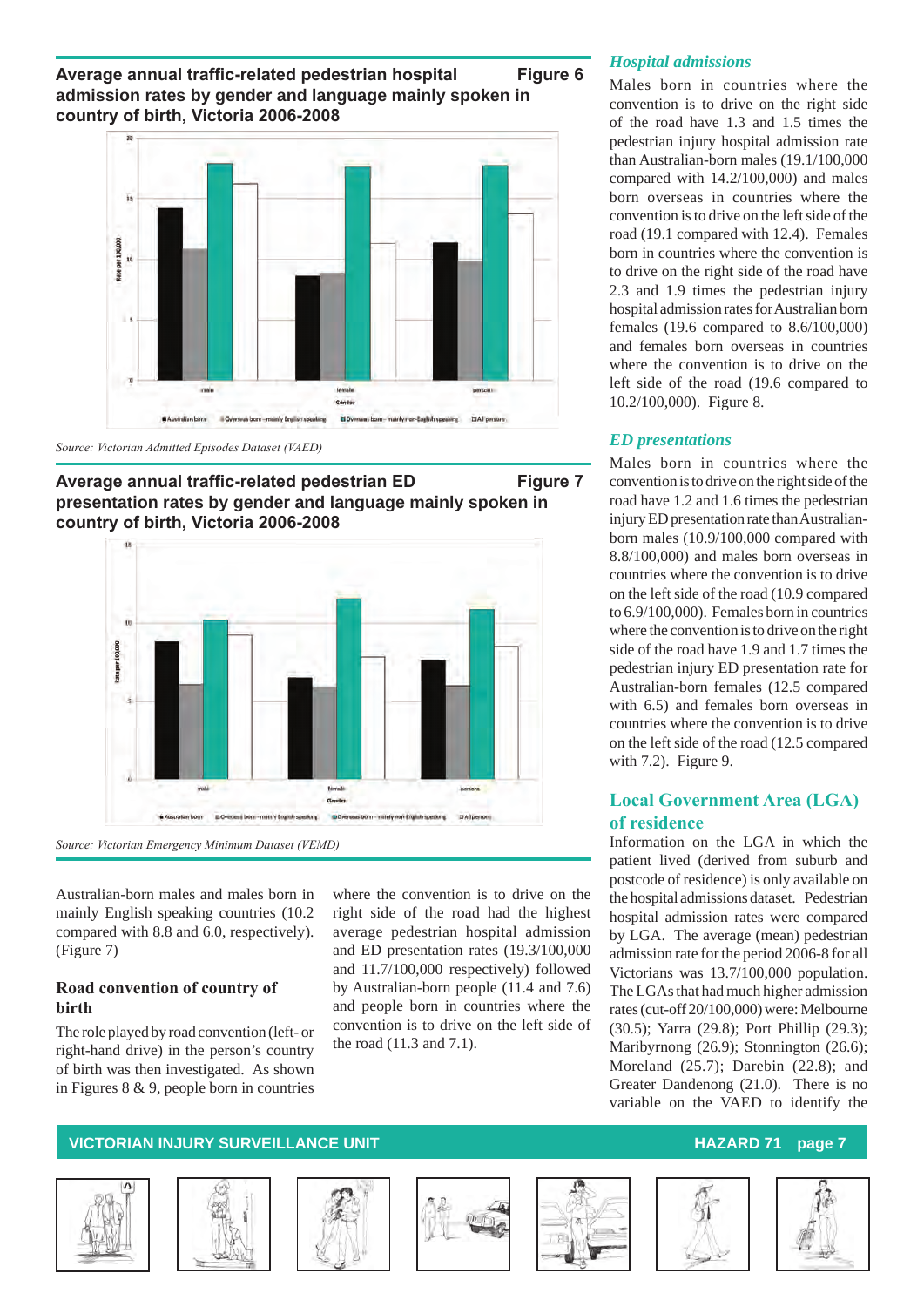**Average annual traffic-related pedestrian hospital Figure 8 admission rates by gender and road convention of country of birth, Victoria 2006-2008**



*Source: Victorian Admitted Episodes Dataset (VAED)*





*Source: Victorian Emergency Minimum Dataset (VEMD)*

postcode (and LGA) where the injury occurred.

#### **Alcohol and drug involvement**

#### **Hospital admissions**

Alcohol involvement in pedestrian hospital admissionswasidentified if cases contained either an alcohol-related diagnosis or external cause ICD code (see Box 2). It is likely that alcohol involvement is underestimated in injury cases recorded on the hospital admissions dataset. Two hundred and sixty-four alcohol-involved admissions were identified; 12% of pedestrian admissions. Of these, 14 admissions had more than one alcoholrelated code. The most commonly used of the 24 identifying codes were: F10 Mental and behavioural disorders due to the use of alcohol (n= 236, 89%); and Z72.1 Alcohol use (n=21, 8%). The other used codes were: Y90 Evidence of alcohol involvement determined by blood alcohol level (n=14, 5%); Y91 Evidence of alcohol involvement determined by level of intoxication (n=3, 1%) and K70 Alcohol liver disease (n=5, 2%).

Of the 264 alcohol-related pedestrian admissions, 81% were male. Comparing 15-year age groups, pedestrians aged 15- 29 years accounted for 44% of alcoholrelated cases, followed by those aged 30-44 (32%) and those aged 45-59 (17%). The peak 5-year age group for alcohol-related pedestrian admissions was pedestrians aged 20-24 years (17%).

Seventy-four percent of alcohol-related admissions were Australian-born, 6% were born in other English-speaking countries and 10% were born in non-English speaking countries. Place of birth was unknown for 10% of cases.

Although most alcohol-related admissions were due to collisions with cars (89%), alcohol-related cases formed a higher proportion of pedestrian admissions that were caused by collisions with trams (31%) and trains (23%) than with cars (13%), trucks/buses (11%) and motorcycles  $(10\%)$ .

The use of psychoactive substances (opioids, cannabinoids, sedatives/hypnotics, cocaine and other stimulants, hallucinogens, volatile solvents and multiple or other psychoactive substances) were involved in at least 2% of pedestrian hospital admissions, almost exclusively found in persons aged 15-44 years.

#### **Emergency department presentations**

Alcohol involvement in ED presentations was identified by a text search of case narrative data (see Box 2). Only 31 cases were identified, 2.3% of pedestrian ED presentations. This low rate of alcohol involvement indicates significant underreporting of alcohol involvement so no further analysis was undertaken.











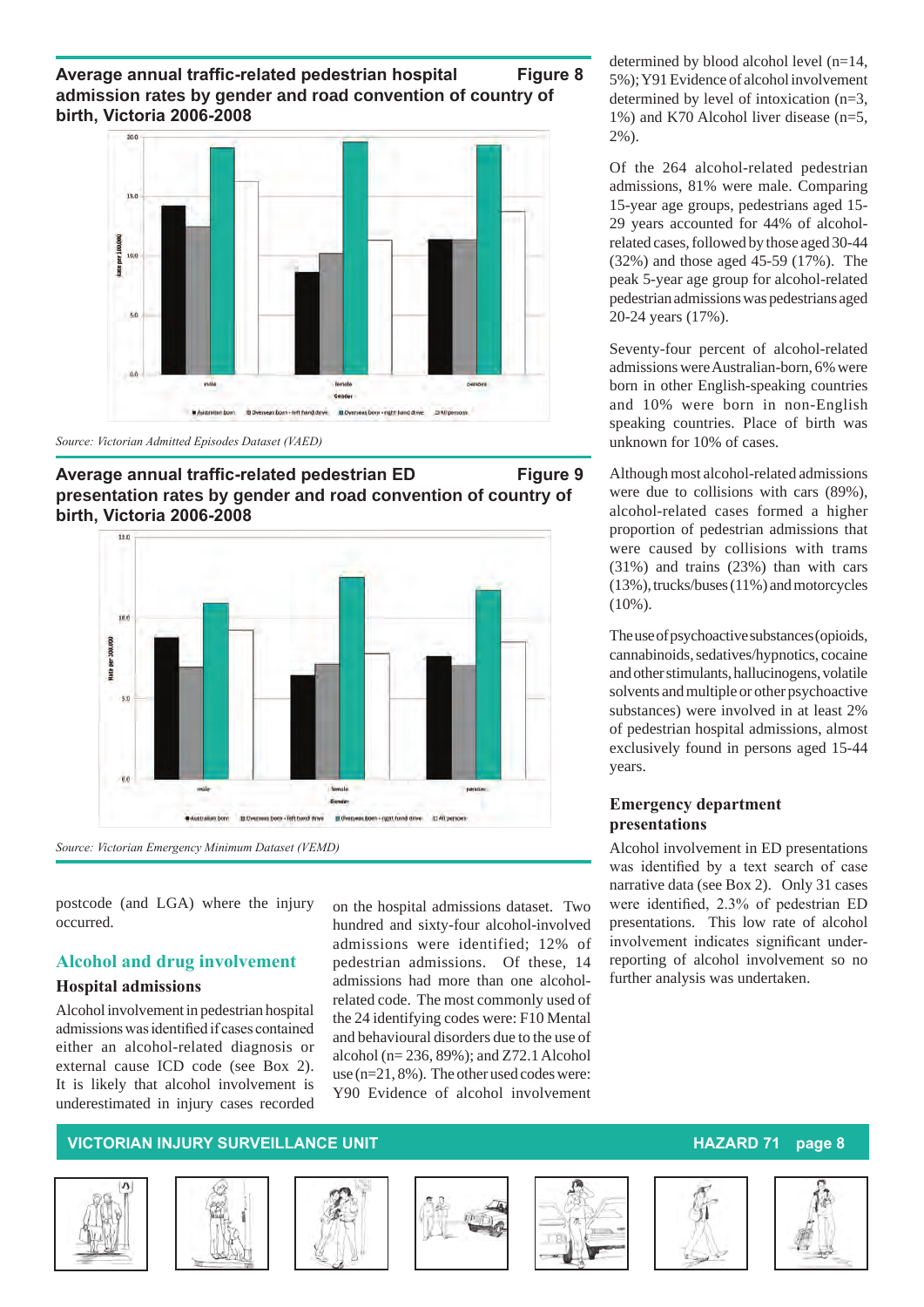### **Distribution of cases by season of year and day of week**

#### **Seasonal pattern**

Table 2 shows the proportion of pedestrians injured in each season by age group and injury severity. Overall, a higher proportion of hospital-treated pedestrian injuries occurred in winter (28% overall, 27% of admissions and 28% of ED presentations) and autumn (27% overall, 27% of admissions and 27% of ED presentations) than in spring (24% overall, 25% of admissions and 24% of ED presentations) or summer (21% overall, 21% of admissions and 22% of ED presentations).

Pedestrians aged 75 years and older appear to be most at risk of injury in winter as one-third of all hospital treated cases in this age group occurred during winter (34% of admissions and 33% of ED presentations) compared with 15% in summer (15% of admissions and 18% of ED presentations).

#### **Day of week**

Overall, there was a fairly even distribution of pedestrian hospital admissions and ED presentations across the days of the week. However, analysis of data on the average number of hospital-treated injury cases over the weekdays compared with those that occurred on weekend days by age group showed that pedestrians aged 15- 29 years and pedestrians aged 30-44 were more likely to be injured on a weekend day, whereas in the other age groups they were more likely to be injured on a weekday than a weekend day.

#### **Vehicle type involved**

As shown in Table 3, a very high proportion (89%) of hospital-treated injury cases were injured in collisions with cars, pickup trucks and vans (range: 85% of cases in age group 30-44 years to 93% in age group 0-14 years). Other forms of transport caused small proportions of injury cases. There were small variations in the type of vehicle involved by age group.

### **Crash circumstances**

There are no data on crash circumstances for hospital admissions. ED presentations data on the VEMD contain a short narrative

### **Season of year in which traffic-related pedestrian injury Table 2 occurred by age group, Victoria 2006-2008**

|        | $0 - 14$                    | $15-29$       | $30 - 44$     | $45 - 59$     | 60-74         | $75+$         | <b>TOTAL</b>  |
|--------|-----------------------------|---------------|---------------|---------------|---------------|---------------|---------------|
|        | $\frac{0}{0}$               | $\frac{0}{0}$ | $\frac{0}{0}$ | $\frac{0}{0}$ | $\frac{0}{0}$ | $\frac{0}{0}$ | $\frac{0}{0}$ |
|        | <b>HOSPITAL ADMISSIONS</b>  |               |               |               |               |               |               |
| Summer | 22.1                        | 22.5          | 23.7          | 18.9          | 19.3          | 14.7          | 20.7          |
| Autumn | 28.8                        | 23.6          | 29.1          | 29.1          | 31.2          | 25.5          | 27.2          |
| Winter | 20.8                        | 26.9          | 25.0          | 29.5          | 28.6          | 33.6          | 27.3          |
| Spring | 28.3                        | 26.9          | 22.2          | 22.5          | 20.8          | 26.2          | 24.7          |
|        | <b>ED PRESENTATIONS</b>     |               |               |               |               |               |               |
| Summer | 22.6                        | 22.1          | 23.2          | 22.3          | 20.2          | 18.1          | 22.0          |
| Autumn | 30.5                        | 24.1          | 28.8          | 26.9          | 25.8          | 27.7          | 26.6          |
| Winter | 22.1                        | 30.3          | 26.4          | 26.3          | 28.2          | 32.5          | 27.8          |
| Spring | 24.7                        | 23.5          | 21.6          | 24.6          | 25.8          | 21.7          | 23.6          |
|        | <b>ALL HOSPITAL-TREATED</b> |               |               |               |               |               |               |
| Summer | 22.3                        | 22.4          | 23.5          | 20.1          | 19.6          | 15.4          | 21.2          |
| Autumn | 29.5                        | 23.8          | 29.0          | 28.3          | 29.5          | 26.0          | 27.0          |
| Winter | 21.4                        | 28.4          | 25.5          | 28.3          | 28.5          | 33.3          | 27.5          |
| Spring | 26.7                        | 25.4          | 22.0          | 23.3          | 22.4          | 25.2          | 24.3          |

*Source: VAED & VEMD (2006-2008)*

### **Vehicle type involved in traffic-related pedestrian Table 3 collisions: all hospital-treated injury by age group, Victoria 2006-2008**

|                                                               | $0 - 14$       | $15-29$       | 30-44         | $45 - 59$     | 60-74         | $75+$         | <b>TOTAL</b>  |
|---------------------------------------------------------------|----------------|---------------|---------------|---------------|---------------|---------------|---------------|
|                                                               | $\frac{0}{0}$  | $\frac{0}{0}$ | $\frac{0}{0}$ | $\frac{0}{0}$ | $\frac{0}{0}$ | $\frac{0}{0}$ | $\frac{0}{0}$ |
| <b>ALL HOSPITAL-</b><br><b>TREATED</b><br><b>INJURY CASES</b> |                |               |               |               |               |               |               |
| Collision with car,<br>pick-up truck or van                   | 92.8           | 91.3          | 85.1          | 86.5          | 85.6          | 89.3          | 88.8          |
| Collision with heavy<br>transport vehicle<br>(truck) or bus   | 1.3            | 1.8           | 3.1           | 2.5           | 3.8           | 3.4           | 2.5           |
| Collision with 2 or<br>3 wheeled motor<br>vehicle (m/cycles)  | 1 <sub>0</sub> | 14            | 2.5           | 2.5           | 1.9           | 2.0           | 1.8           |
| Collision with<br>pedal cyclist                               | 2.8            | 0.9           | 1.9           | 2.9           | 4.6           | 1.7           | 2.1           |
| Collision with railway<br>train or railway vehicle            | 0.3            | 0.7           | 1.9           | 1.1           | 0.3           | 0.0           | 0.8           |
| Collision with other<br>non-motor vehicle<br>(includes trams) | 0.3            | 1.6           | 2.0           | 0.7           | 0.5           | 0.3           | 1.1           |
| Injured in other<br>and unspecified<br>pedestrian incident    | 1.8            | 2.3           | 3.6           | 3.8           | 3.3           | 3.4           | 2.9           |
| All traffic-related<br>pedestrian injuries                    | 100.0          | 100.0         | 100.0         | 100.0         | 100.0         | 100.0         | 100.0         |

*Source: VAED & VEMD (2006-2008)*











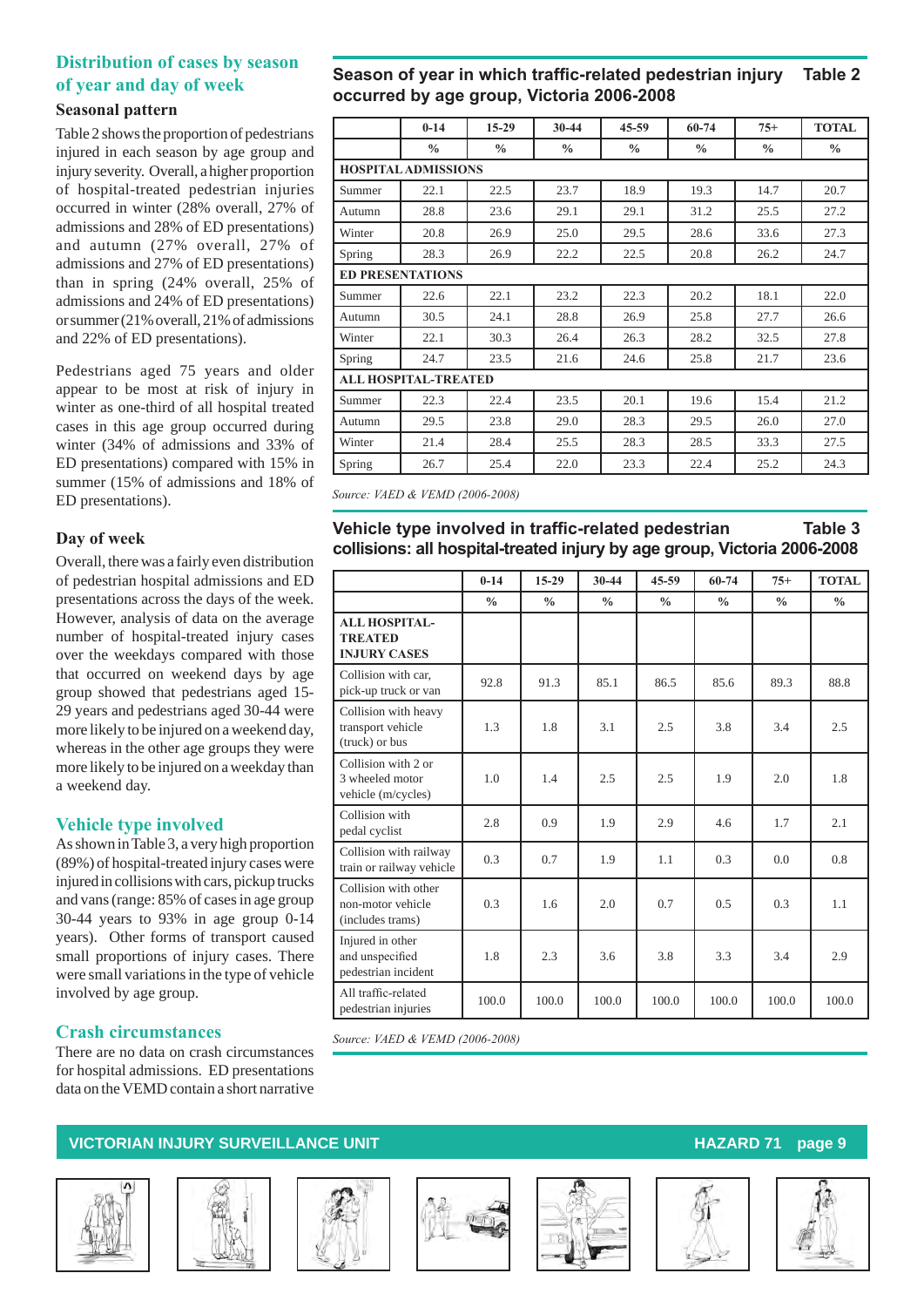description of the injury event but they are of variable quality. The analysis of case narratives indicated that many more pedestrians were hit by slow-moving cars than by speeding vehicles. Commonlymentioned circumstances in which pedestrians were injured in crashes were: when crossing the road; when playing on the road; when running or walking onto the road; when boarding/alighting trams; when walking behind reversing vehicles; when in car parks or driveways; and when on the road and hit by turning vehicles.

### **Injury type and body region**

#### **Nature of main injury**

As shown in Figure 10, among hospital admissions the major injury types were fracture (46%) and intracranial (brain) injury (14%), whereas among ED presentationsthemajorinjury typeswere superficial injury (26%) and dislocations, sprains or strains (23%).

Fractures were the most common injury in all age groups but they formed a higher proportion of injuries as age increased from age group 30-44 years. Among admissions, intracranial (brain) injury was the second commonest injury, accounting for 14% of admissions but they formed a higher proportion of admissions in pedestrians aged 15-29 years (17%) and 30-44 years (18%) than in other age groups.

#### **Body region injured**

As shown in Figure 11, among hospital admissions the head, face and neck and the lower extremity were the most commonly injured body regions (both 35%), whereas among ED presentations lower extremity injuries were most frequent (41%) followed by injuries to multiple body regions (21%).

### **Length of stay in hospital (hospital admissions only)**

Figure 12 shows the average (mean) length of stay for hospital admissions by gender and age group. Overall, the average length of stay was 4.9 days (5.0 days for males and 4.8 for females).

In general, the average length of stay increased with increasing age, with the exception that children aged 0-14 years

#### **Injury type: traffic-related pedestrian injury, Figure 10 Victoria 2006-2008**

fracture superficial injury open wound dislocation, sprain & strain injury to internal organs in Eta pe injury to muscle & tendon injury to nerves & spinal cord injury to blood vessels multiple injuries. crushing injury other & uncorecting injury 20%  $300$ 

*Source: VAED & VEMD (2006-2008)*

# **Body region injured: traffic-related pedestrian injury Figure 11 Victoria 2006-2008**



*Source: VAED & VEMD (2006-2008)*

had a longer average length of stay (3.6 days) than pedestrians aged 15-29 years (3.0 days). The youngest (0-14 years) and oldest (60-74 years and 75 years and older) females spent longer in hospital, on average, than their male counterparts, whereas among pedestrians aged 15-29 years, 30-44 years and 45-59 years, males had longer average lengths of stay than females. (Figure 12)

### **Injury severity (hospital admissions only)**

To examine the severity of pedestrian injury hospital admissions each hospital record was given an InternationalClassification of Disease (ICD)-based Injury Severity Score (ICISS). The ICISS involves estimating the probability of death ('threat-to-life') using the ICD injury diagnosis codes recorded in a person's hospital record (see Box 2). An injury is defined here as'serious'(high threat-to-life) if the ICISS score is less than 0.941. Injury of this severity is likely to











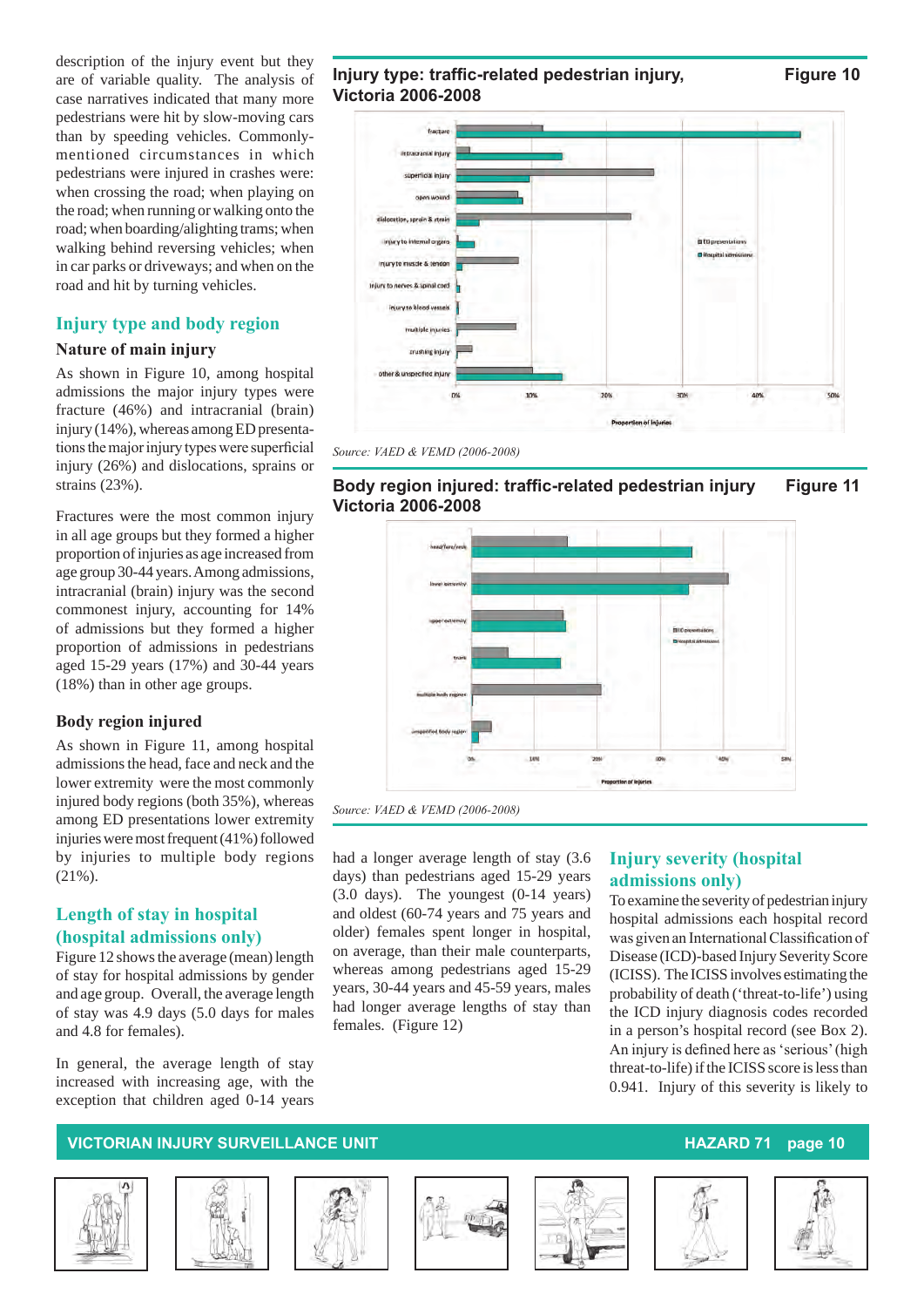**Average length of stay (days) of traffic-related pedestrian Figure 12 hospital admissions by gender and age group, Victoria 2006-2008**



*Source: VAED (2006-2008)*

**Injury severity: proportion of traffic-related pedestrian Figure 13 hospital admissions classified as 'serious' by gender and age group, Victoria 2006-2008**



*Source: VAED (2006-2008)*

have a large effect on the patient in terms of persisting health problems and need for follow-up health care.

Figure 13 shows the proportion of pedestrian injury hospital admissions classed as serious by gender and age group. Overall, 40% of pedestrian hospital admissions were serious (41% of male cases and 39% of female cases). This is a much higher rate of 'serious' hospitalisations than found for all other unintentional injury causes combined (15%). The only broad injury cause that had a higher proportion of 'serious' hospital admissions was drowning (78%).

Comparing age groups, the proportion of serious cases generally increased as age increased. In all age groups the proportion of serious cases was slightly higher in males than females, with the gender imbalance most evident in age groups 30-44 years (males: 42%; females: 33%) and 75 years and older (males: 49%; females: 42 %). Figure 13.

Table 4 shows the proportion of injuries classed as 'serious' differed by the type of vehicle involved in the collision. With the exception of motorcycles, the mass of the vehicle involved in the pedestrian collision appears to influence the severity















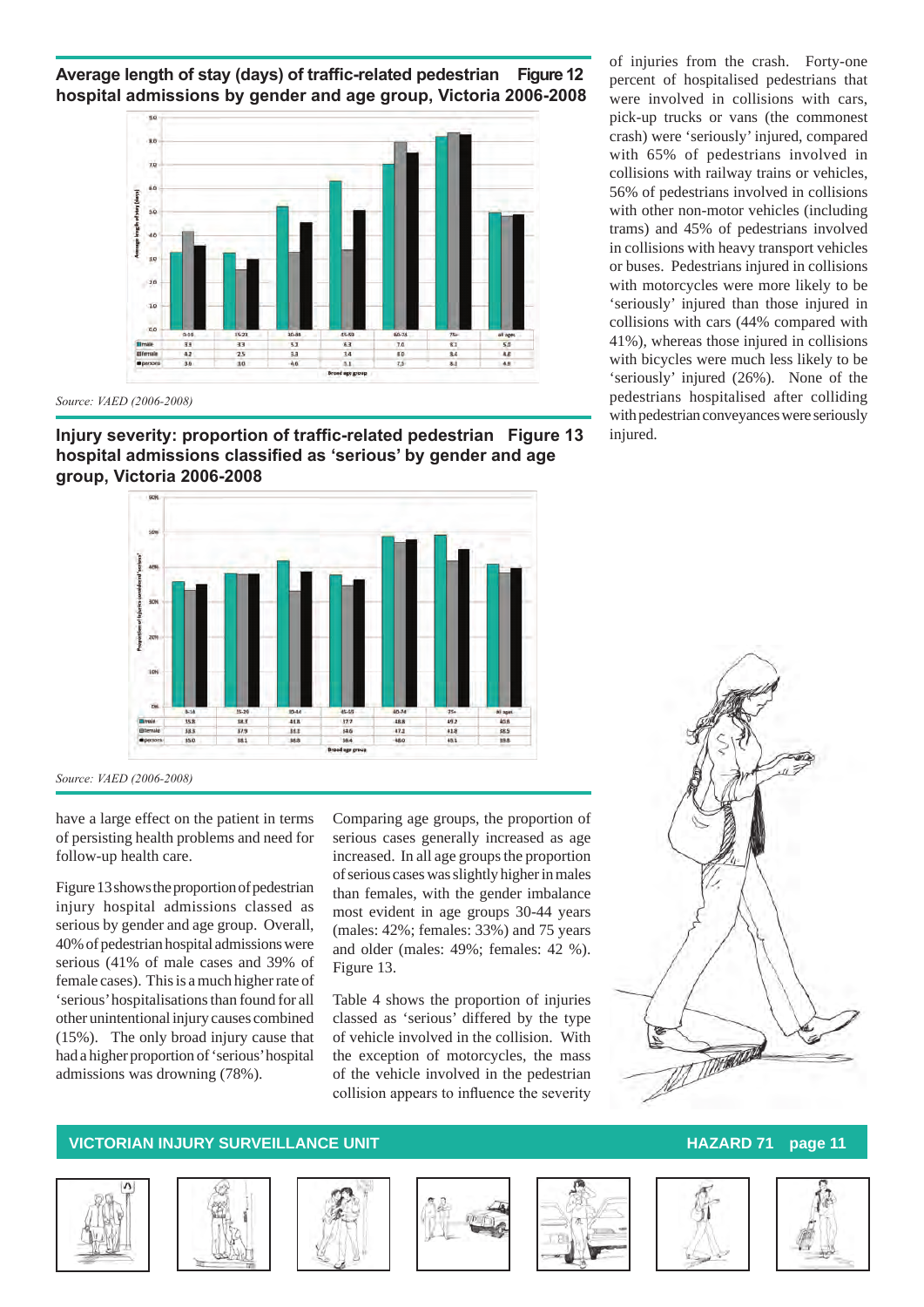**Traffic-related pedestrian hospital admissions: vehicle Table 4 type and injury severity, Victoria 2006-2008**

| <b>SPECIFIC CAUSE OF INJURY</b>                             | % CASES<br><b>CLASSIFIED</b><br><b>AS 'SERIOUS'</b> | <b>FREQUENCY</b> |
|-------------------------------------------------------------|-----------------------------------------------------|------------------|
| Collision with railway train or railway vehicle             | 65.4%                                               | 26               |
| Collision with other non-motor<br>vehicle (includes trams)  | 56.3%                                               | 16               |
| Collision with heavy transport vehicle or bus               | 44.6%                                               | 56               |
| Collision with 2 or 3 wheeled<br>motor vehicle (motorcycle) | 43.8%                                               | 48               |
| Collision with car, pick-up truck or van                    | 40.6%                                               | 1.875            |
| Collision with pedal cyclist                                | 25.7%                                               | 35               |
| Collision with pedestrian conveyance                        | $0.0\%$                                             | 6                |
| Injured in other and unspecified<br>pedestrian incident     | 18.9%                                               | 88               |
| All traffic-related pedestrian injury cases                 | 39.8%                                               | 2.150            |

*Source: VAED (2006-2008)*

Average (mean) hospital costs of traffic-related Figure 14 **pedestrian hospital admissions by gender and age group, Victoria 2006-2008**



*Source: VAED (2006-2008)*



### **Cost of injury (hospital admissions only)**

Each hospital admission was assigned an Australian Refined Diagnosis Related Group (AR-DRG) which is a patient classification system that provides a clinically meaningful way of relating the types of patients treated in a hospital to the resources required by the hospital. The National Hospital Costs Data Collection (NHCDC) produces average costs for each AR-DRG by state (for further information see Box 2).

The total hospital costs of pedestrian admissions over the three years 2006-2008 was \$18,328,000 or \$6,109,000 per year. The average (mean) cost per admission was \$8,525 (range: \$698 to \$85,219).

Figure 14 shows the average hospital cost of admissions by gender and age group. The average cost per admission peaked in those aged 60-74 years (\$11,260), closely followed by those aged 75 years and older (\$11,174). Overall, the average costs per admission for males was higher than for females (\$9,069 compared to \$7,757). The youngest (0-14 years) and oldest (75 years and older) females had higher average costs per admission than their male counterparts, whereas for age groups 15-29 years, 30-44 years, 45-59 years and 60-74 years, males had higher average costs per admission than females.

The average cost per pedestrian hospital admission was compared to the average cost of all unintentional injury admissions and to the average cost of other causes of unintentional injury. The average cost per admission for all causes of unintentional injury was \$4,721. The only broad cause of injury group that had a higher average cost per admission than trafficrelated pedestrian injury was choking and suffocation (\$10,291 per admission).











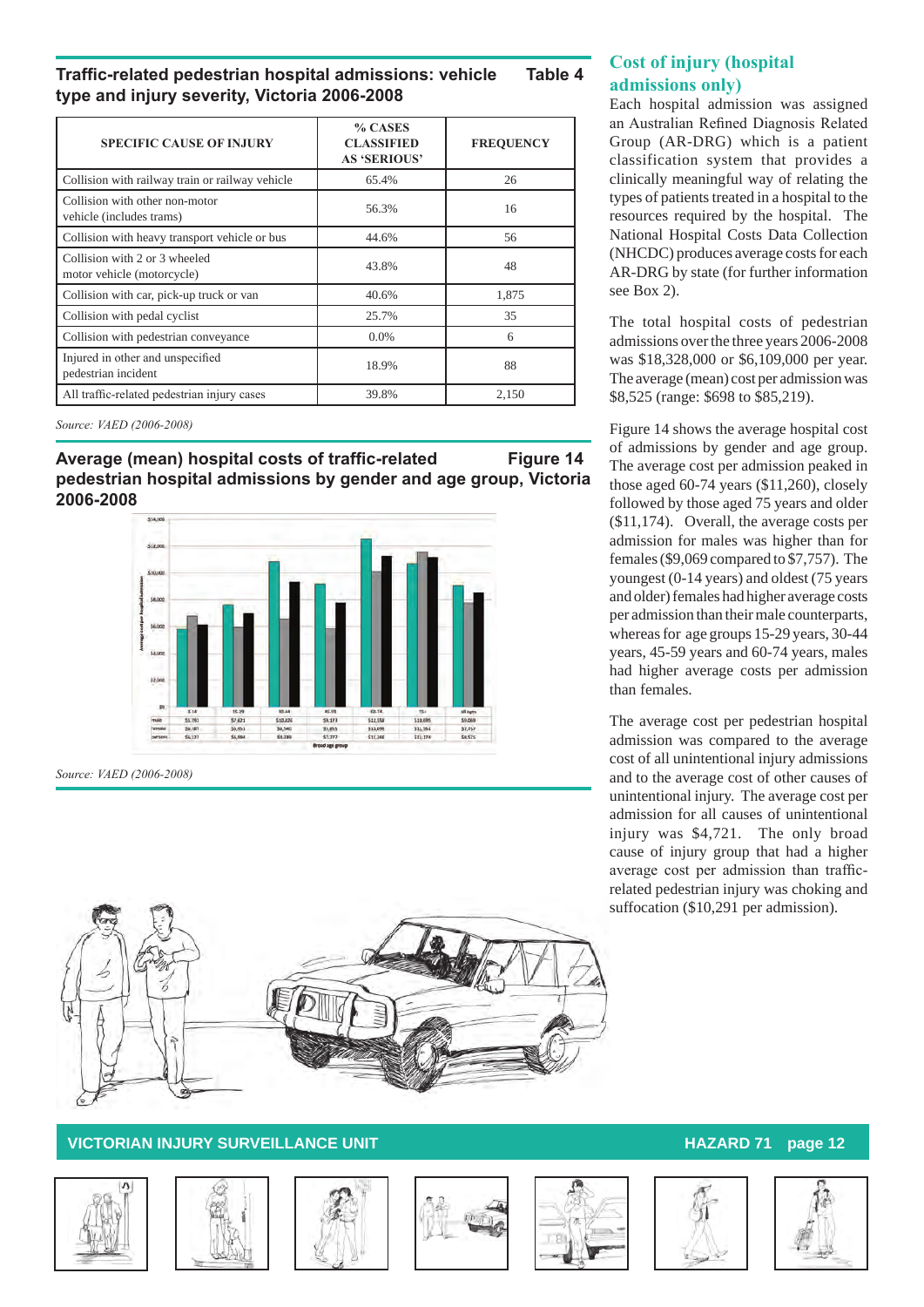# **Discussion**

Although there were encouraging decreases in the frequency (18%) and rate (29%) of traffic-related pedestrian hospital admissions in Victoria over the decade 1999-2008, much of the decline occurred between 2002 and 2005. In 2006 the number and rate of pedestrian admissions increased sharply (back to the levels seen in 2004) and have stabilised at this higher level since.

The decline in serious pedestrian-vehicle crashes around 2002 has been attributed to the reduction in the default speed limit on residential streets from 60km/hr to 50km/ hr, introduced in Victoria in January, 2001 and a strengthened approach to enforcing driver and rider compliance with speed limits, introduced in early 2002 (Haworth et al., 2005; Hoareau et al., 2006; Corben, 2007). The enforcement intervention included an extensive package of measures such as an increase of 50% in speed camera enforcement hours and a reduction in the size of the enforcement tolerance values exercised by Police (Haworth et al., 2005). However, the gains from these interventions have been absorbed and new actions appear needed to generate further reductions in pedestrian trauma.

We currently have sparse information on whether pedestrian exposure to traffic increased over the decade of interest. The Australian Bureau of Statistics (ABS) Census of Population and Housing provides some pertinent, though limited, data (BartleyConsulting, 2008). Specifically the 1996, 2001 and 2006 Censuses, asked how the respondent got to work on a selected day (Tuesday, August 6, 1996/Tuesday August 7, 2001/Tuesday August 8, 2006). Results show that the number of journeys (trips) to work by walking increased from 63,668 in 1996 through 64,732 in 2001 to 80,539 in 2006. However, most of the growth in the number of journeys to work occurred in metropolitan Melbourne, originating in the inner suburbs and ending in and around the CBD.

There will be more comprehensive exposure data in the future. The Department of Transport's biennial survey, the Victorian Integrated Survey of Travel and Activity (VISTA), will provide a detailed picture

of changes to the exposure of people in Melbourne, Geelong, Ballarat, Bendigo, Shepparton and Latrobe to the different travel modes (measured in trips taken and distance travelled) on an average day. The results of the 2007 survey (VISTA 07) were only recently published and the VISTA 09 is in progress. However, for a more detailed picture we need to incorporate regular pedestrian monitoring systems into our current traffic monitoring systems in high risk areas, for example vehicle data are collected routinely at almost all signalized intersections in Melbourne yet pedestrian data collection is sporadic and usually confined to areas such as the CBD.

### **Risk factors**

The risk factors for pedestrian injury are usually categorised as shown in the table below. The potential risk factors identified in our descriptive study will be discussed in the context of the findings from other studies undertaken in Australia and developed overseas countries. In the discussion to follow the categories have been collapsed to four: human, vehicle, environment and crash.

| Category                             | <b>Risk factors</b>                                                                                                                                                                                                                              |  |  |
|--------------------------------------|--------------------------------------------------------------------------------------------------------------------------------------------------------------------------------------------------------------------------------------------------|--|--|
| Demographic                          | Age, gender and<br>ethnicity of pedestrian<br>and vehicle driver                                                                                                                                                                                 |  |  |
| Socio-economic<br><b>Behavioural</b> | Area and individual SES<br>indicators - deprivation<br>indices, employment status,<br>marital status, income level<br>and education achievement<br>Drug and/or alcohol<br>intoxication and pedestrian<br>and driver unsafe/<br>illegal behaviour |  |  |
| Vehicle-related                      | Type, mass (weight)<br>and frontal design                                                                                                                                                                                                        |  |  |
| Roadway-related                      | Hierarchy, road geometry,<br>geometric design, traffic<br>control and speed limit                                                                                                                                                                |  |  |
| Environment-<br>related              | Temporal factors (time<br>of day, season of year)<br>and weather conditions                                                                                                                                                                      |  |  |
| Crash-related                        | Impact speed, crash type,<br>and pedestrian movement                                                                                                                                                                                             |  |  |
| Urban /transport<br>planning-related | Urban land use, transport<br>facilities and policies                                                                                                                                                                                             |  |  |
| Combination                          | Combination of<br>above factors                                                                                                                                                                                                                  |  |  |

# **Human factors**

### **Age**

Our study showed that the number of hospital-treated pedestrian injury cases peaked in young people aged between 15 and 29 years. Hospitalisation rates, however, were highest in those aged 75 and older, followed by those aged 15 to 29. Consistent with these results, other Australian studies (Holubowycz, 1995; ATSB, 2002; Small et al., 2006) and descriptive studies from comparable countries such as the US, Ireland, France and Singapore have found that older people (age 65 years and over) are overrepresented in fatal and severe pedestrian crashes (Fontaine and Gourlet 1997; Harruff et al. 1998; Peng & Bongard 1999; Zajac and Ivan 2003; Demetriades et al. 2004; Sze and Wong 2007; Eluru et al. 2008; Clifton et al. 2009; Martin et al., 2009; Loo & Tsui, 2009). We did not find any evidence of a relationship between age and body region injured unlike the trauma registry study conducted in the US by Demetriades et al (2004). The authors reported that the incidence of severe head injury, chest trauma, and spinal injury in pedestrian crashes increases with age, with patients older than 65 years most at risk of severe injury at these anatomical sites (Demetriades et al., 2004).

The observed higher death and hospitalisation rates in older pedestrians have been linked to a number of direct factors such as their reduced ability to deal with complex traffic situations and slower walking speed and indirect factors such as their greater frailty and the higher likelihood of underlying health conditions in older age including dementing diseases (Oxley et al., 1997; Oxley et al., 2005).

Ageing has consequences on sensory, visual, perceptual and cognitive abilities that can adversely affect road crossing performance. Even though there is evidence that older people seek to offset age-related sensory and cognitive declines by reducing exposure and adopting more cautious behaviours (Oxley et al., 1997; Charlton et al., 2006), some older pedestrians experience difficulty when demands are complex, for example when selecting safe gaps in traffic when crossing the road (Oxley et al., 2005).













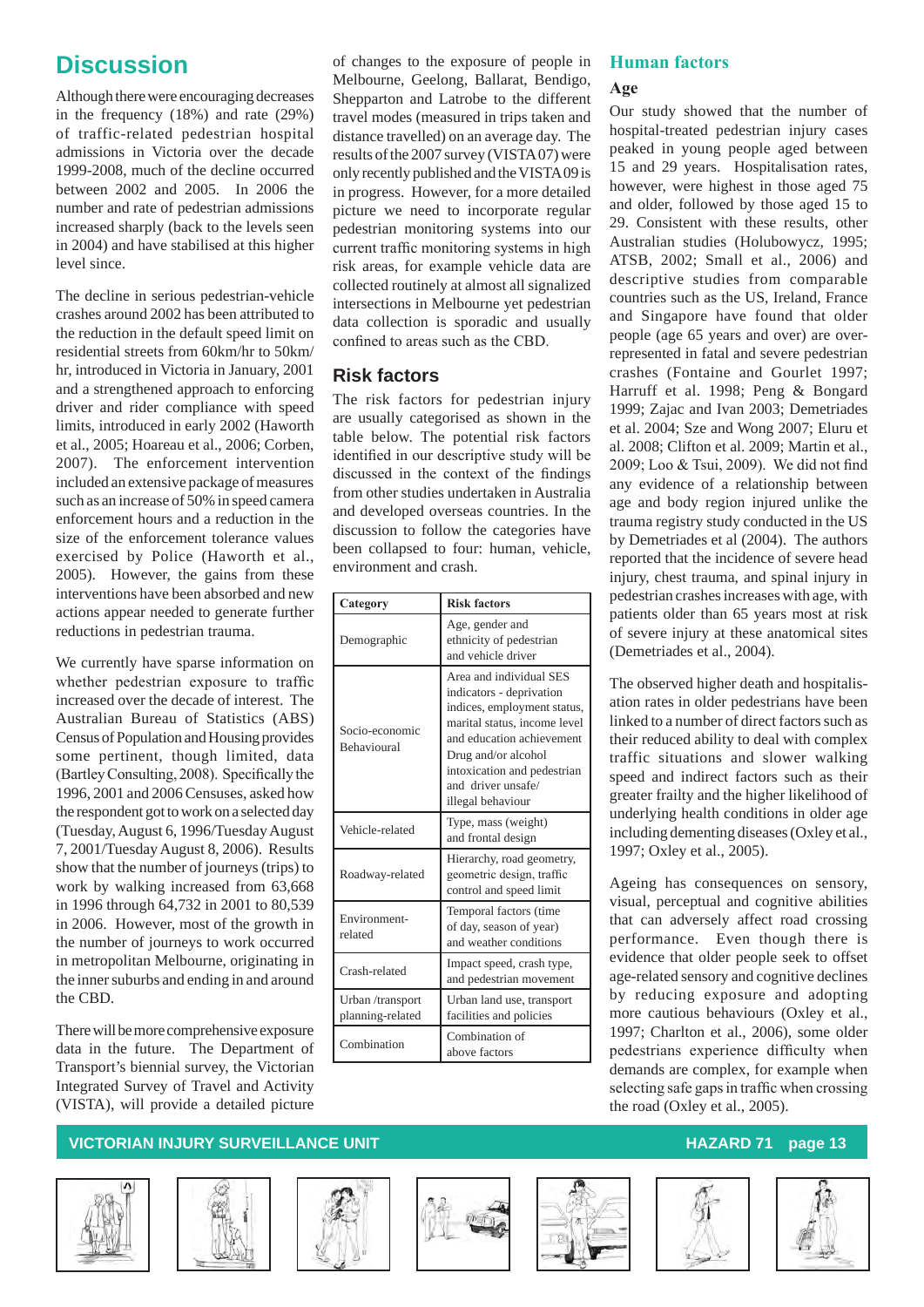The over-representation of 15 to 29 yearolds in pedestrian hospitalisations and ED presentations is possibly explained by their higher pedestrian exposure as they become independently mobile and, perhaps, alcohol and drug involvement, but other unknown factors may play a role. The risk factors for pedestrian injury in this age group require further investigation.

Our study found that hospitalisation rates among child pedestrians were lower than those in most other age groups. Similar findings have been reported from some overseas countries (Peng & Bongard, 1999; Demetriadis et al. 2004; Sze and Wong, 2007) but not others (Clifton et al., 2009; Fontaine & Gourlet 1997; Al-Ghamdi, 2002). Conflicting study results may be explained by the reduction of exposure to traffic among Australian children and children in some other Western countries due to the decline in walking trips in this age group and a concomitant increase in car trips. Surveys conducted in Australia and elsewhere indicate that reduced walking for transport among children is due to the convenience and 'culture' of car use, parental and child fears about road traffic trauma and street crime, and the increased distance from home of schools, shopping centres and recreational facilities (Timperio et al., 2004; Giles-Corti et al., 2009; Lorenc et al., 2008 - review).

Current Victorian public health initiatives such as *Kids go for your life – stride and ride* that encourage children to walk and cycle to school and other destinations in their local neighbourhood have the potential to increase their injury risk unless environmental measures are put in place to make these modes of active travel safer and the road environment more forgiving of children's crossing 'errors'. For example, an evaluation study by Delaney at al. (2005) showed that the *Safe routes to school* community based road safety programs in Victoria that include education, engineering, encouragement and enforcement initiatives, aimed principally at reducing casualty crash frequency and severity for children as pedestrians, bicyclists and passengers, reduced pedestrian casualty crashes by about 17%. Research indicates that ages 7 to 11 are the most formative years for the

development of road crossing skills and that children aged below 10 have relatively poor skills at reliably setting safe distance gap thresholds and thus do not consistently make safe crossing decisions (Connelly et al., 1998; Thomson et al., 2005; Oxley et al., 2007).

#### **Gender**

Our study showed that the frequency and rate of hospital-treated pedestrian injury is higher among males than females. This observed gender difference is well supported by other Australian studies (Holubowycz, 1995; Small et al., 2006) and overseas research (Bradbury, 1991; Harruff et al. 1998; Beck et al. 2007; Mabunda et al. 2008; Clifton et al. 2009).

Among hospital admissions we found that males were more likely than females to suffer high 'threat-to-life' injury and have a longer average length of hospital stay. These differences, however, were small. Our findings are in partial agreement with the results of a US study of around 7,000 patients admitted to a Level 1 trauma centre (Starner et al., 2008). The authors reported that gender had no effect on survival or intensive care unit (ICU) stay but that male patients aged 15-65years had a significantly longer hospital stay. By contrast, Sze and Wong (2007) reported from their large study of pedestrian casualties in traffic crashes in Hong Kong, that females were significantly more likely to suffer harsher injury outcomes than males when involved in pedestrian-vehicle crashes.

#### **Ethnicity and Indigenous status**

This study categorised people born in other countries according to the language (mainly English-speaking and non-English speaking) and the road convention (left hand side, right-hand side) of their country of birth. We found that people born in mainly non-English speaking countries and those born in countries where the road convention is to drive on the right were at higher risk of pedestrian injury than Australian-born people, people born in mainly English speaking countries and those born in countries where the road convention is to drive on the left.

A small number of Australian studies have previously investigated the effect of ethnicity and Indigenous status on pedestrian crash risk. Similar to our study, an Australian study of national pedestrian fatality data and NSW pedestrian hospitalisations by Dobson and colleagues (2004) identified that pedestrians born in countries with a right hand driving convention, but not those born in countries with a left hand driving convention, were at significantly greater risk of being hospitalised or dying on the road when compared with Australian-born pedestrians.

The difference in risk was greatest for pedestrians aged 60 years and over born in countries with a right hand driving convention who had around twice the risk of being killed or injured as pedestrians compared to Australian-born people in the same age group. The authors concluded that road convention appeared to have a greater influence on pedestrian safety than language in country of origin and speculated that pedestrian behaviour (looking to the left or right) is learnt at an early age and may be difficult to change.

Because of small numbers and other considerations it was not possible for us to investigate whether Indigenous status affected pedestrian injury risk. Harrison & Berry (2008) studied fatal and injurious land transport (motor vehicle and train) accidents that occurred in the five-year period 2001-02 to 2005-06 in four Australian jurisdictions: Queensland, Western Australia, South Australia and the Northern Territory. The overall incidence of pedestrians being killed in land transport accidents was nine times as high for Indigenous people as for non-Indigenous people (11 compared to 1 per 100,000) and close to four times as high for hospitalisations (61 compared to 16 per 100,000). Data from Victoria, NSW, Tasmania and the ACT were not included in the study because the identification of Indigenous cases in the data sources used was not considered to be of acceptable quality (Harrison & Berry, 2008).

#### **Socio-economic status (SES)**

In the last issue of Hazard, the relationship between the SES of an area in which a person lives and their risk of hospital admission











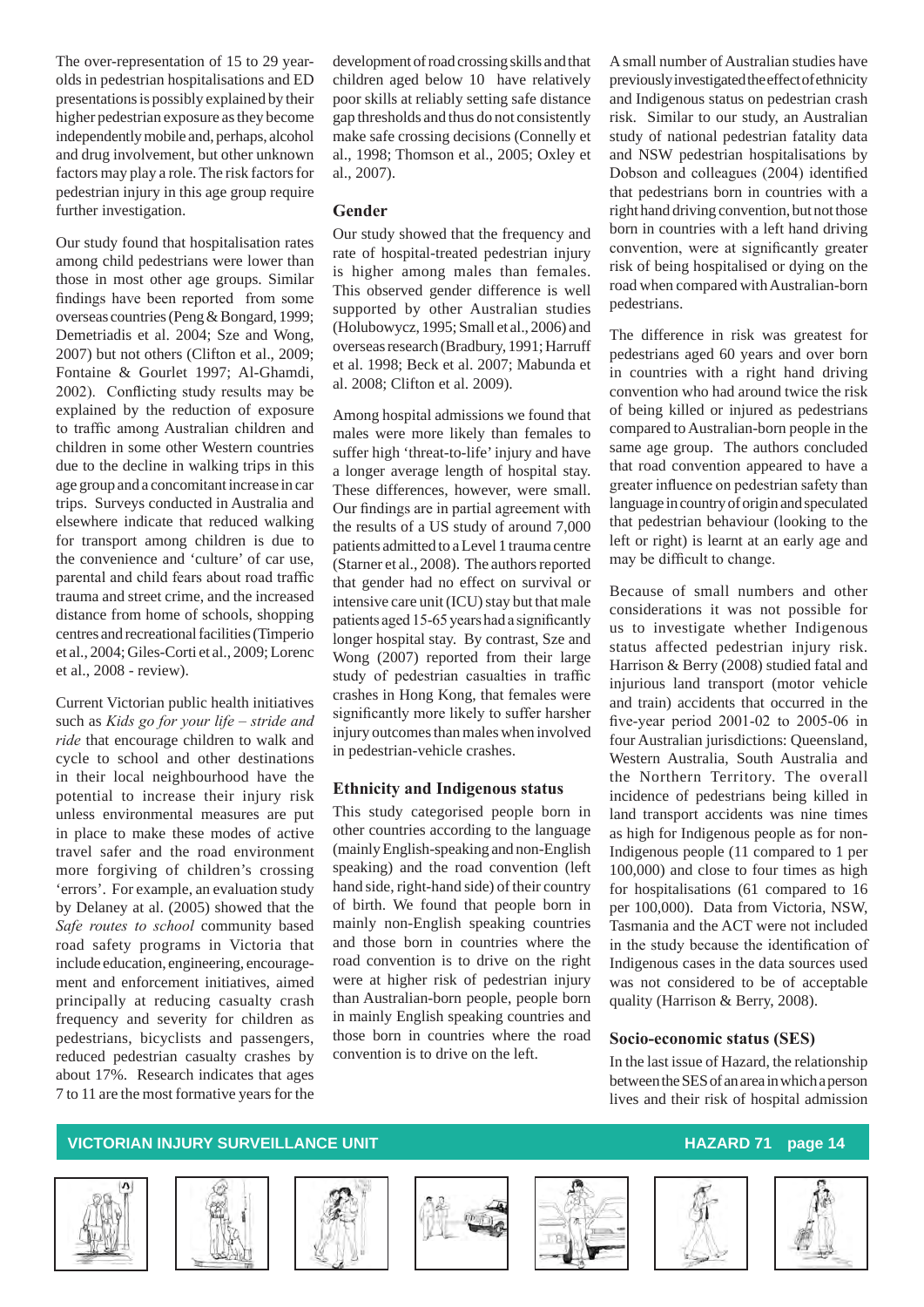for all external causes (mechanisms) of injury was investigated (Clapperton & Cassell, 2010). Although people living in the most disadvantaged of Victorian local governmentareas(LGAs)weresignificantly more likely to be hospitalised for transport injuries than those living in the least disadvantaged LGAs, further investigation revealed that this was due to their higher risk of car occupant and motorcycling injury rather than pedestrian or bicycling injury. No significant relationship between area deprivation and pedestrian injury was found in any age group.

By contrast, a recent study in NSW (Poulos et al., 2007) and studies conducted in the US, England and Wales all demonstrated that area deprivation increases the risk of child hospitalisation for pedestrian injury (Durkin et al., 1994; Lyons et al., 2003; and Hippsley-Cox et al., 2002; Graham & Stephens, 2008). The Welsh study also found that people of all ages living in deprived areas were at increased risk of pedestrian injury (Lyons et al., 2003).

In a UK study, Hewson (2004) assigned a deprivation measure to the location where the collision between the vehicle and pedestrian was reported and the home postcode of the child casualty. His results suggest that the deprivation measures of the area around the collision is a more important determinant of SES differentials in child pedestrian casualty risk than the deprivation measures of the injured children's home location (postcode of residence).

Several overseas studies on the relationship between pedestrian casualties and SES that utilised individual-level SES measures such as income level, employment status, marital status and education achievement also support the deprivation hypothesis. LaScala et al. (2000) showed that unemployment and low education level were associated with increased pedestrian injury rates in the City of San Francisco. Ryb et al. (2007) compared injured pedestrian casualties with casualties injured in other accidents and found that pedestrian casualties are more likely to be unmarried, unemployed and have lower income and education achievement.

#### **Alcohol misuse**

There is sparse research on the effects of alcohol impairment on the specific skills required to cross roads safely. Results from a pilot case control study conducted under experimental conditions in a simulator suggest that selecting safe gaps in traffic, a crucial pedestrian skill, may be compromised in intoxicated pedestrians (Oxley et al., 2006). Highly intoxicated study participants showed some lack of awareness of impairment, a tendency to engage in risky road crossings and difficulty integrating speed and distance information in a timely manner (Oxley et al., 2006).

Drivers and riders are subject to a legal blood alcohol limit whereas pedestrians are not. A BAC greater than 0.10% is generally classified as intoxicated. Intoxication by alcohol and drugs has been shown in a number of Australian and overseas studies to be a major contributory factor to pedestrian deaths and serious injury, especially among young males (Holubowycz, 1995; ATSB, 2003; Cairney et al., 2004; Small et al., 2006: Hutchinson et al, 2010). Road safety statistics on the Victorian Transport Accident Commission (TAC) website reveal that 26% of the 50 pedestrians who were killed in pedestrianvehicle crashes in Victoria in 2009 had a BAC of at least 0.05g/100ml (http://www. tacsafety.com.au). An early Victorian study of alcohol involvement in Victorian pedestrian casualty crashes recorded on the VicRoads database during the 10-year period 1985-94 reported that 27% of the 4,400 cases where BAC was known had a reading in excess of 0.01g/100 ml (Corben et al., 1996).

Our study found that at least 12% of the 2,150 traffic-related pedestrian hospital admissions in Victoria in 2003-5 were alcohol-related, based on the use of the range of ICD-10-AM codes indicating alcohol involvement on the VAED. BAC levels were only recorded in a few cases. All Victorian public and private hospitals contribute data to the VAED.

We used the same method for identifying coded alcohol-related cases as was used in a recently published alcohol study by McKenzie and colleagues (2010) that sought to identify alcohol involvement

in injury hospitalisations by examining a stratified random sample of 4,373 injury hospitalisations drawn from 50 hospitals across four states of Australia, including Victoria. The study compared the proportion of alcohol-related cases identified using ICD-10 alcohol codes to those identified in a manual medical record review and found that routinely collected data only identified 38% of the alcohol-related injury cases and, more specifically, 26% of the alcohol-related transport injury cases. The proportion of alcohol-related pedestrian transport cases was not estimated due to small numbers but their findings suggest that our result (12% alcohol-related) is likely a gross underestimation of alcohol involvement in traffic-related pedestrian hospitalisations in Victoria.

The other two Australian studies that have investigated the extent of alcohol involvement in hospital-treated pedestrian injury are single hospital studies, so their results are subject to bias. Holubowycz, (1995) reported that 28.6% of the 217 adult pedestrians (aged 16 years and older) admitted to a level 1 trauma hospital in Adelaide over a period of nearly two years recorded a BAC of 0.10g/100mL or above. In South Australia, the taking of blood for the determination of BAC is mandatory under the provision of the Road Safety Act for all injured pedestrians at or above the age of 14 years who present to hospital EDs within eight hours following involvement in a crash.

Small et al (2006) found a much higher proportion of intoxicated cases among pedestrians admitted as inpatients to an inner Sydney hospital during the years 2002-2004. Of the 180 adult pedestrian trauma patients with measured BAC, 49% tested positive for consuming alcohol, with an average BAC of 0.22%. Fortythree percent had a BAC greater than 0.10%. This study also found that alcohol consumption was associated with a worse outcome in terms of hospital and intensive care stay, morbidity and mortality.

There are no codes on the VEMD to identify alcohol involvement in pedestrian ED presentations and our text search found that alcohol involvement was poorly reported in case narratives. In Victoria, only a low











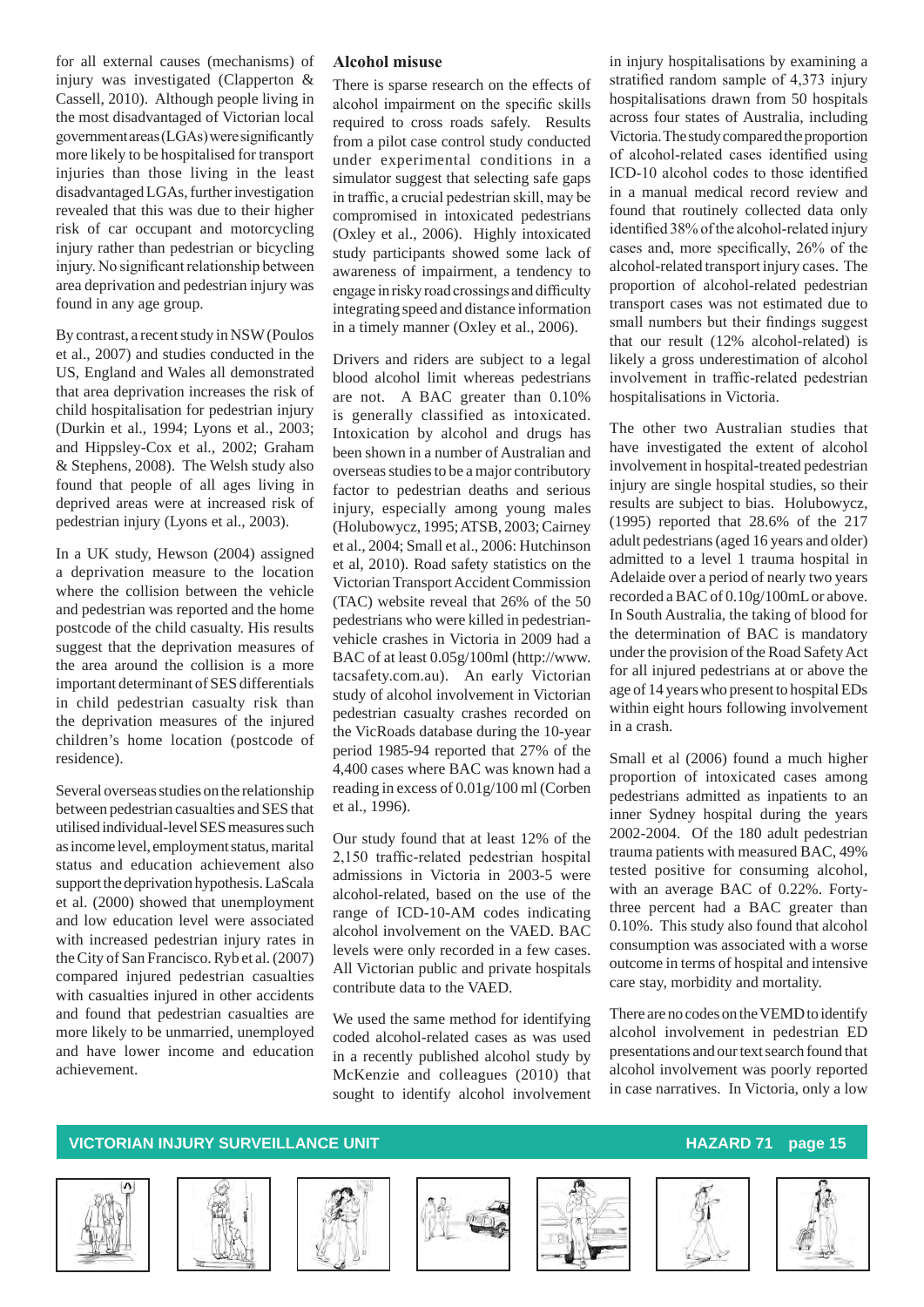proportion of injured pedestrians have blood samples taken for a BAC reading in the emergency department. Section 56(2) of the Victorian Road Safety Act 1986 permits the taking of blood specimens by a doctor or an Approved Health Professional (AHP) from any person of or above 15 years of age who is involved in a motor vehicle accident and is brought to a place for examination or treatment.

Although the Victoria Police Drug and Alcohol Section interpret this provision as meaning that ED doctors and AHPs should take blood for drug and alcohol testing from all road crash victims, there is no legal requirement for doctors to do so except, on the Coroner's instruction, if the person is involved in a fatal vehicle accident and treated at a hospital (whether a driver, rider, passenger, pedestrian or cyclist).

In 1991 Victorian medical practitioners adopted a 'code of practice' in which it is policy to take blood specimens from all motor vehicle drivers and motorcycle riders involved in motor vehicle crashes. However, it is not usual practice for ED medical staff to take blood samples from injured pedestrians or bicyclists as police are more interested in the BAC of drivers involved in crashes. Even if blood specimens are taken in the emergency department, laboratory testing is performed off-site (currently at the Victorian Institute of Forensic Medicine - VIFM) and the results are not routinely reported back to hospitals and entered onto hospital injury surveillance datasets.

Available evidence indicates that a substantial proportion of pedestrians killed or seriously injured in motor vehicle crashes on our roads are under the influence of alcohol and/or drugs. It would assist prevention efforts if blood samples were routinely taken from injured pedestrians in the ED and a system set up to enter the results of blood tests on hospital injury surveillance datasets (either by the individual hospitals or later by the Department of Health where data are collated) for prevention and research purposes.

#### **Attitude and behaviour of pedestrians and drivers**

Hospital datasets provide no or very limited information on the circumstances of pedestrian injury, including the attitude or behavioural factors that may have contributed to pedestrian-vehicle crashes.

#### *Attitude and behaviour of pedestrians*

Aside from risky drinking and drug taking, pedestrians can place themselves at risk by crossing inappropriately, failing to obey traffic signs and road rules and being inattentive. A recent observation survey of pedestrian behaviour was conducted at signalised intersections in the Brisbane CBD on typical workdays, using behavioural categories that were identifiable in police crash reports(King et al., 2009). Illegal crossing types (crossing against flashing or steady red man and crossing away from but within 20 metres of signals) accounted for 20% of all observed crossings.

The observation data were then used as the measure of exposure when calculating the risk associated with illegal crossing using 11 years of pedestrian-vehicle crash data from the observation sites and adjacent midblocks. Illegal pedestrian crossings were found to be involved in over 58% of crashes. This is greater than the 32-44% reported earlier by Austroads (2000). However, the Austroads study (based on NSW crash data) did not include midblock crashes. The authors of the Brisbane study estimated that crossing against the lights and crossing close to the lights both exhibited a crash risk per crossing event approximately eight times that of legal crossing at signalised intersections (King et al., 2000).

There is emerging evidence that distractions such as mobile phone and headphone use also increase the risk of pedestrians being involved in crashes. An observational field survey of 270 females and 276 males conducted in NSW compared the safety of crossing behaviours for pedestrians using versus not using a mobile phone (Hatfield & Murphy, 2007). The results suggest that mobile phone use while crossing the road may result in some unsafe behaviours that

are gender specific. Female pedestrians who crossed while talking on a mobile phone crossed more slowly, and were less likely to look at traffic before starting to cross, to wait for traffic to stop, or to look at traffic while crossing, compared to matched controls. For males, those who crossed while talking on a mobile phone crossed more slowly at unsignalised crossings than males that crossed without mobile phones.

Further evidence is provided by observation and simulation studies conducted in the U.S (Stavrinos et al., 2009; Nasar et al., 2008; Bungum et al., 2005). In these studies, cognitive distraction by mobile phone or portable media player use was found to reduce situation awareness and increases unsafe road crossing behaviour in pedestrians. Study authors recommend that messages explicitly suggesting techniques for avoiding mobile use while road crossing may benefit pedestrian safety.

#### *Attitude and behaviours of drivers*

There is evidence to support the proposition that the attitude and behaviour of drivers increase the risk of pedestrian crashes, including the underlying perception among some drivers that vehicles have higher status on roadways than pedestrians. This results in unsafe driver behaviours such as refusal to give way to pedestrians, even when they are on pedestrian crossings, and speeding in high pedestrian activity areas (Al Ghambi, 2002; Preusser et al., 2002; Lee & Abdel-Aty, 2005).

Local research has shown that the probability of an injury and the severity of injury increases exponentially with vehicle speed and even a small increase in speed can result in a dramatic increase in impact forces experienced by crash victims, especially in unprotected road users such a pedestrians and bicyclists. Corben et al. (2006) constructed a mathematical model to predict the impact of speed on the risk of death to a pedestrian by comparing the stopping distance of paired vehicles travelling at different speeds. From these comparisons it was found that the risk of death to a pedestrian is strongly related to driver speed choice and that small reductions of the order of 5-10 km/h can produce substantial to major reductions in













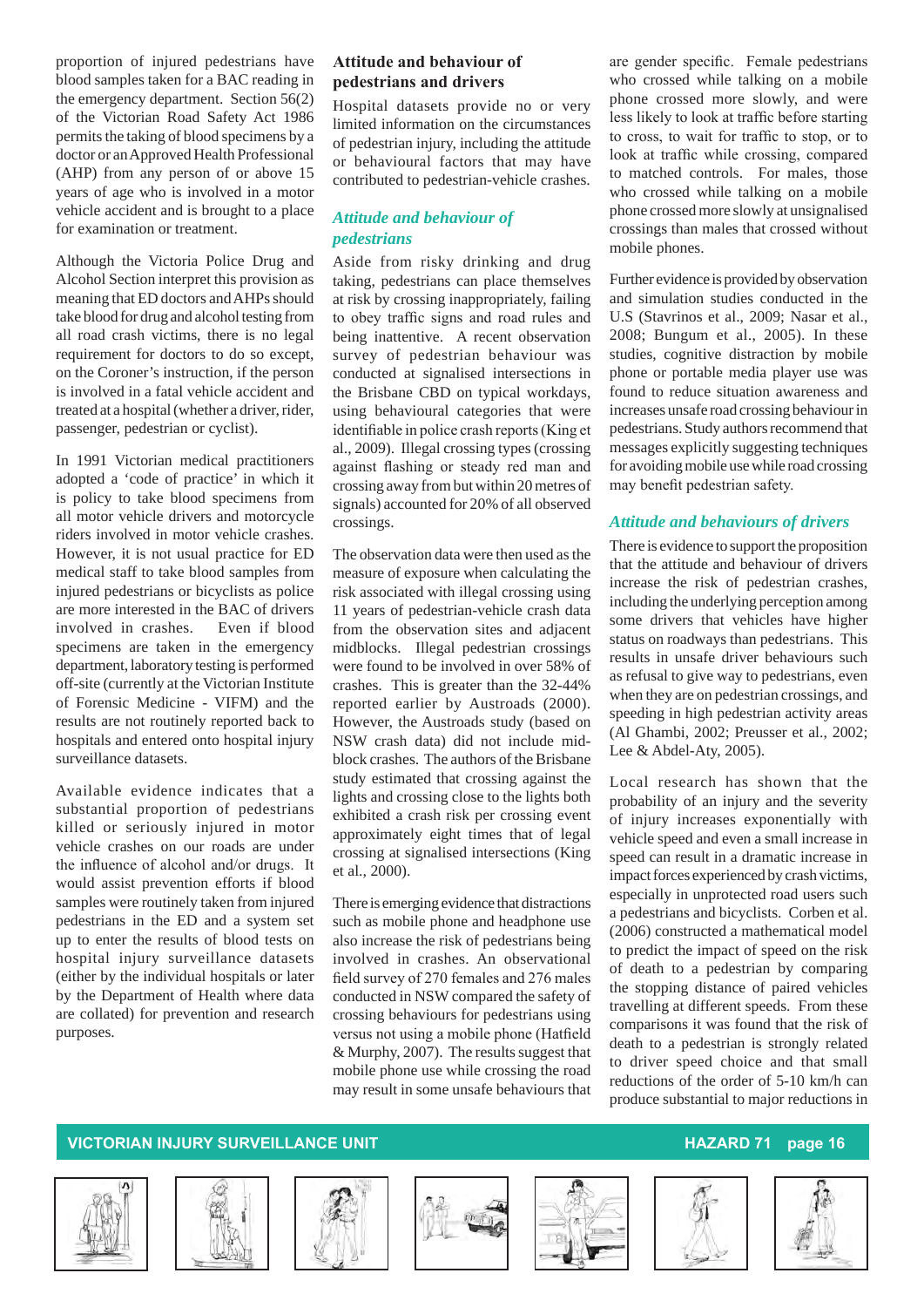risk. The model predicted that drivers of vehicles who choose to travel at 50 km/h in a high pedestrian activity area expose pedestrians who might attempt to cross within the vehicle's minimum stopping distance to, on average, a four-fold increase in the risk of death compared with drivers whose travel speed choice is 40 km/h.

Uncertainty about right-of-way rules among pedestrians and drivers may also play a role in pedestrian crashes. Hatfield and colleagues (2007) recently conducted an observational study of 2,854 pedestrians crossing at signal controlled intersections in NSW and an associated survey of beliefs of drivers and pedestrians about who has right-of-way in a range of pedestrian road crossing situations. Both behavioural observation and survey results indicated that there was some misunderstanding among both groups about who has right of way on various pedestrian crossing types.

The two most concerning areas of confusion were that a significant proportion of drivers of turning vehicles were not aware that they must give right-of-way to pedestrians even when their vehicle is facing a green signal, irrespective of the pedestrian signal, and a significant proportion of pedestrians mistakenly believed that they had right-ofway when waiting to enter a zebra crossing. The authors recommended that pedestrian crossing types should be rationalised (eliminating 'unofficial'crossingsimplied by the installation of refuges and distinctive paving treatments) and education provided to both pedestrians and drivers regarding rules and responsibilities at 'official' crossings.

Driver distraction by infotainment technologies (cell phone use, texting and use of portable media players) also appears to degrade driver performance and thereby increases the risk of vehicle–pedestrian crashes. Well-designed studies conducted in Toronto (Redelmeier & Tibshirani, 1997) and Perth (McEvoy et al., 2005) of the effect of cell phone use on crash risk found that a driver's use of a cell phone up to 10 minutes before a crash was associated with a fourfold increased likelihood of a crash. These studies used cell phone company billing records to verify phone use by crash-involved drivers.

Texting while driving has been shown in experimental studies to pose a greater risk to pedestrian safety than cell phone use (Drews et al., 2009; Olson et al., 2009). An Australian telephone survey conducted in 2003 found that one in six drivers regularly sent text messages while driving (Telstra, 2004). Simulator studies involving young drivers as subjects suggest that texting and operating iPods when driving puts pedestrians at greater risk of crashes (Chisholm et al., 2008; Hosking et al., 2009; Drews et al., 2009).

Recent changes by VicRoads (2009) to the Victorian road safety rules, consistent across Australia, prohibit the use of a mobile phone while driving except to make or receive a phone call or to use its audio/ music functions and only if the phone is secured in a commercially designed holder fixed to the vehicle or can be operated by the driver without touching any part of the body of the phone and is not resting on any part of the driver's body. All other functions (including video calls, texting and emailing) are prohibited and Learner and P1 drivers are prohibited from using a mobile phone at all while driving.

The effectiveness of these regulations will depend on driver compliance which, in turn, is highly correlated to the level of police enforcement (Shults et al., 2004; Delaney et al., 2006). There is also evidence that phone conversations, whether by hand-held or hands-free devices, degrade driving to some extent so it is important that the more stringent Victorian regulations controlling mobile phone use are evaluated for effectiveness (McCarrtt et al., 2006, review).

### **Vehicle factors Vehicle size, type (design) and weight**

Our study found that, except for motorcycles, the mass of the vehicle colliding with the pedestrian impacted on injury severity. Research indicates that vehicle size, weight and type (design) are the chief determinants for the severity of injury to pedestrians in motor vehicle collisions (Desapriya et al., 2010-review; Chalabi et al., 2008; Chang & Wang, 2006; Rifaat & Chin 2007). There is substantial evidence that the recent changes

in the composition of the global vehicle fleet. especially the explosion in the purchase of larger vehicles such as light truck vehicles (LTVs), including sports utility vehicles (SUVs), minivans and pickup trucks, in many countries, including Australia, pose a greater threat to pedestrians (Desapriya et al., 2010 - review).

LTVs (including SUVs) cannot be separately identified on hospital injury surveillance databases. A recently published metaanalysis and systematic review of high quality research investigating the relative risk of pedestrian injury in collisions with light truck vehicles (LTVs) compared with conventional passenger cars found that the likelihood of pedestrians sustaining fatal injury is 50% greater in collisions with LTVs than in collisions with conventional cars (Pooled OR 1.54, 95% CI 1.15-1.93) (Desapriya et al., 2010 - review).

The aspects of LTVs that have been identified as related to injuries sustained by pedestrians are their greater mass, the geometry and increased stiffness of the front end and the high position of the bumper (Desapriya et al., 2010 - review; Roudsari et al., 2005). Studies in North America and Europe have identified design modifications to the front (including upper bonnet and bumper), side and rear that would reduce the harm potential of LTVs to pedestrians (Desapriya et al., 2010 review). It is estimated that fitted rigid bull bars, a feature of many LTVs and heavy trucks may contribute to an estimated 12- 20% of fatal pedestrian crashes on urban roads in Australia (FORS 1996).

The proliferation of motorcycles on our roads also has the potential to increase pedestrian injury risk. We found that pedestrian collisions with motorcycles resulted in a higher proportion of serious injury than collisions with cars. According to the ABS 2009 Motor Vehicle Census, in Victoria registrations of motor cycles at 31 March 2009 were 44% above those recorded five years earlier (ABS, 2009). A study of the 4,857 pedestrian fatalities in the US in 2002 by Paulozzi (2005) found that 46% of deaths were related to crashes with passenger cars, 39% to light trucks, and 15% to motorcycles, buses and heavy trucks. After adjusting for distance











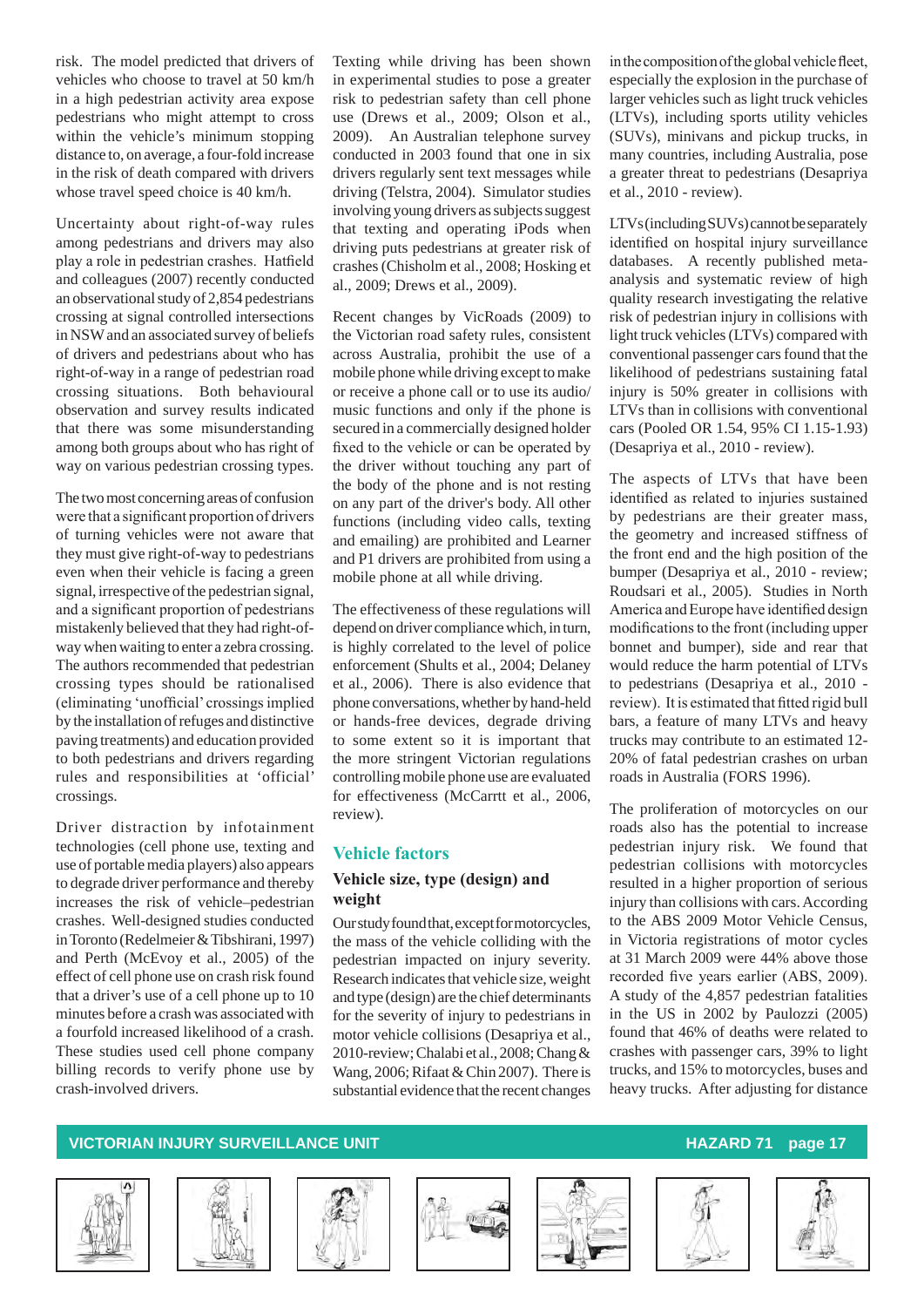travelled by different vehicle types (i.e. risks per mile), compared with cars the relative risk of pedestrian death was nearly 12 times higher in pedestrian crashes with buses, nearly four times higher in crashes with motorcycles, 1.5 times higher for light trucks and not significantly different for heavy trucks.

The increased risk that a motorcycle has of killing a pedestrian had not been noted before and the author suggested that rider behaviours and lower visibility to the pedestrian of a motorcycle compared with a car may be contributory factors (Paulozzi, 2005). Proffered explanations for the observed greater risk to pedestrians posed by buses were their operation in close proximity to pedestrians and perhaps some bus and stop design features.

The review by Desapriya et al. (2010) canvasses current initiatives being taken by the European Commission (EC), various vehicle standards and testing organisations and the US government to develop vehicles with safer front ends and greater energy absorption properties and to encourage and, if necessary, require carmakers to implement new safety standards to reduce the risk of pedestrian trauma.

#### **Environmental factors**

#### **Temporal factors: time of day, day and month, season of year**

Our study found that hospital-treated injury cases were spread fairly evenly across the days of the week but that the pattern varied for the different age groups, notably that pedestrians aged 15-44 years were more likely to be injured on weekend days than weekdays.

Overall, the highest proportion of hospitaltreated pedestrian injury cases occurred in winter (28%, the season with the highest rainfall in Victoria) and the lowest in summer (21%). Small et al. (2006) studied 180 adult pedestrian injury hospital admissions to one inner Sydney hospital over a two-year period. A higher proportion of admissions occurred in Autumn (33%), the season with the highest average rainfall in Sydney, than in Spring (25%); Winter (23%) and Summer (19%).

#### **Crash location**

There is no information on hospital injury surveillance datasets abtout the specific location of the pedestrian crash. Research shows that roadway characteristics are closely associated with both the frequency and severity of pedestrian injury crashes (Lee and Abdel-Aty, 2005).

The posted speed of the road is an important determinant of the severity of the injury sustained by pedestrians. Anderson et al. (1997) studied 176 fatal pedestrian crashes in Adelaide and found that even small reductions in the urban area speed limit noticeably reduced the pedestrian fatality rate. As already cited, similar results were obtained in Victoria when the default speed limit on urban roads reduced from 60km/hr to 50km/hr (Hoareau et al., 2006). Several overseas mathematical modeling studies have indicated that lower speed limits are associated with less severe pedestrian crashes (Garder, 2004; Chalabi et al. 2008; Eluru et al. 2008). Corben (2007) recommends that vehicle speeds should not exceed 30km/hr in urban areas where pedestrian crash risk is significant and separation of pedestrian and vehicles impractical, as up to this speed the risk of serious trauma to pedestrians is low.

Research results are conflicting on whether pedestrian crashes at signalised intersections result in more severe injuries than mid-block crashes. Some studies have found that signalization reduces the risk of pedestrian death and severe injury (Sandt & Zegeer 2006; Kim et al. 2008), while others have found that the risk of mortality and injury severity was higher at signalised intersection crashes than crashes elsewhere (Sze & Wong, 2007; Eluru et al., 2008).

Two studies have reported that road hierarchy affects the level of injury severity sustained by pedestrians (Pitt et al. 1990; Rifaat & Chin 2007). The greater the number of lanes and road width appear to be risk factors for pedestrian crashes (Zegeer et al., 2001; Zajac & Ivan, 2003; and Sze & Wong, 2007). There also appears to be a relationship between the design of public transport stops and the occurrence and severity of pedestrian crashes (Unger et al., 2002; Hedelin et al.,1996).

#### **Crash factors**

The role of impact speed, a key factor in crash outcome, has already been discussed. Kim et al. (2008) found that pedestrians hit by turning or backing vehicles were more severely injured, as did Abdel-Aty & Keller (2005). However, Roudsari et al. (2006) found that the association no longer existed when analysis was adjusted for impact speed. Research by Pitt (1990) indicated that any attempt by the driver to avoid hitting the pedestrian causes less severe outcomes.

Pedestrian movement also influences risk of serious injury. A study by Clifton (2009) found that crossing against traffic signals or not on a crosswalk worsens the injury outcome. Similarly, Sze & Wong (2007) found that pedestrians involved in a crash at a crossing or within 15 metres of a crossing are at a higher risk of death or severe injury. However, Zegeer & Stewart (2001) reported that pedestrian crashes at marked crosswalks are more severe than those occurring at unmarked ones because drivers and pedestrians are both confused about right-of-way.

#### **Combined risk factors**

Some studies have found that combinations or interactions of risk factors, for example age, gender and alcohol misuse, greatly increase injury risk. For example, an Australian study of adult pedestrian crash victims identified three distinct high risk groups: the sober elderly, intoxicated young or middle-aged males, and male and female teenagers (Holubowycz, 1995).

Fontaine and Gourlet (1997) studied pedestrian fatal crashes in France between 1990 and 1991 and found that the elderly crossing urban roads, children playing or running in urban areas during the day time, drunken people who were walking on rural roads, and pedestrians in secondary crashes or in changing transport mode crashes had higher risks of being killed.

### **Evidence-based pedestrian safety countermeasures**

It is beyond the scope of this report to undertake a detailed review of the evidence base for the effectiveness of all the potential countermeasures to pedestrian













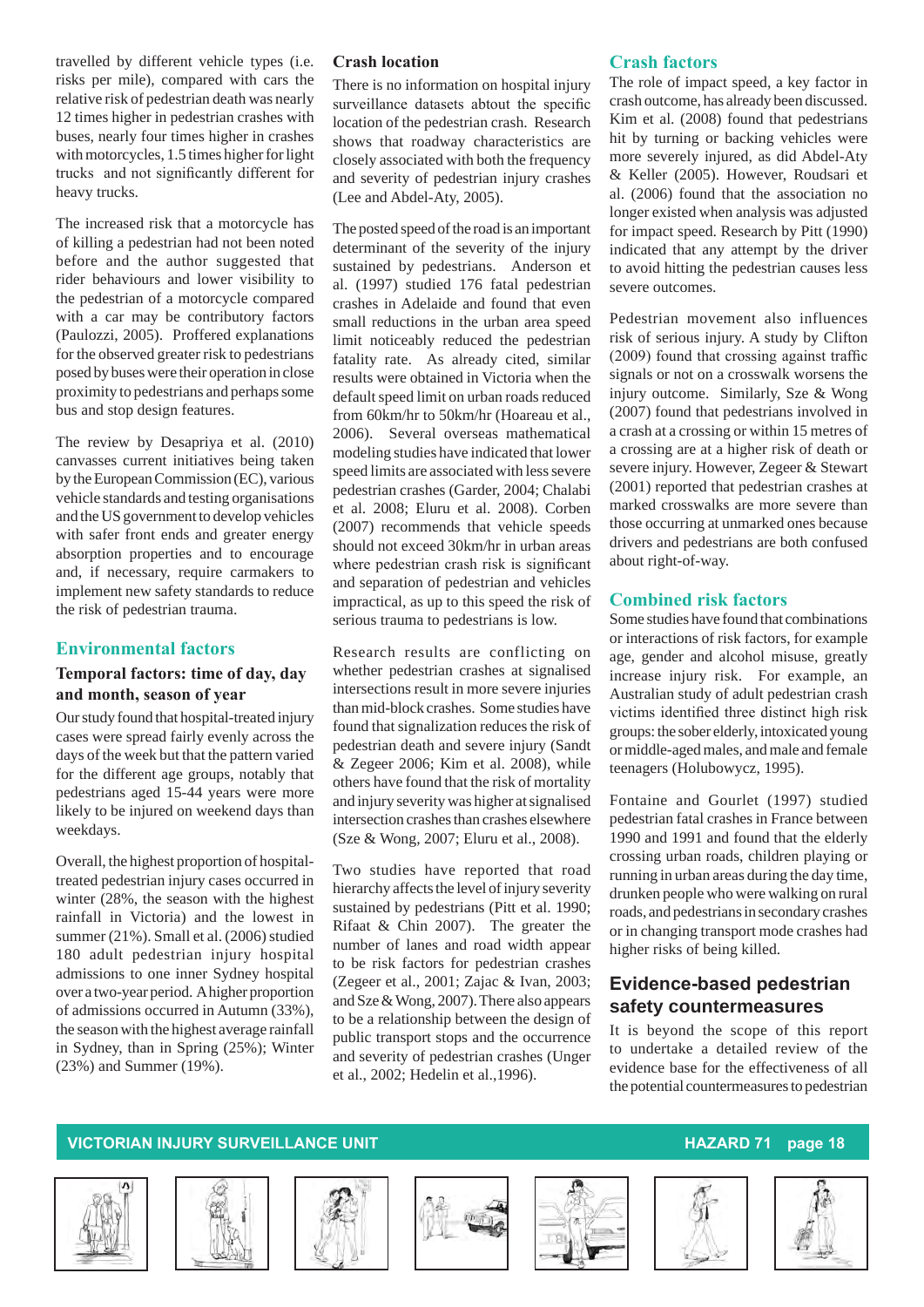### **PROMISING REVIEW: SUMMARY OF RESULTS**

|     | Category                                                                                                                                                                                                                         |                                                      | <b>Most promising technical</b><br>safety measures                                                                                                                                                                                                                                                                                            |
|-----|----------------------------------------------------------------------------------------------------------------------------------------------------------------------------------------------------------------------------------|------------------------------------------------------|-----------------------------------------------------------------------------------------------------------------------------------------------------------------------------------------------------------------------------------------------------------------------------------------------------------------------------------------------|
| (1) | Measures that lower motor vehicle<br>speeds to reduce stopping distances/<br>soften impacts (includes area<br>wide speed reduction schemes,<br>roundabouts, speed humps etc.)                                                    | 1.<br>2.                                             | Round top hump speed cushion<br>Side protection screen on<br>trucks and other vehicles                                                                                                                                                                                                                                                        |
| (2) | Measures that reduce conflict between<br>pedestrian flows and motorised<br>traffic by segregation (e.g. traffic<br>restrictions, ring road/bypass, street<br>closures, location of parking at<br>the border of a protected area) | 3.                                                   | Protection of sidewalk against<br>unwanted usage, i.e. uncontrolled<br>parking, use of pavement by<br>vehicles (cars, bikes), to conserve<br>the space for pedestrians                                                                                                                                                                        |
| (3) | Measures that facilitate and protect<br>pedestrians crossing a stream of<br>vehicular traffic (includes zebra,<br>"unofficial" and 'smart" crossings)                                                                            | 4.<br>5.<br>6.<br>7.<br>8.<br>9.                     | Zebra crossings<br>Yellow flashing light at crossings<br>Refuge<br>Median opening<br>Strip/short section of median<br>Diagonal crossing                                                                                                                                                                                                       |
| (4) | Measures that improve visibility of<br>pedestrians to drivers and vehicles<br>to pedestrians (includes lighting,<br>removal of obstacles, daytime<br>running lights on vehicle)                                                  | 10.                                                  | Better lateral visibility for<br>trucks and other vehicles                                                                                                                                                                                                                                                                                    |
| (5) | Measures that improve the readability<br>of the road environment for all<br>road users (legibility of signs and<br>markings, colouring of road surface<br>/markings at zebra crossings)                                          | 11.                                                  | Legibility and messages<br>of signs/markings                                                                                                                                                                                                                                                                                                  |
| (6) | Improved vehicle design to<br>prevent or reduce the severity of<br>pedestrian accidents (e.g., speed<br>limiters on larger vehicles, )                                                                                           | 12.                                                  | Side protection screen on<br>trucks and other vehicles                                                                                                                                                                                                                                                                                        |
| (7) | Measures that solve problems of<br>vulnerable pedestrians i.e. children,<br>older people and people with<br>disabilities (crossing patrols, ramps for<br>wheelchairs, tactile indicators etc.)                                   | 13.<br>14.<br>15.<br>16.<br>17.<br>18.<br>19.<br>20. | Curb cut<br>Anti-slip walking path surface<br>Ice tracks for pedestrians<br>Ramp for wheelchairs/<br>mobility handicapped<br>Adjustment of signal timing<br>assuming lower walking speeds<br>Colour contrast for the ill-sighted<br>Tactile indicator for the blind/ill-sighted<br>Signal push button at convenient<br>height for wheelchairs |
| (8) | Improve road user behaviour through<br>education, enforcement or social<br>measures (education common<br>only for children and education<br>of drivers and enforcement is<br>usually considered inadequate)                      |                                                      | Not applicable (non-technical)                                                                                                                                                                                                                                                                                                                |

injury; instead we present a summary of the findings from good quality published literature reviews. They include a general review that assessed the pedestrian safety measures implemented in 6 European countries and identified a set of the most promising technical measures (Yannis et al., 2007) and 6 more specific reviews of traffic engineering countermeasures, areawide traffic calming measures, education interventions and strategies to address alcohol intoxication in pedestrians.

### **(1) General review**

Although not a conventional literature review, in this ambitious project —PROMISING: Promotion of mobility and safety for vulnerable road users sponsored by the European Commission, researchers from a number of research centres and universities assessed the broad range of tested and non-tested pedestrian safety measures implemented in six European countries to identify the most promising measures for solving identified pedestrian safety problems (PROMISING 2001; Yannis et al., 2007).

Eight categories of measures were assessed (see table left), encompassing 100 specific technical and non-technical pedestrian safety measures. The final stage of the review concentrated on identifying the most promising technical safety measures using two criteria: (1) non-restrictive from the pedestrians' viewpoint; and (2) of high, or at least moderate, effectiveness coupled with low cost. The 20 technical measures recommended for more widespread implementation are shown in the table (left).

The review authors commented that pedestrian safety measures are best implemented holistically using a coordinated approach rather than in a piecemeal fashion, that very often a combination of measures is required to bring about the desired solution and that pedestrian safety would only be improved if tradeoffs in terms of impacts on travel conditions and mobility of all traffic participants were accepted.











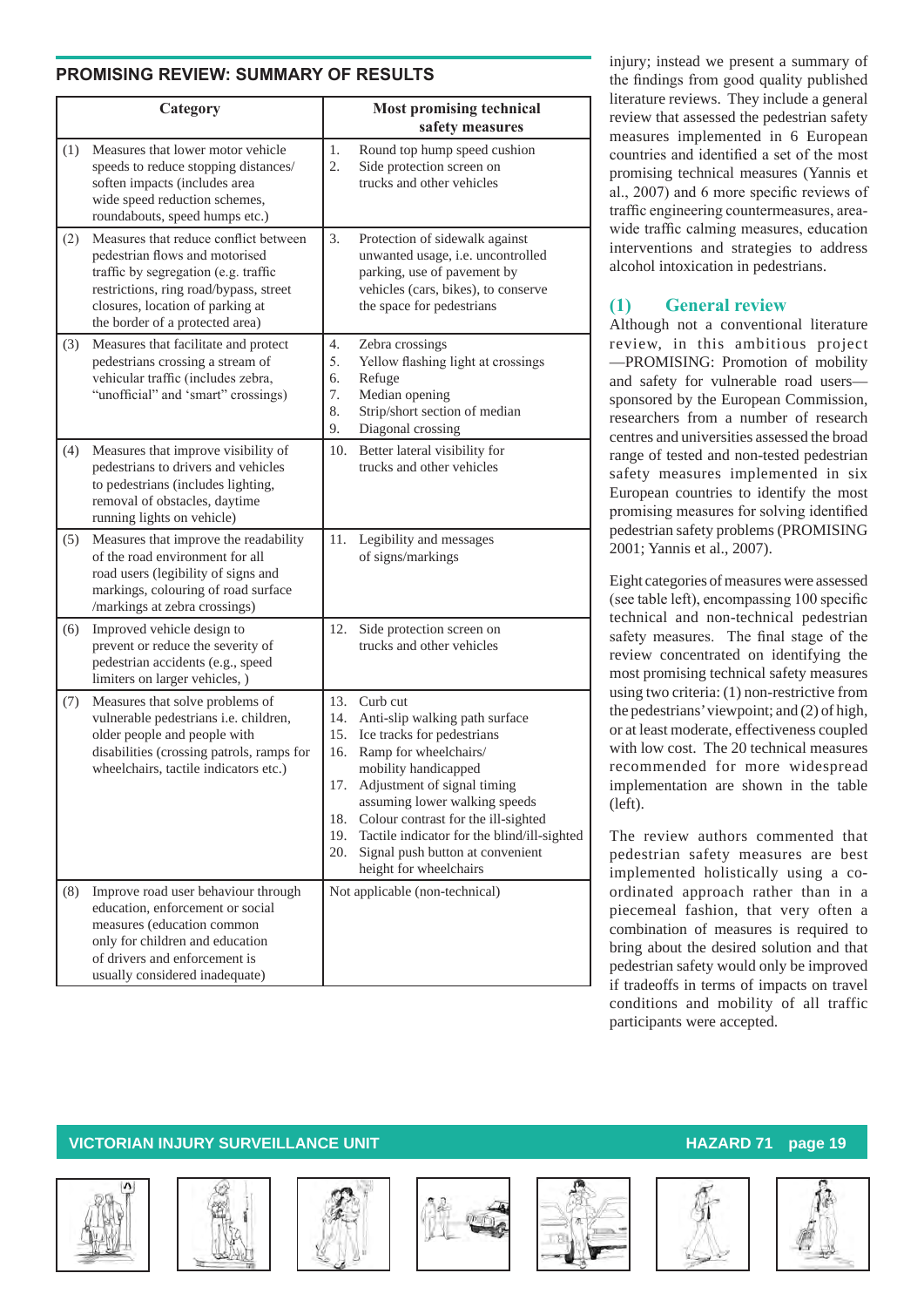#### **(2) Specific reviews**

#### **(a) Engineering measures (modifications to the built environment)**

Retting et al. (2003) reviewed the research literature on traffic engineering modifications to the built environment that can reduce the risk of vehicle-pedestrian crashes or the severity of pedestrian injuries. These generally fall into three categories: speed reduction, separation of pedestrians from vehicles and pedestrian visibility and conspicuity enhancement measures. Well-designed controlled before-after, case-control and cross-sectional evaluation studies were included in the review. For some promising interventions, however, only evaluations with somewhat less reliable methodologies were available.

Five measures were found to be highly effective:

- modern roundabouts in place of conventional intersections especially single lane roundabouts (potential 75% reduction in crashes);
- exclusive pedestrian signal phasings at intersections with traffic signals which stop all vehicle traffic for part or all of the pedestrian crossing signal (potential 24-50% reduction in crashes);
- sidewalks (potential 50% reduction in crash risk);
- • pedestrian refuge islands located in the medians of two-way streets and multilane roads (potential 40-65% reduction in crash risk); and
- increased intensity of roadway lighting (potential 60% decrease in night-time crashes).

Three measures were assessed as promising, based on somewhat limited evidence:

- advance stop lines (substantial increase in distance of stopped vehicles from crosswalks);
- in-pavement flashing lights (decreased speeds near crosswalks, increased proportion of drivers yielding to pedestrians); and
- automatic pedestrian detection at walk signals (substantial decreases in the

proportion of pedestrians crossing on 'don't walk' signal and pedestrianvehicle conflicts).

The authors stated that vehicle speed management appears to be the most promising injury prevention intervention in residential settings with large numbers of children, as slower speeds give drivers more time to take evasive action if children dart out on the road or make errors of judgment when road crossing and can lessen injury severity when crashes occur.

#### **(b) Area wide traffic calming**

Areawidetrafficcalmingaimstodiscourage 'through' traffic on residential roads, usually in identified 'hot spots' near the centre of cities and towns, to prevent traffic related injuries. Calming strategies include measures to slow down and/or redistribute traffic (for example reduced speed limit zones, speed humps, roundabouts, road narrowing, blocking off roads, one-way streets), increase visual and audible cues (such as road surface treatments and changes to road lighting) and changes to the road environment (for example increased vegetation along road and street furniture).

This Cochrane systematic review<sup>1</sup> by Bunn et al. (2009) was restricted to high quality evidence of effectiveness i.e. findings from randomised controlled trials (RCT) and controlled before-after studies. After an exhaustive search the authors identified 22 controlled before-after studies that met their inclusion criteria. No RCTs were found. The review was last updated in December 2007.

Of the 22 eligible evaluation studies, seven were conducted in Germany, seven in the UK, two in Australia (in Sydney), two in the Netherlands, two in Denmark, one in Japan and one in Spain. In all studies, a

<sup>1</sup> Cochrane Reviews are systematic reviews of primary research in human health care and health policy. They investigate the effects of interventions for prevention, treatment and rehabilitation. Each systematic review addresses a clearly formulated question. All the existing primary research on a topic that meets certain criteria is searched for and collated, and then assessed using stringent guidelines, to establish whether or not there is conclusive evidence about a specific intervention. The reviews are updated regularly, ensuring that decisions about interventions can be based on the most up-to-date and reliable evidence. www.cochrane.org/cochrane-reviews

combination of traffic calming measures was implemented in predominantly residential areas lying close to the CBD of a large town or city. The studies used different outcome measures (road traffic deaths, road traffic injuries, road crashes and pedestrian-motor vehicle crashes). Results of the studies that reported the same outcome measure/s were expressed as rate ratios, comparing the incidence of the events of interest in the intervention area to that predicted from the rates in the control area, and pooled.

Meta-analyses (combining data from studies using the same outcome measure) showed:

- a non-significant 21% decrease in the incidence of road traffic crashes(Pooled rate ratio 0.79, 95% CI 0.23-2.68);
- a small but significant 15% decrease in the incidence in road crashes resulting in injury (Pooled RR 0.85, 95% CI 0.75-0.96);
- a non-significant 11% decrease in the number of road crashes (RR 0.89, 95% CI0.76-1.05); and
- no effect on the number of pedestrianmotor vehicle crashes (Pooled RR 1.01, 95% CI 0.88-1.16).

The authors concluded that area traffic calming in towns and cities may be a promising intervention for reducing the number of traffic injuries and deaths but more rigorous research is needed to confirm the effectiveness of this strategy. They also point out that the lack of evidence to support the effectiveness of traffic calming schemes on pedestrian-vehicle crashes does not exclude the possibility that calming may reduce the likelihood of injury in the event of a collision, due to the decrease in impact forces at lower vehicle speeds.

#### **(c) Interventions to increase pedestrian and cyclist visibility (conspicuity)**

A similar methodology to the review described above was applied by Kwan & Mapsone (2009) in their Cochrane review of interventions for increasing pedestrian and cycling visibility for the prevention of death and injuries. The failure of drivers to see the pedestrian or cyclist is a major











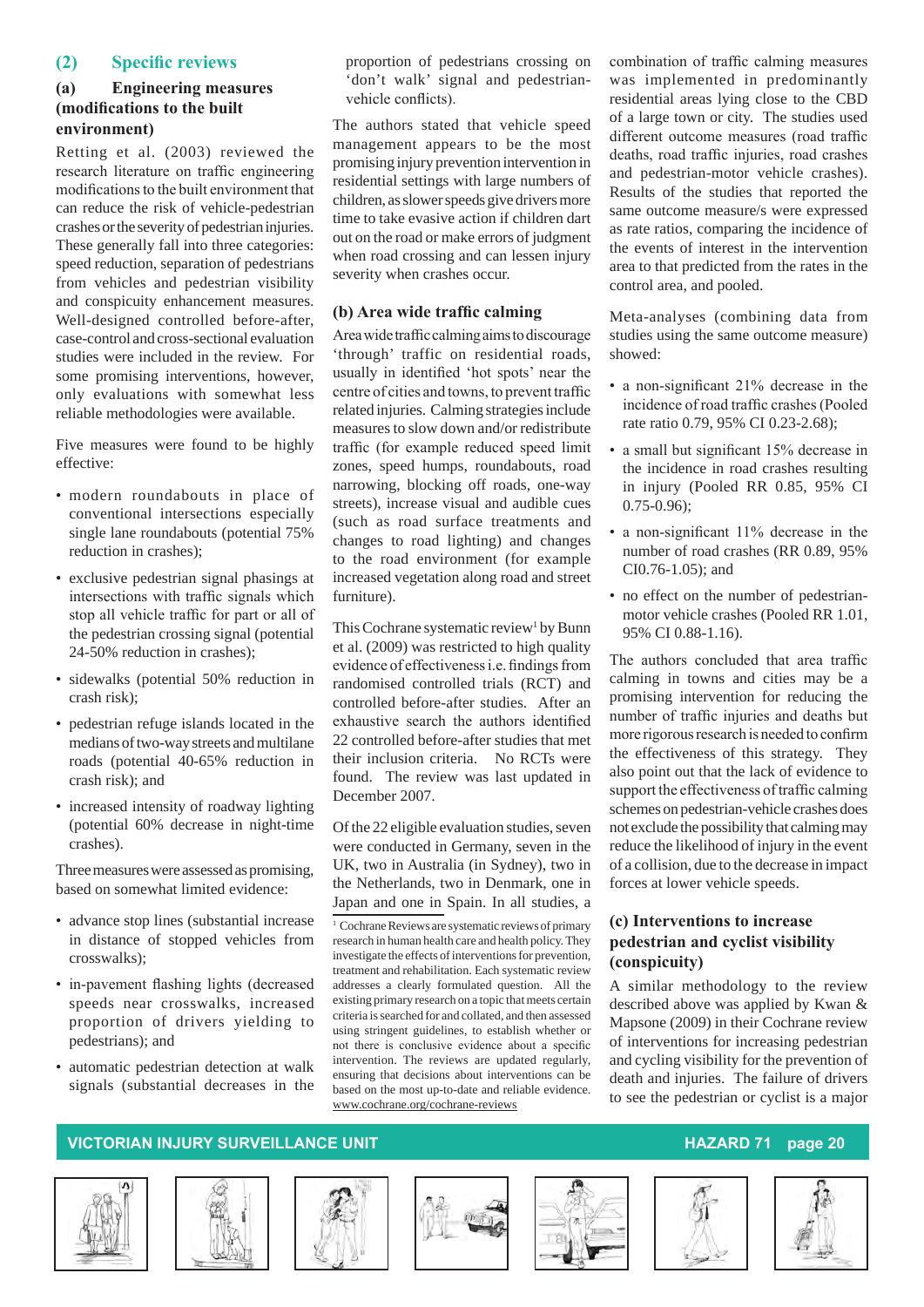cause of pedestrian- and cyclist-vehicle crashes, especially at night. Visibility (conspicuity) aids include reflective garments/tags/accessories (for pedestrians and bicyclists) and reflectors/flashing lights (for bicyclists). Bio-motion markings are retro-reflectors on major joints that make pedestrians and cyclists conspicuous by highlighting the movement or form of the pedestrian/cyclist.

The literature search (last updated in May 2009) found no trials that measured the effect of visibility aids on the occurrence of pedestrian and cyclist-motor collisions and injuries, butidentified 42 eligibleRCTs that assessed the effect of visibility aids on drivers' responses. The trials were so diverse that no attempt was made to pool results.

On the weight of available evidence, the authors concluded that:

- fluorescent materials in yellow, red and orange improve daytime driver detection; and
- lamps, flashing lights and retroreflective materials in red and yellow, particularly bio-motion markings improve nighttime driver detection.

While research showed that visibility measures help drivers see pedestrians and cyclists, it is not known whether improved detection translates to injury prevention. A large and complex community trial would be needed to answer this question. As for all behaviour change interventions, a major challenge is getting a consistently high level of compliance in the target group/s. This requires regular re-enforcement of the message through awareness raising strategies and education.

#### **(d) Safety education of pedestrians**

Duperrex and colleagues (2009) have undertaken a Cochrane review of the effectiveness of pedestrian safety education for injury prevention, first published in 2002. Their review is restricted to RCTs and covers all ages. Most database searching was done in 1999 and the review content was assessed by the authors as up-to-date in February 2005.

The authors screened 14,000 published and unpublished studies and identified 15 RCTs that met their inclusion criteria but further examination showed that the methodological quality of included trials was generally poor. Study participants were children in 14 trials and institutionalised adults in one. The trials were conducted in Scotland, England, Australia (Melbourne), Germany, US, Canada, and Japan. None assessed the effect of education on the occurrence of injury, but six assessed the effect on observed behaviour. The studies were so diverse that no attempt was made to pool results.

The authors concluded that pedestrian safety education can improve children's road safety knowledge and can change observed road crossing behaviour but that it was difficult to predict whether these effects would reduce child pedestrian injury. The research indicated that regular booster education sessions would be needed as there was clear evidence that children's safety knowledge decayed over time.

Hotz et al. (2009) focused their recent non-systematic review on interventions aimed at reducing child pedestrian injury. The authors summarised the learning since the 1970s from child pedestrian risk factor studies and evaluations of larger scale interventions undertaken in developed countries such as United Kingdom, Australia and the United States. They concluded that the results from child pedestrian education programs were "generally disappointing" and that expert opinion was in agreement that a multifaceted approach to child pedestrian injury prevention (that combined community awareness raising, education of drivers and pedestrians, road crossing skills training of children, safety regulation and enforcement and environment modification) had the most potential for success.

The authors then reported the progress of The Walksafe Program, a multifaceted elementary school education program that they helped devise for implementation in Florida in the US. The demonstration project was initiated in elementary schools (Kindergarten to Grade 5) in Miami-Dade County, the largest county in Florida, in 2003 and the program was subsequently expanded to involve all school systems throughout Florida.

The multiagency program focuses on five Es: education – a 3-day standardised curriculum taught in the classroom combined with outside simulation; engineering modifications around schools and identified local pedestrian-vehicle crash 'hot spots' delivered by government Public Works Department; enforcement of pedestrian safety laws by city and local government and police; evaluation in the form of various research assessments using validated survey tools; and encouragement primarily comprised of supportive Parent-Teacher Association and community interactions (www.walksafe.us). Preliminary results appear promising with a significant decrease in child pedestrian injuries in Dade County noted in the post-implementation period and significant gains and retention of student pedestrian safety knowledge. Behavioural changes from the knowledge gains have yet to be determined. A prospective cohort study evaluating the usefulness of the WalkSafe program is underway in New Haven, Connecticut (Violano et al., 2009).

As mentioned by the review authors, virtual reality training (VRT) is a promising recent intervention in the field of child pedestrian safety training. Investigators from the UK, US and Australia have showed that VRT improves roadside crossing judgments in groups of child pedestrians (Thomson et al., 2005; Oxley et al., 2008). Oxley et















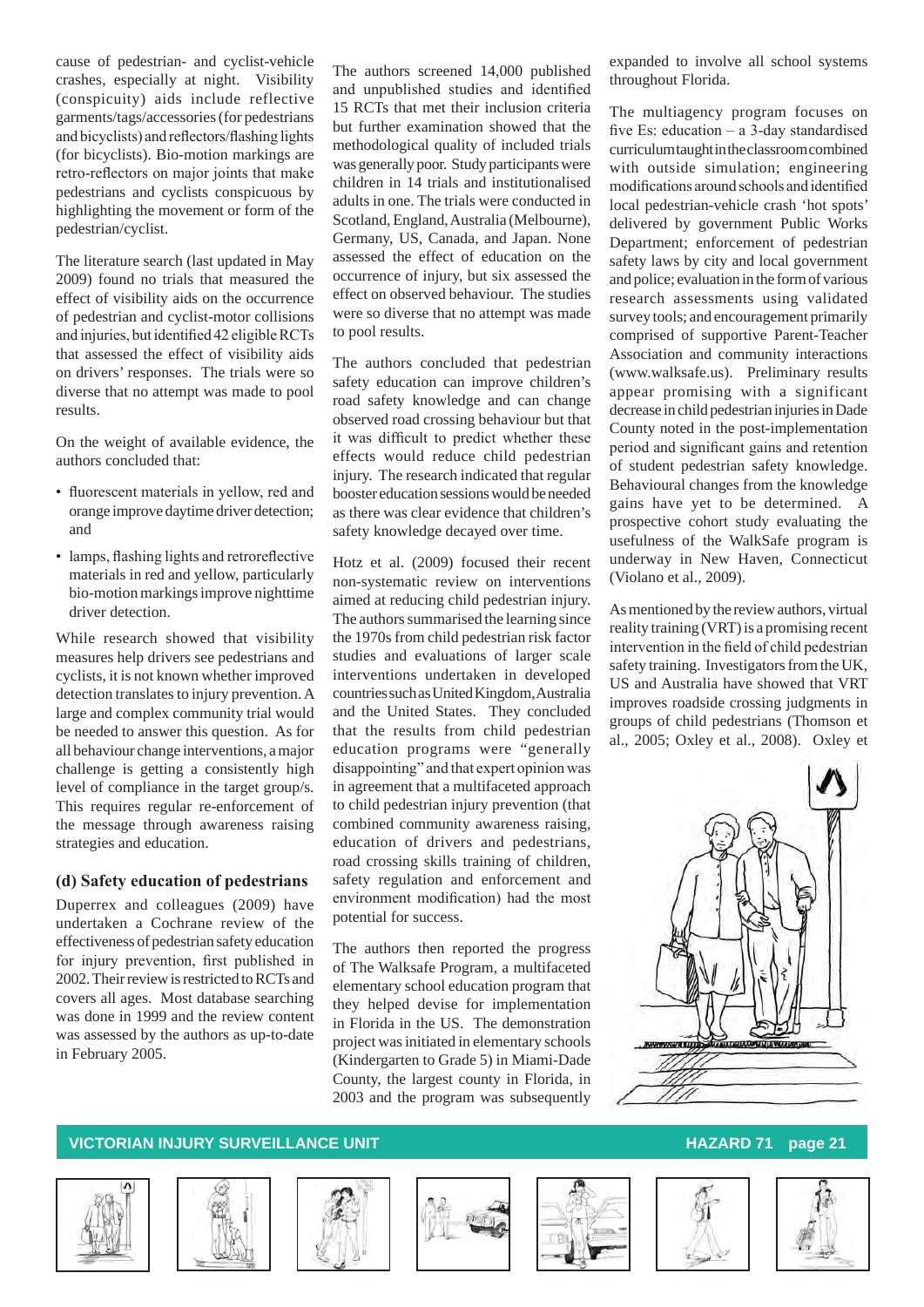al (2008) conducted a RCT in Melbourne to evaluate the effectiveness of a targeted and practical training program for primary school children using a simulated road environment. Significant reductions in proportion of critically incorrect road crossing responses were found immediately after training (56%) and one month posttraining (47%) by the case group compared with pre-training responses, and relative to any changes in responses of the control group. The beneficial effects were greater for younger children, females, children with less well-developed perceptual, attentional and cognitive skills, and those with little traffic exposure.

Schwebel & McClure (2010) have a laboratory-based RCT underway to test the efficacy of VRT in which they are measuring the performance of three safe crossing behaviours in an intervention group of 60 children aged 7-8 years receiving interactive immersive VRT and comparing their performance to that of groups receiving video and computer training, individual roadside training at streetside locations and no-contact (control group).

#### **(e) Intoxicated pedestrians**

Hutchinson et al. (2010) recently reviewed the possible countermeasures to the problem of pedestrian crashes involving intoxicated pedestrians. They divided intervention into three categories and assessed the evidence base for the range of possible countermeasures within each category.

- (1) Measures to prevent intoxication: the prevention and treatment of alcohol dependency; policy (pricing), regulatory (for example, restriction of trading hours of licensed premises and restriction on price discounting) and other measures (for example licensee codes of conduct) combined with enforcement to restrict alcohol availability; targeting of licensed premises to both train bar staff better and enforce responsible service of alcohol; public health campaigns
- (2) Measures to minimise pedestrian activity by the intoxicated: provision of alternative transport modes from licensed premises; policing of public

drunkenness and intervention by police or alternative agency; making it an offence to be walking in or near traffic with a "too-high" BAC.

(3) Measures to minimise the risk of injury: public health awareness campaign targeting drivers; identifying 'hot spots' for drunken pedestrian crashes and utilisation of site data to devise appropriate injury prevention measures; and encouraging pedestrians to wear highly conspicuous clothing at night.

The authors conclude that the literature is pessimistic on the effectiveness of known countermeasures to the intoxicated pedestrian problem and indicates that the effect of countermeasures on the total number of crashes involving drunk pedestrians would probably be low. They viewed a statutory limit on blood alcohol level in public places, accompanied by enforcement, as the most promising of potential countermeasures.

# **Conclusion**

Over the decade 1999-2008 traffic-related hospital-treated pedestrian injury rates decreased significantly, perhaps when there may have been some increase in walking as a form of transport in inner urban areas which are among the highest risk locations for pedestrian injury. Available evidence indicates that the downturn in injury was largely due to the reduction of the default vehicle speed limit to 50km/hr in 2001 (with the effect observed between 2002 and 2005) along with strengthened enforcement of traffic speed limits, but other interventions may have played a small part.

In the last three years of the decade progress on reducing pedestrian injury has stalled, which suggests that it is time to re-invigorate commitment to preventive action. Study results indicate that some priority should be given to research and interventions that aim to reduce injury in males aged 15-29, older people, intoxicated pedestrians, people born in mainly non-English speaking countries especially those that have the convention of driving on the right, children (because of their special vulnerability) and the LGAs with comparatively high pedestrian admission rates.

## **Recommendations**

- Integrate pedestrian crash and injury monitoring systems into current traffic monitoring systems to provide data to underpin safety initiatives in high-risk areas.
- Increase the routine testing for alcohol of pedestrians presenting to hospital emergency departments and establish a system to facilitate the entry of blood test results on hospital injury surveillance datasets for research, prevention and evaluation purposes.
- Conduct a study to determine the crash and injury risk factors for pedestrians aged 15 to 29 years-old.
- Implement pedestrian safety holistically using a co-ordinated approach as very often a combination of measures and the co-operation of different levels of government are required to bring about the desired solution.
- Consider the evidence base for safety measures before implementation and fully evaluate any new safety measures or packages of measures, integrating the evaluation at the intervention design phase.
- In recognition of the major reductions in pedestrian crash and injury risk that result from lower travel and impact speeds, introduce lower speed limits in areas of high pedestrian activity, where effective separation between pedestrians and vehicles is impractical. Progressively support lower limits with infrastructure improvements that make lower speeds a natural choice for drivers and riders.
- When making design and operational decisions regarding roadways and the pedestrian network, consider the heightened injury risks and special needs of the most vulnerable of pedestrians older people, people with disabilities, children and people born in non-English speaking countries and countries where convetnion is to drive on the right side of the road.











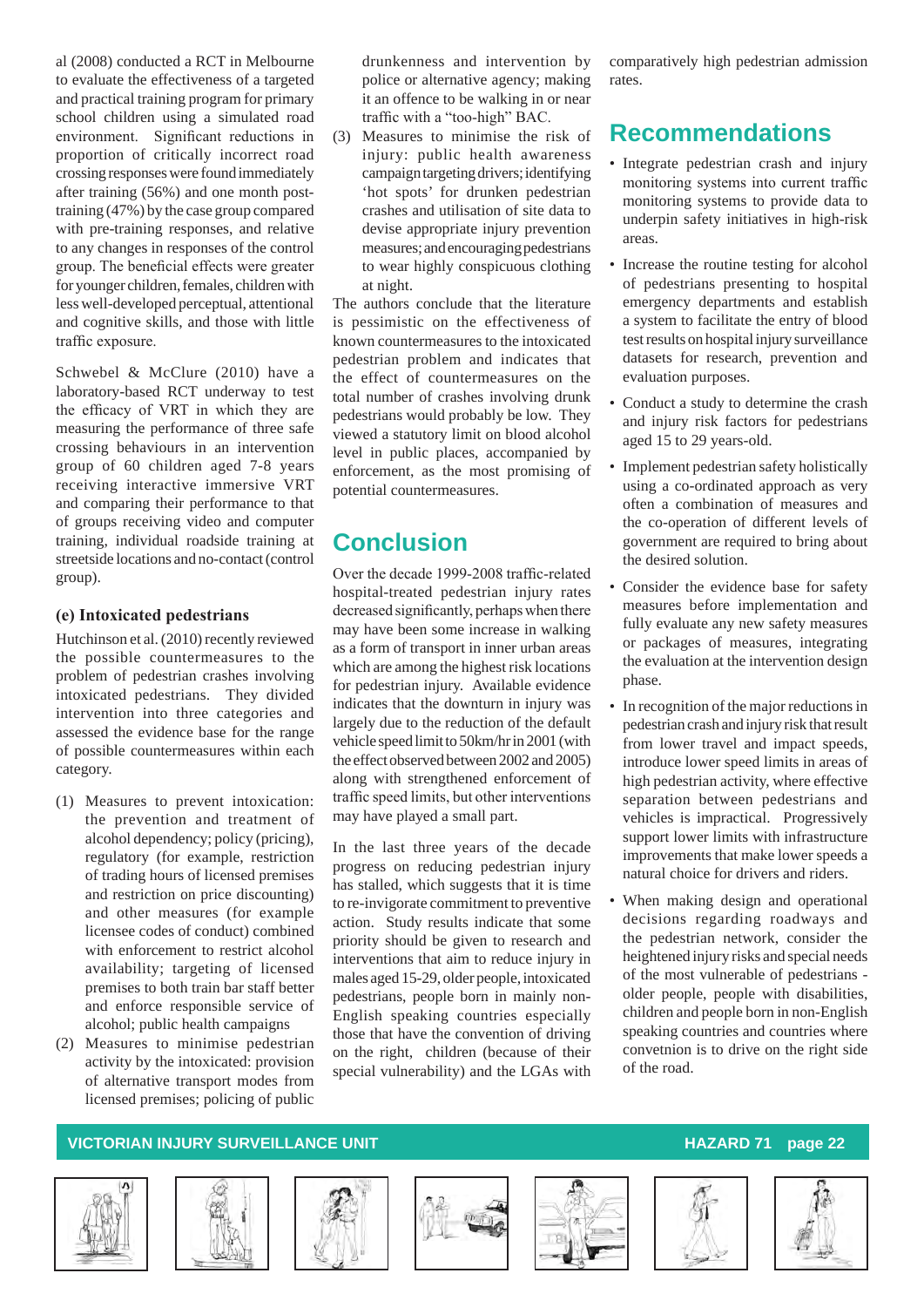- Develop interventions to educate/alert/ reinforce pedestrian and drivers on right-of-way rules on various pedestrian crossing types.
- Develop messages that explicitly suggest techniques for pedestrians avoiding mobile phone use when crossing roads. The new regulations controlling mobile phone use by drivers should be evaluated for effectiveness as evidence indicates that any use degrades driving performance.

### **References**

- Abdel-Aty M, Keller J. Exploring the overall and specific crash severity levels at signalized intersections. Accid Anal Prev. 2005; 37(3): 417-425.
- Al-Ghamdi AS. Pedestrian-vehicle crashes and analytical techniques for stratified contingency tables. Accid Anal Prev. 2002; 34(2): 205-214.
- Anderson RW, McLean AJ, Farmer MJ, Lee BH Brooks CG.Vehicle travel speeds and the incidence of fatal pedestrian crashes. Accid Anal Prev. 1997; 29(5): 667-674.
- Australian Bureau of Statistics. 9309.0 Motor Vehicle Cencus, Australia, 31 Mar 2009.
- Australian Transport Safety Bureau. Road fatalites among older pedestrians. ATSB Monograph 13, Canberra 2002 http:/www.infrastructure.gov.au/ roads/safety/publications/2002/Ped\_Age\_2.aspx. Dowloaded 14/04/2010.
- Australian Transport Safety Bureau. Male pedestrian fatalities. ATSB Monograph 14, Canberra. 2003.
- http:/www.infrastructure.gov.au/roads/safety/ publications/2003/Ped\_Male\_1.aspx. Dowloaded 14/04/2010.
- Austroads. Pedestrian and cycling safety pedestrian crashes at pedestrian facilities. Report No. AP-R156, Austroads, Sydney, 2000.
- Bartley Consulting Pty Ltd. Walking and cycling census analysis. Consultancy report prepared for the Victorian Department of Transport, Walking and Cycling Branch. September 2008.
- Beck LF, Paulozzi LJ, Davidson SC. Pedestrian fatalities, Atlanta Metropolitan Statistical Area and United States, 2000-2004. J Safety Res. 2007; 38(6): 613-616.
- Bradbury A. Pattern and severity of injury sustained by pedestriansin road traffic accidents with particular reference to the effect of alcohol. Injury.1991; 22(2): 132-134.
- Bungum TJ, Day C, Henry LJ. The association of distraction and caution displayed by pedestrians at a lighted crosswalk. J. Community Health. 2005; 30(4): 269-79.
- BunnF,FrostC,KerK, et al.Area-wide traffic calming for preventing traffic related injuries. Cochrane Database of Systematic Reviews 2003, Issue 1. Art. No.: CD003110.
- Cairney P, Stephenson W, Macaulay J. Preventing crashes involving intoxicated pedestrians. Stage 2 – An analysis of Australian coronial records, 1999-2001. In: Austroads Research Report AP-R260/04 pp. 63-119. Sydney: Austroads.
- Chalabi Z, Roberts I, Edwards P, et al.Traffic and the risk of vehicle-related pedestrian injury: a decision analytic support tool. Inj Prev. 2008; 14(3): 196-201.
- Chang L, Wang H.Analysis of traffic injury severity: An application of non-parametric classification tree techniques. Accid Anal Prev. 2006; 38(5): 1019-1027.
- Charlton J, Oxley J, Scully J, et al. Self-regulatory driving practices of older drivers in the ACT and NSW. Monash University Accident Research Centre; October 2006. Report No.: 254. www. monash.edu.au/muarc/reports/muarc254.pdf
- Chisholm SL, Caird JK, Lockhart J. The effects of practice with MP3 players on driving performance. Accid Anal Prev. 2008; 40(2): 704-713.
- Clapperton A, Cassell E. The impact of area socioeconomic inequity on serious injury in Victoria. Hazard Edition No 70 Summer 2009/10. Victorian Injury Surveillance Unit. Melbourne.
- Clifton K, Burnier C, Akar G. Severity of injury resulting from pedestrian-vehicle crashes: What can we learn from examining the built environment? Transp. Res.: Part D: Transport Environ. 2009; 14(6): 425-436.
- Connelly ML, Conaglen HM, Parsonson BS, et al. Child pedestrian's crossing gap thresholds. Accid Anal Prev. 1998; 30(4): 443-453.
- Connelly LB, Supangan R. The economic costs of road traffic crashes: Australia, states and territories. Accid Anal Prev. 2006; 38(6): 1087-1093.
- Corben B, D'Elia A, Healy DJ. Estimating pedestrian fatal crash risk. In: Proceedings, 2006 Australasian Road Safety Research, Policing and Education Conference. October 2006, Gold Coast, Australia.
- Corben B.F. Achieving safe traffic environments for pedestrians. Melbourne, Victoria: Monash University, 2007. Thesis.
- Corben BF, Diamantopoulou K, Mullan N, Mainka B. Environmental countermeasures for alcohol-related pedestrian crashes. Monash University Accident Research Centre; 1996, Report No. 101.
- Delaney A, Newstead S, Corben B. Outcome evaluation of the effectiveness of the Safe Routes to Schools program. Monash University Accident Research Centre; 2004, Report No. 225.
- Delaney A, Diamantopoulou K, Cameron M. Strategic principles of drink-driving enforcement. Monash University Accident Research Centre; July 2006. Report No.: 249. www.monash.edu.au/muarc/ reports/muarc249.pdf
- Demetriades D, Murray J, Martin M, et al. Pedestrians injured by automobiles: relationship of age to injury type and severity. J Am Coll Surg. 2004; 199(3): 382-387.
- Desapriya E, Subzwari S, Sasges D, et al. Do light truck vehicles (LTV) impose greater risk of pedestrian injury than passenger cars? A metaanalysis and systematic review. Traffic Inj Prev. 2010; 11(1): 48-56.
- Dobson A, Smith N, McFadden M, et al. In Australia are people born in other countries at higher risk of road trauma than locally born people? Accid Anal Prev. 2004; 36(3): 375-381.
- Drews FA, Yazdani H, Godfrey CN et al. Text messaging during simulated driving. Hum Factors. 2009; 51(5): 762-70
- Duperrex OJM, Roberts IG, BunnF. Safety education of pedestrians for injury prevention. Cochrane Database of Systematic Reviews 2002, Issue 2. Art. No.: CD001531.
- Durkin MS, Davidson LL, Kuhn L, O'Connor P, Barlow B. Low-income neighborhoods and the risk of severe pediatric injury: a small-area analysis in Northern Manhattan. Am J Public Health. 1994; 84(4): 587-592.
- Eluru N, Bhat CR, Hensher DA. A mixed generalized ordered response model for examining pedestrian and bicyclist injury severity level in traffic crashes. Accid Anal Prev. 2008; 40(3): 1033-1054.
- Federal Office of Road Safety (FORS). Pedestrian fatalities in Australia. Monograph 7, Federal Office of Road Safety, Canberra, Australia, 1996. http://www.rsconference.com/pdf/RS07037. pdf?check=1
- Fontaine H, Gourlet Y. Fatal pedestrian accidents in France: A typological analysis. Accid Anal Prev. 1997; 29(3): 303-312.
- Gårder PE. The impact of speed and other variables on pedestrian safety in Maine. Accid Anal Prev. 2004; 36(4): 533-542.
- Giles-Corti B, Kelty SF, Zubrick et al. Encouraging walking for transport and physical activity in children and adolescents: how important is the built environment? Sports Med. 2009; 39(12): 995-1009.
- Graham DJ, Stephens DA. Decomposing the impact of deprivation on child pedestrian casualties in England. Accid Anal Prev. 2008; 40(4): 1351- 1364.
- Harkey D, Zegeer C. PEDSAFE: Pedestrian safety guide and countermeasure selection system. Washington, D.C., FHWA, 2004.
- Harrison JE & Berry JG. Injury of Aboriginal and Torres Strait Islander people due to transport, 2001–02 to 2005–06. Injury research and statistics series number 46. Cat. no. **INJCAT 120.** Adelaide: AIHW, 2008
- Harruff RC, Avery A, Alter-Pandya AS. Analysis of circumstances and injuriesin 217 pedestrian traffic fatalities. Accid Anal Prev. 1998; 30(1): 11-20.
- Hatfield J, Murphy S. The effects of mobile phone use on pedestrian crossing behaviour at signalized and unsignalized intersections. Accid Anal Prev. 2007;39(1):197-205.
- Hatfield J, Fernandes R, Soames Job RF, Smith K. Misunderstanding of right-of-way rules at various pedestrian crossing types: observational study and survey. Accid Anal Prev. 2007; 39(4): 833-42.
- Haworth N, Johnson IR, Vulcan AP. Mid-term review of arrive alive!, Victoria's road safety strategy 2002-2007, Part 2: Comparison of actual and predicted road trauma reduction of each initiative, Monash University Accident Research Centre, contract report prepared for VicRoads, Victoria, Australia, 2005.
- Hedelin A, Björnstig U, Brismar B. Trams--a risk factor for pedestrians. Accid Anal Prev. 1996; 28(6): 733-738.
- Hewson P. Deprived children or deprived neighbourhoods? A public health approach to the investigation of links between deprivation and injury risk with specific reference to road safety in Devn County, UK. BMC Public Health. 2004; May 10;4:15









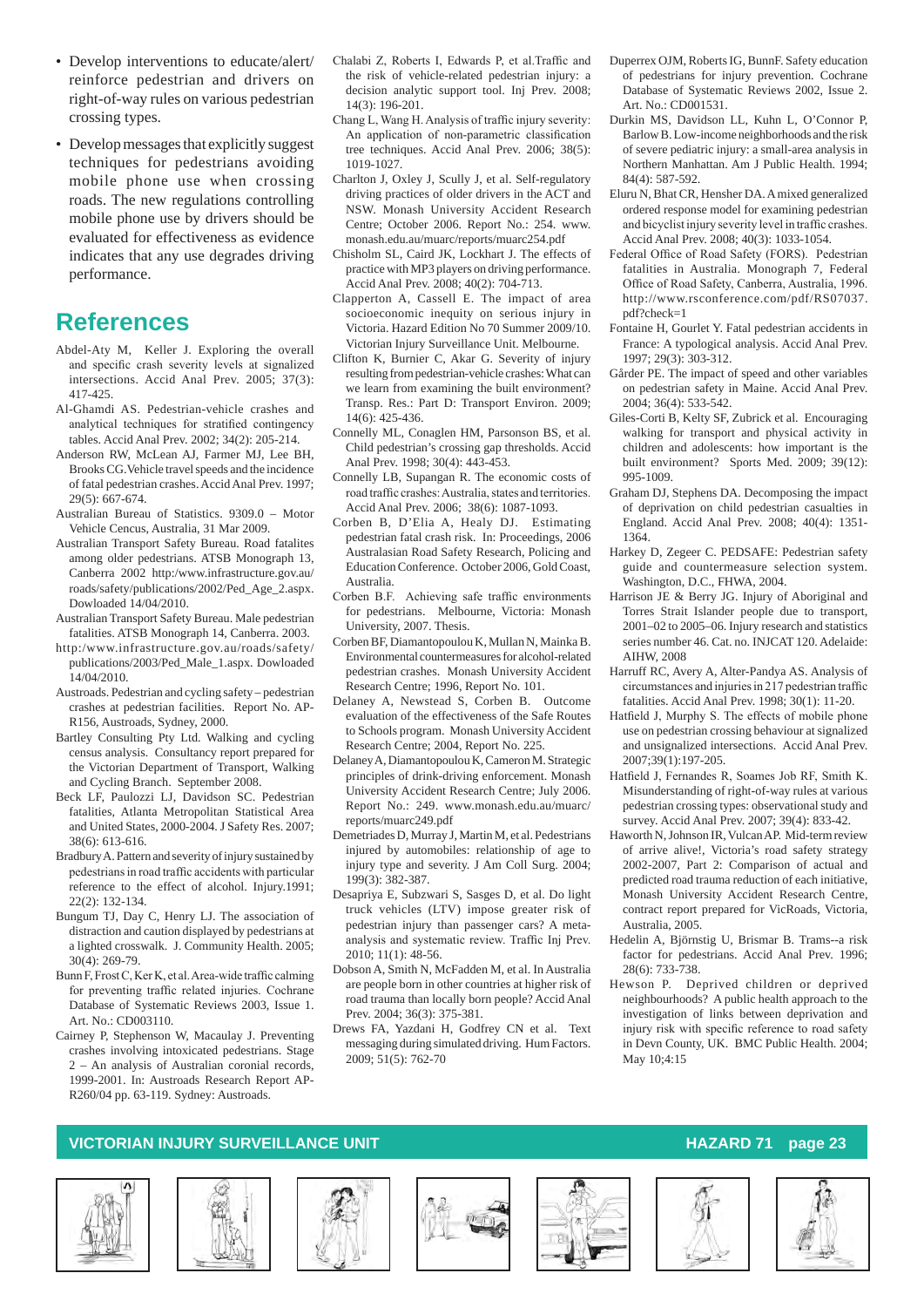- Hippisley-Cox J, Groom L, Kendrick D, Coupland C, Webber E, Savelyich B. Cross sectional survey of socioeconomic variations in severity and mechanism of childhood injuries in Trent 1992-7. BMJ. 2002; 324(7346): 1132.
- Holubowycz OT. Age, sex, and blood alcohol concentration of killed and injured pedestrians. Accid Anal Prev. 1995; 27(3): 417-422.
- Hoareau E, Newstead S, Cameron M. An evaluation of the default 50 km/h speed limit in Victoria. Melbourne: Monash University Accident Research Centre; November 2006. Report No.: 261. www. monash.edu.au/muarc/reports/muarc261.pdf
- Hosking SG, Young KL, Regan MA. The effects of text messaging on young drivers. Hum Factors. 2009;51(4):582-92.
- Hotz G, Kennedy A, Lufti K et al. Preventing pediatric pedestrian injuries. J Trauma. 2009;66:1492- 1499.
- Hutchinson TP, Kloeden CN, Lindsay VL. Countermeasures to the problem of accidents to intoxicated pedestrians. J Forensic Leg Med. 2010; 17(3):115-9.
- Kim JK, Ulfarsson GF, Shankar VN, et al. Age and pedestrian injury severity in motor-vehicle crashes: A heteroskedastic logit analysis. Accid Anal Prev. 2008; 40(5): 1695-1702.
- King MJ, Soole D, Ghafourian A. Illegal pedestrian crossing at signalised intersections: incidence and relative risk. Accid Anal Prev. 2009;41(3):485- 90.
- Kwan I, Mapstone J. Interventions for increasing pedestrian and cyclist visibility for the prevention of death and injuries. Cochrane Database of Systematic Reviews 2006, Issue 4. Art. No.: CD003438.
- LaScala EA, Gerber D, Gruenewald PJ. Demographic and environmental correlates of pedestrian injury collisions: a spatial analysis. Accid Anal Prev.  $2000 \cdot 32(5) \cdot 651 - 658$
- Lee C, Abdel-Aty M. Comprehensive analysis of vehicle-pedestrian crashes at intersections in Florida. Accid Anal Prev. 2005; 37(4): 775-786.
- Loo BP, Tsui KL. Pedestrian injuries in an ageing society: insights from hospital trauma registry. J Trauma. 2009; 66(4): 1196-201.
- Lorenc T, Brunton G, Oliver S et al. Attitudes to walking and cycling among children, young people and parents: a systematic review. J. Epidemiol Community Health 2008; 62: 852-857.
- Lyons RA, Jones SJ, Deacon T, Heaven M. Socioeconomic variation in injury in children and older people: a population based study. Inj Prev. 2003; 9: 33-37.
- Mabunda MM, Swart LA, Seedat M. Magnitude and categories of pedestrian fatalities in South Africa. Accid Anal Prev. 2008; 40(2): 586-593.
- Martin, AJ, Hand EB, Trace F, et al. Pedestrian fatalities and injuries involving Irish older people. Gerontology. 2010; 56(3): 266-71.
- McCartt AT, Hellinga LA, Bratiman KA. Cell phones and driving: review of research. Traffic Inj Prev. 2006; 7(2): 89-106.
- McEvoy SP, Stevenson MR, McCartt AT, et al. Role of phones in motor vehicle crashes resulting in hospital attendance: a case-crossover study. BMJ. 2005; 331(7514): 428.
- McKenzieK,Harrison JE,McClureRJ. Identification of alcohol involvement in injury-related hospitalisations using routine data compared to medical record review. Aust NZ J Public Health. 2010; 34: 146-152
- Nasar J, Hecht P, Wener R. Mobile telephones, distracted attention, and pedestrian safety. Accid Anal Prev. 2008;40(1):69-75.
- Olson, R.L., Hanowski, R.J., Hickman, J.S., & Bocanegra, J. Driver Distraction in Commercial Vehicle Operations. FMCSA RRR 09 042. Washington, DC: Federal Motor Carrier Safety Administration. 2009, September.
- Öström M; Eriksson A. Pedestrian fatalities and alcohol. Accid Anal Prev. 2001; 33(2): 173-180.
- Oxley J, Fildes B, Ihsen E et al. Differencesin traffic judgments between young and old adult pedestrians. Accid anal Prev. 1997; 29(6): 962-971
- Oxley JA, Ihsen E, Fildes BN et al. Crossing roads safely: an experimental study of age differences in gap selection by pedestrians. Accid Anal Prev. 2005 Sep; 37(5):962-71.
- Oxley J, Lenne M, Corben B. The effect of alcohol impairment on road crossing behaviour. Transportation Research Part F: Traffic Psychology and Behaviour 2006; 9(4): 258-268.
- Oxley JA, Congiu M, Whelan M, D'Elia A, Charlton J. The impacts of functional performance, behaviour and traffic exposure on road-crossing judgements of young children. Annu Proc Assoc Adv Automot Med. 2007; 51: 81-96.
- Oxley J, Congiu M, Whelan M, D'Elio A, Charlton J. Teaching young children to cross roads safely. Annu Proc Assoc Adv Automot Med. 2008; 52: 215-23.
- Paulozzi LJ. United States pedestrian fatality rates by vehicle type. Inj Prev. 2005; 11(4): 232-236.
- Peng RY, Bongard FS. Pedestrian versus motor vehicle accidents: an analysis of 5,000 patients. J Am Coll Surg. 1999; 189(4): 343-348.
- Pitt R, Guyer B, Hsieh CC, Malek M. The severity of pedestrian injuries in children: An analysis of the Pedestrian Injury Causation Study. Accid Anal Prev. 1990; 22(6): 549-559.
- Plurad D, Demetriades D, Gruzinski G, et al. Pedestrian injuries: the association of alcohol consumption with the type and severity of injuries and outcomes. J Am Coll Surg. 2006; 202(6): 919-927.
- Poulos RG, Hayen A, Finch C, Zwi A. Area socioeconomic status and childhood injury morbidity in NSW. Inj Prev. 2007; 13: 322-327.
- Preusser DF, Well JK, Williams AF et al. Pedestrian crashes in Washington, DC and Baltimore. Accid Anal Prev. 2002; 34: 703-710.
- PROMISING Measures for pedestrian safety and mobility problems. Final report of workpackage 1. NTUA National Technical University of Athens, Greece. 2001. http://ec.europa.eu/transport/ roadsafety\_library/publications/promising\_ deliverable\_1.pdf
- Redelmeier DA, Tibshirani RJ. Association between cellular-telephone calls and motor vehicle collisions. N Engl J Med. 1997; 336(7): 453-458.
- Retting RA, Ferguson SA, McCartt AT. A review of evidence-based traffic engineering measures designed to reduce pedestrian-motor vehicle crashes. Am J Public Health. 2003; 93(9): 1456- 1463.
- Rifaat SM, Chin HC. Accident severity analysis using ordered probit model. J Adv Transport. 2007; 41(1): 91-114.
- Roudsari B, Mock C, Kaufman R.An evaluation of the association between vehicle type and the source and severity of pedestrian injuries.Traffic Inj Prev. 2005; 6(2): 185-192.
- Roudsari B, Kaufman R, Koepsell T. Turning at intersections and pedestrian injuries. Traffic Inj Prev. 2006; 7(3): 283-289.
- Ryb GE, Dischinger PC, Kufera JA, et al. Social, behavioral and driving characteristics of injured pedestrians: a comparison with other unintentional trauma patients. Accid Anal Prev. 2007; 39(2): 313-318.
- Sandt L, Zegeer C. Characteristics Related to Midblock Pedestrian—Vehicle Crashes and Potential Treatments. Transport Res Rec. 2006; 1982(1): 113-121.
- Schwebel DC, McClure LA. Using virtual reality to train children in safe street crossing skills. Inj Prev 2010; 16(1); e1-5.
- Shults RA, Nichols JL, Dinh-Zarr TB, et al. Effectiveness of primary enforcement safety belt laws and enhanced enforcement of safety belt laws: A summary of the Guide to Community Preventive Services systematic reviews. J Safety Research 2004; 34: 189-196.
- Small TJ, Sheedy JM, Grabs AJ. Cost, demographics and injury profile of adult pedestrian trauma in inner Sydney. ANZ J. Surg. 2006; 76: 43-47.
- Starnes MJ, Hadjizacharia P, Chan LS, et al. Automobile versus pedestrian injuries: does gender matter? J Emerg Med. 2008; [Epub ahead of print].
- Stavrinos D, Byington KW, Schwebel DC. Effect of cell phone distraction on pediatric pedestrian injury risk. Pediatrics. 2009; 123(2): e179-185.
- Sze NN, Wong SC. Diagnostic analysis of the logistic model for pedestrian injury severity in traffic crashes. Accid Anal Prev. 2007; 39(6): 1267-1278.
- Telstra. Telstra, police & NRMA Insurance join forces to target mobile phone use on Australian Roads. Telstra News Release, 2003 www.telstra. com.au/newsroom.
- Thomson JA, Tolmie AK, Foot HC, Whelan KM, Sarvary P, Morrison S. Influence of virtual reality training on the roadside crossing judgments of child pedestrians. J Exp Psychol Appl. 2005; 11(3): 175-186.
- Timperio A, Crawford D, Telford A, Salmon J. Perceptions about the local neighbourhood and walking and cycling among children. Prev Med. 2004; 38(1): 39-47.
- Transport Accident Commission. Pedestrian Statistics. www.tacsafety.com.au/jsp/content/ NavigationController.do?areaID=12&tierID=1& navID=57348A10&navLink=null&pageID=149. Accessed 17/6/2010.
- Unger R, Eder C, Mayr JM, Wernig J. Child pedestrian injuries at tram and bus stops. Injury. 2002; 33(6): 485-488.
- VicRoads Safety Rules. Mobile phones and Visual Display Units. http://www.vicroads.vic.gov.au/ Home/SafetyAndRules/RoadRules/MobilePhone sandvisualdisplayunits.htm. Accessed 9/6/2010









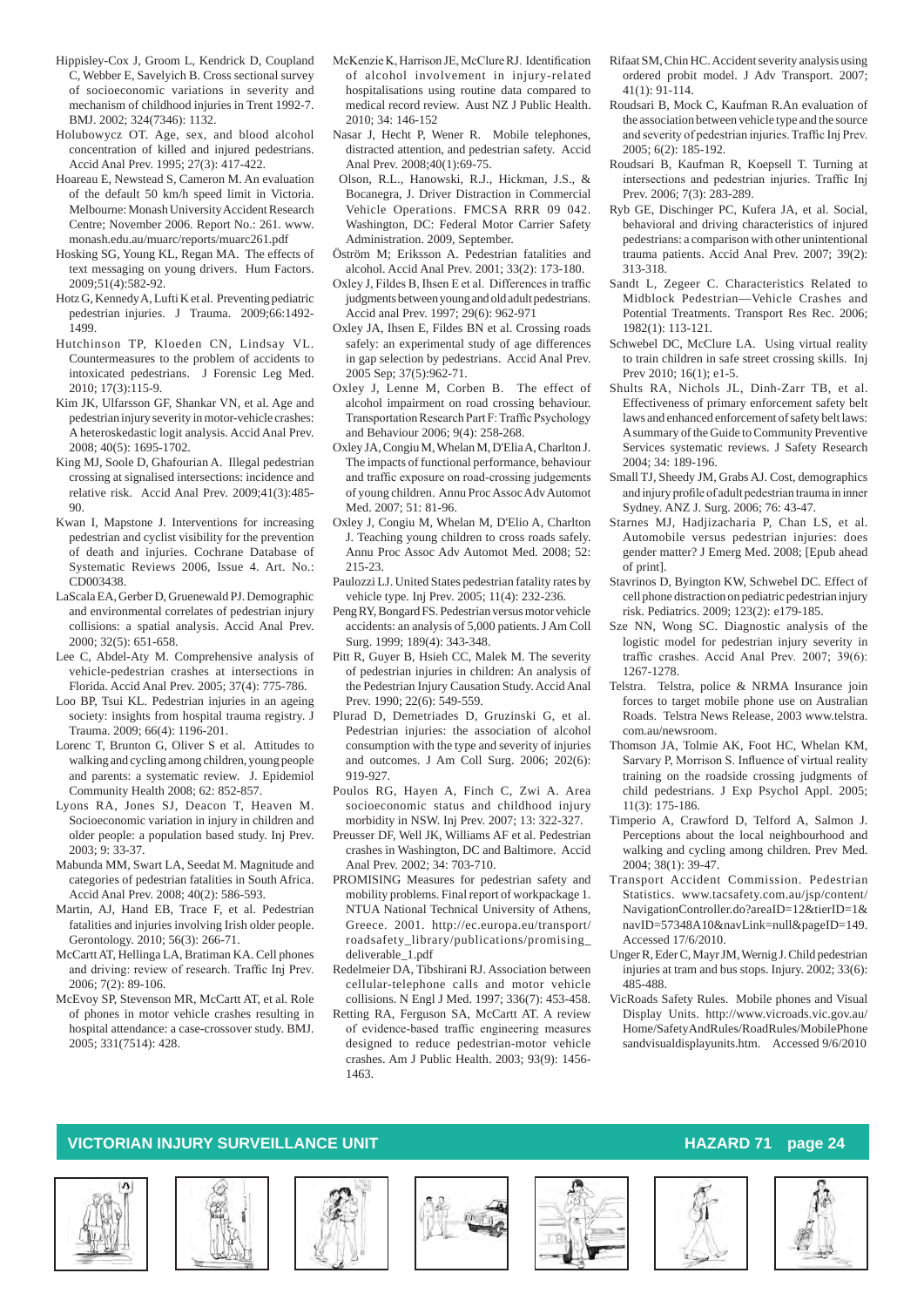### **Box 1 Data sources and case selection**

#### **Hospital admissions**

#### *Data source: Victorian Admitted Episodes Dataset (VAED)*

Hospital admissions for injury and poisoning that contain an external cause code are extracted from the VAED by the Victorian Department of Health (DH) and supplied in unit record format to VISU every six months. The dataset covers admissions to all Victorian public and private hospitals. From July 1998 cases recorded on the VAED are coded to the ICD-10-AM, the WHO International Statistical Classification of Diseases and Related Health Problems, Tenth Revision, Australian Modification. The external causes chapter of the ICD-10-AM describe the causes of injury, poisoning and adverse events (complications of medical and surgical care). Adverse events and sequelae (late effects) of external causes of morbidity and mortality are usually not included in VISU reports.

#### *Case selection:*

- • Admissions recorded on the VAED that occur between 1 Jan 1999 and 31 Dec 2008 (trends section) and 1 Jan 2006 and 31 Dec 2008 (detailed analysis section)
- • Unintentional injury cases with the first external cause code in the range V00-V09 'Pedestrian injured in transport accident' and a fourth character indicating the accident was 'traffic'related. (A traffic accident is any vehicle accident that occurs on the public highway)
- • Mode of admission has any value except those indicating that transfer from another hospital has occurred or that the record is a 'statistical separation' – a change of care type within a hospital. The aim of these omissions is to reduce over-counting of cases and to provide an estimated incidence of admission
- • Mode of separation has any value except that a person died while in hospital
- Local government area of residence indicated the injured person was Victorian

#### **Emergency Department presentations (non-admissions)**

#### *Data source: Victorian Emergency Minimum Dataset (VEMD)*

Emergency Department presentations for injury and poisoning are extracted from the VEMD by the Victorian Department of Health (DH) and supplied quarterly in unit record format to VISU. From January 2004, VEMD data are collected by all 38 Victorian public hospitals that provide a 24-hour ED service.

The VEMD contains both admitted and non-admitted cases. Presentations that are treated and discharged from within the ED within 4 hours from the time patient management commences are classified as non-admissions and cases that are treated for 4 hours or more in the ED or a short stay ward attached to the ED or depart from the ED to an inpatient bed or are transferred to another hospital campus are classified as hospital admissions. Admissions for injury and poisoning recorded on the VEMD are not usually included in VISU injury surveillance reports if admissions are also being selected from the VAED because cases would then be over-counted.

#### *Case selection:*

- • Hospital ED presentations (non-admissions) recorded on the VEMD that occur between 1 Jan 1999 and 31 Dec 2008 (trends section) and 1 Jan 2006 and 31 Dec 2008 (detailed analysis section)
- Initial presentations only
- • Cases were selected if the cause of injury was 'pedestrian' AND the intent was 'unintentional' AND the injury occurred on a 'road/street/highway'. All case narratives were then checked for relevance and any that were not considered traffic related were deleted (i.e., falls while walking on footpath, injuring ankle when stepping in a gutter etc)
- Postcode of residence indicated the injured person was Victorian
- Violano P, Davis KA, Lane V, Lofthouse R, Carusone C. Establishing an injury prevention program to address pediatric pedestrian collisions. J Trauma Nurs 2009;16(4):216-219
- Walkinginfo website (2009). Retrieved 18 September 2009 from: http://www.walkinginfo.org/why/
- Yannis, G, Kanellaidis G, Dimitropoulos J, et al. Assessment of pedestrian safety measures in Europe. ITE. 2007; 77(12): 40-48.
- Zajac SS, Ivan JN. Factors influencing injury severity of motor vehicle-crossing pedestrian crashes in rural Connecticut. Accid Anal Prev. 2003; 35(3): 369-379.

#### Zegeer CJ, Stewart RJ, Huang H, et al. Safety effects of marked versus unmarked crosswalks at uncontrolled locations: analysis of pedestrian crashes in 30 cities. Transport Res Rec. 2001; 1773(-1): 56-68.











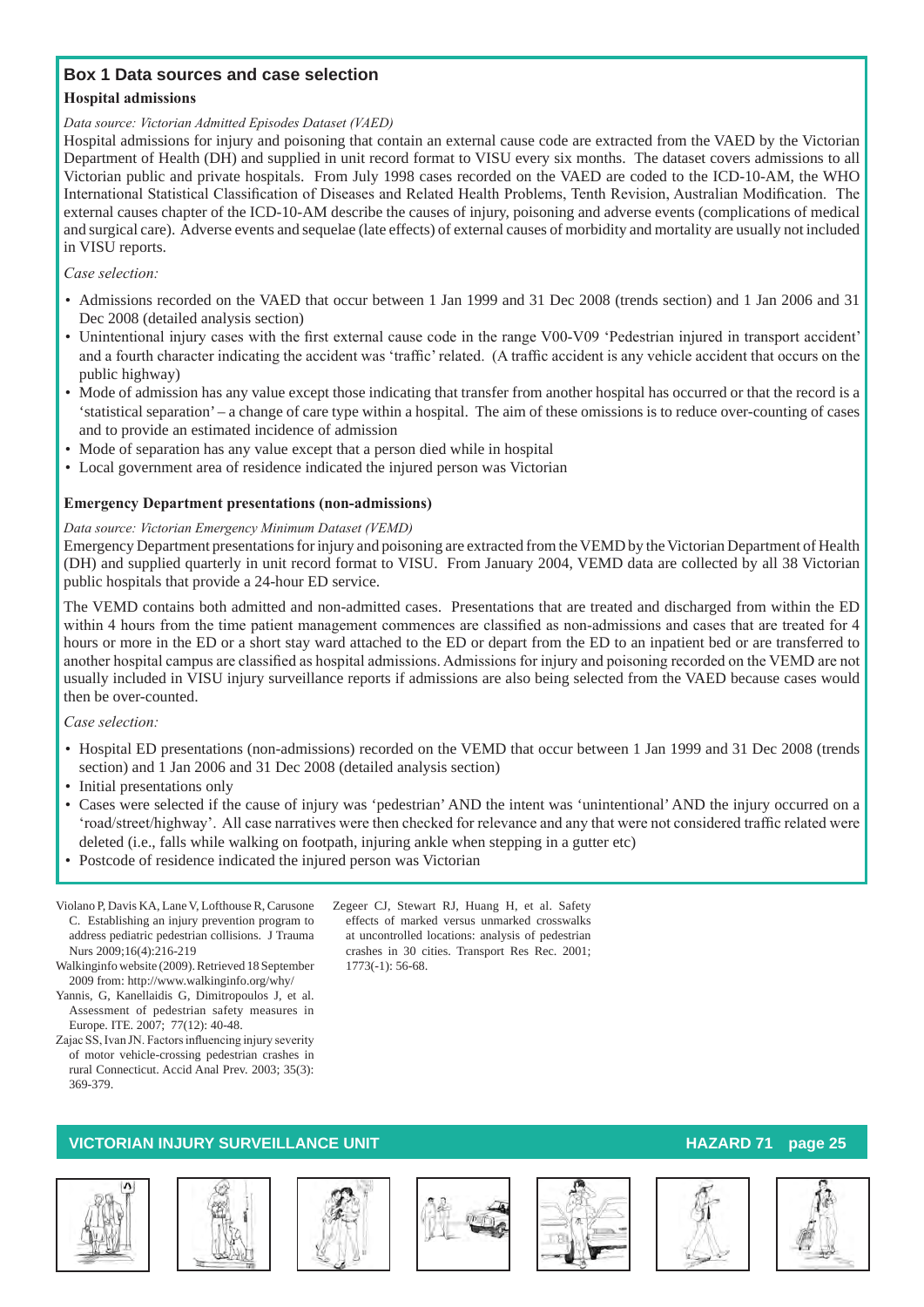### **Box 2 Special analyses: definitions and methods**

#### **Estimating rates**

Age-adjusted rates were calculated using the direct standardisation method and the Victorian population at June 30 2001 as the standard.

#### **Trend analysis**

Trends were determined using a log-linear regression model of the rate data assuming a Poisson distribution of injuries. The statistics relating to the trend curves, slope and intercept, estimated annual percentage change, estimated overall change, 95% confidence intervals around these estimated changes and the p-value, were calculated using the regression model in SAS® 9.1.3 . A trend was considered to be statistically significant if the p-value of the slope of the regression model was less than 0.05.

#### **Alcohol involvement: definition of 'alcohol-related' using ICD-10-AM codes**

Cases were identified as involving alcohol if they contained an ICD-10-AM diagnosis or external cause code referring to alcohol, following the approach taken in a recently published Australian study by McKenzie et al (2010)1.

Twenty-four of 28 ICD-10-AM codes that mentioned alcohol in the description were used to identify alcohol involvement:

*Diagnosis Codes:* E24.4Alcohol-induced pseudo-Cushing'sSyndrome;E52Niacin deficiency [pellagra];F10Mental and behavioural disorders due to use of alcohol; G31.2 Degeneration of nervous system due to alcohol; G62.1Alcoholic polyneuropathy; G72.1 Alcoholic myopathy; 142.6 Alcoholic cardiomyopathy; K29.2 Alcoholic gastritis, K70 Alcoholic liver disease; K85.2 Alcohol induced acute pancreatitis; K86.0 Alcohol induced chronic pancreatitis; O35.4 Maternal care, care for (suspected) damage to fetus from alcohol; R78.0 Finding of alcohol in blood; T51 Toxic effects of alcohol; Z04.0 Blood-alcohol and blood-drug test; Z50.2 Alcohol rehabilitation; Z71.4 Counselling and surveillance of alcohol use disorder; Z72.1 Alcohol use; Z86.41 Personal history of alcohol use disorders.

*External cause codes:* X45 Accidental poisoning by and exposure to alcohol; X65 Intentional self-poisoning by and exposure to alcohol; Y15 Poisoning by exposure to poisoning undetermined intent; Y90 Evidence of alcohol involvement determined by blood alcohol level; Y91 Evidence of alcohol involvement determined by level of intoxication.

#### **Ethnicity: definition of 'Mainly English speaking countries'**

Mainly English speaking countries were defined using the list provided in the Australian Bureau of Statistics (ABS) report Australian Social Trends, 2008 (CAT 41020)2. This list contains countries from which Australia receives, or has received, significant numbers of overseas settlers who are likely to speak English. These countries comprise the United Kingdom, the Republic of Ireland, New Zealand, Canada, South Africa, and the United States of America.

#### **Injury severity: definition of 'serious' injury**

To examine the severity of traffic-related pedestrian injury hospital admissions each hospital record was given an International Classification ofDisease (ICD)-based Injury Severity Score (ICISS)(Davie et al., 2008)3. The ICISS involves estimating probability of death using the ICD injury diagnosis codes recorded in a person's hospital record. Determining which injuries are 'serious' involves calculating a survival risk ratio (SRR) for each individual injury. An SRR is the proportion of cases with a certain injury diagnosis in which the patient does not die, or in other words, a given SRR represents the likelihood that a patient will survive a particular injury. Each patient's final ICISS isthe product of the SRRs associated with all the diagnoseslisted on the patient hospital record. An injury is considered serious if the ICISS is less than or equal to 0.941, this is equivalent to a survival probability of 94.1% or worse – meaning the injured person has a probability of death (when admitted) of at least 5.9%.

#### **Costing**

The National Hospital Costs Data Collection (NHCDC) is based on the principles of Casemix costing analysis which is a scientific approach to the classification of patient care whereby each hospital admission is assigned an Australian Refined Diagnosis Related Group (AR-DRG)4. AR-DRGs provide a clinically meaningful way of relating the types of patients treated in a hospital to the resources required by the hospital. The NHCDC contains component costs per DRG and enables DRG Cost Weights and average costs for DRGs (National and state/territory specific) for acute in-patients to be produced. The types of component costs included are ward medical, ward nursing, non-clinical salaries, pathology, imaging, allied health, pharmacy, critical care, operating rooms, ED, ward supplies and other overheads, specialist procedure suites, on-costs, prostheses, hotel and depreciation. For this analysis the average Victorian cost per AR-DRG (for the relevant year of admission) was applied to each admission to estimate the hospital costs associated with traffic-related pedestrian injury in Victoria.

- 1. McKenzie K, Harrison JE, McClure RJ. Identification of alcohol involvement in injury-related hospitalisations using routine data compared to medical record review. Aust NZ J Public Health. 2010; 34: 146-152
- 2. Australian Bureau of Statistics (ABS). Australian Social Trends, 2008 (CAT 41020).
- 3. Davie G, Cryer C & Langley J. Improving the predictive ability of the ICD-based Injury Severity Score. Injury Prevention 2008; 14; 250-255.
- 4.National Hospital Cost Data Collection. Hospital Reference Manual Round 11 (2006-07), September 2007. Australian Government Department of Health and Ageing.









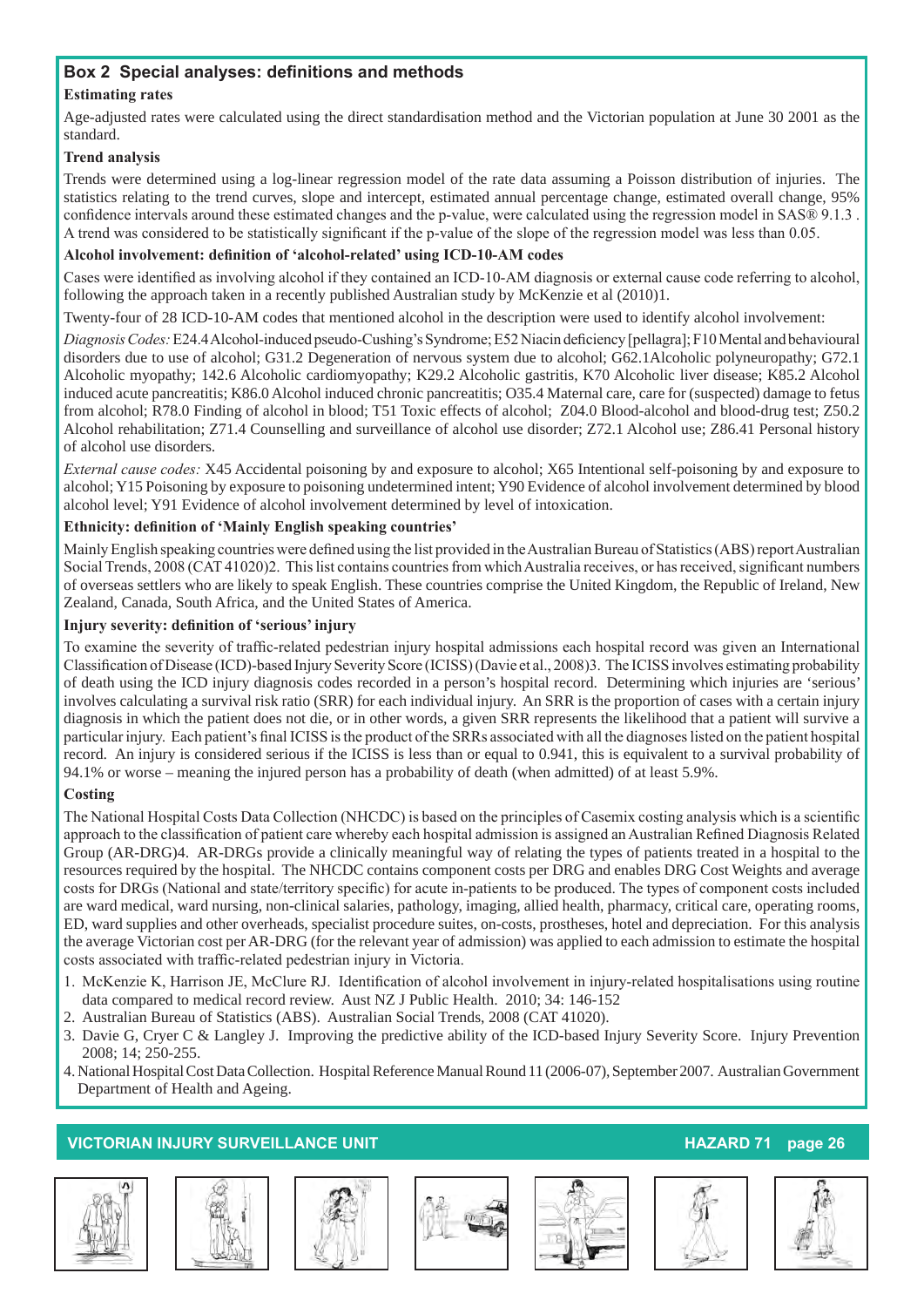# **- INDEX -**

| - Unintentional burns and scalds in vulnerable populations 57 |  |
|---------------------------------------------------------------|--|
|                                                               |  |
|                                                               |  |
| Cutting and piercing (unintentional) assaultive 52, 55        |  |
|                                                               |  |
|                                                               |  |
|                                                               |  |
|                                                               |  |
|                                                               |  |
|                                                               |  |
|                                                               |  |
| Drowning/near drowning, including updates2,5,7,30,34,55       |  |
|                                                               |  |
|                                                               |  |
|                                                               |  |
|                                                               |  |
|                                                               |  |
|                                                               |  |
|                                                               |  |
|                                                               |  |
|                                                               |  |
|                                                               |  |
|                                                               |  |
| Injury surveillance developments, inc. ICD10 coding30,43      |  |
|                                                               |  |
| Latrobe Valley                                                |  |
| - First 3 months, Injury surveillance $&$ prevention          |  |

.................................................................... 9, March 1992, Feb 1994

| Motor vehicle related, non-traffic, vehicle jack injuires20,63 |  |
|----------------------------------------------------------------|--|
|                                                                |  |
|                                                                |  |
|                                                                |  |
|                                                                |  |
|                                                                |  |
|                                                                |  |
| Poisons - Domestic chemical and plant poisoning 28             |  |
|                                                                |  |
|                                                                |  |
| - Early Childhood, Child Resistant Closures  27,2,47           |  |
|                                                                |  |
|                                                                |  |
|                                                                |  |
|                                                                |  |
|                                                                |  |
|                                                                |  |
|                                                                |  |
| Sports - child sports, adult sports, surf sports,              |  |
|                                                                |  |
|                                                                |  |
|                                                                |  |
|                                                                |  |
| Trends in road traffic fatality and injury in Victoria 36,65   |  |
|                                                                |  |
|                                                                |  |
| VISS: How it works, progress, A decade of Victorian injury     |  |
|                                                                |  |
| VISAR: Celebration of VISAR's achievements,                    |  |
|                                                                |  |
|                                                                |  |